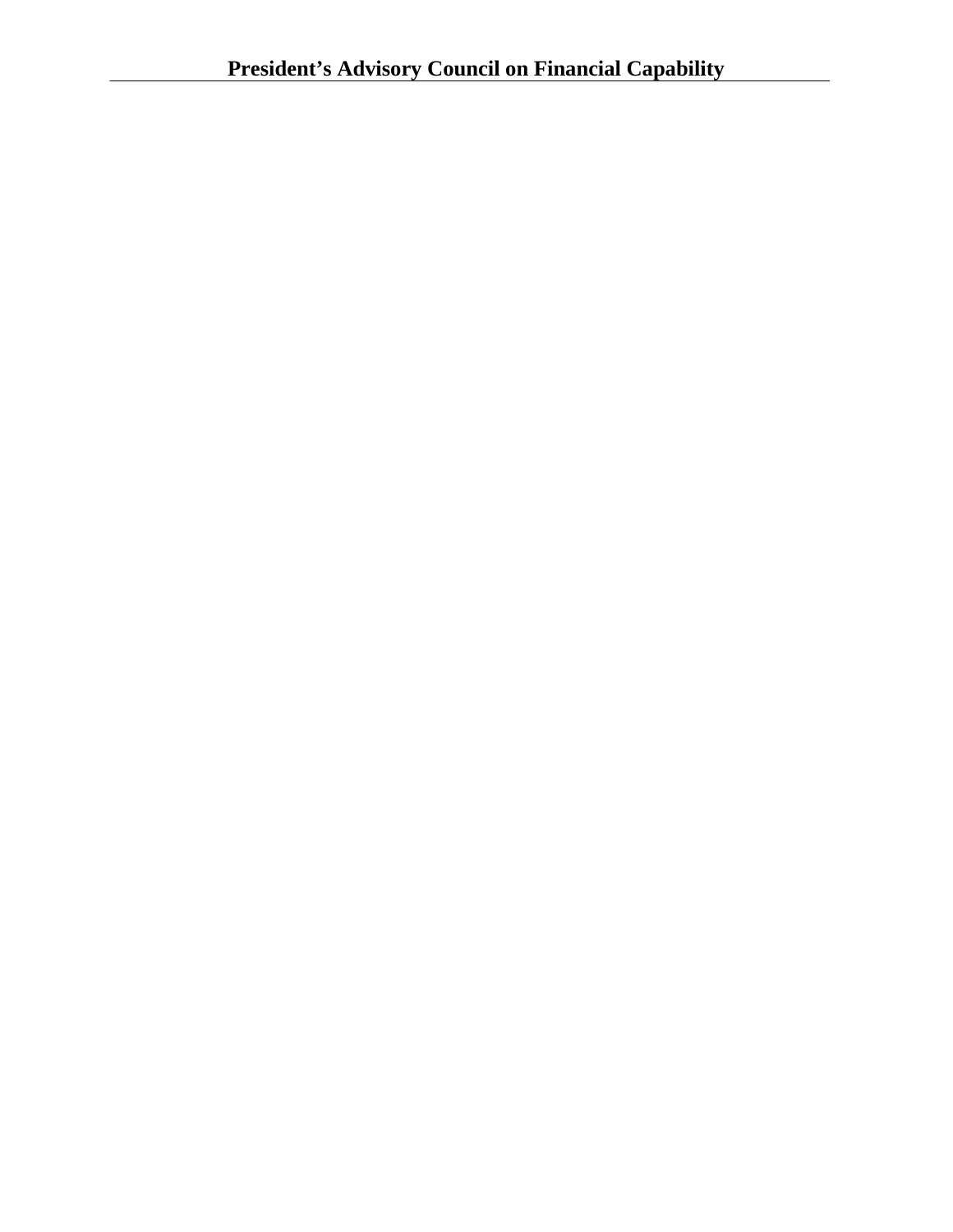

*Americans' ability to build a secure future for themselves and their families requires the navigation of an increasingly complex financial system. As we recover from the worst economic crisis in generations, it is more important than ever to be knowledgeable about the consequences of our financial decisions. … We recommit to improving financial literacy and ensuring all Americans have access to trustworthy financial services and products.* 

# **President Barack Obama**

Presidential Proclamation – National Financial Literacy Month March 31, 2011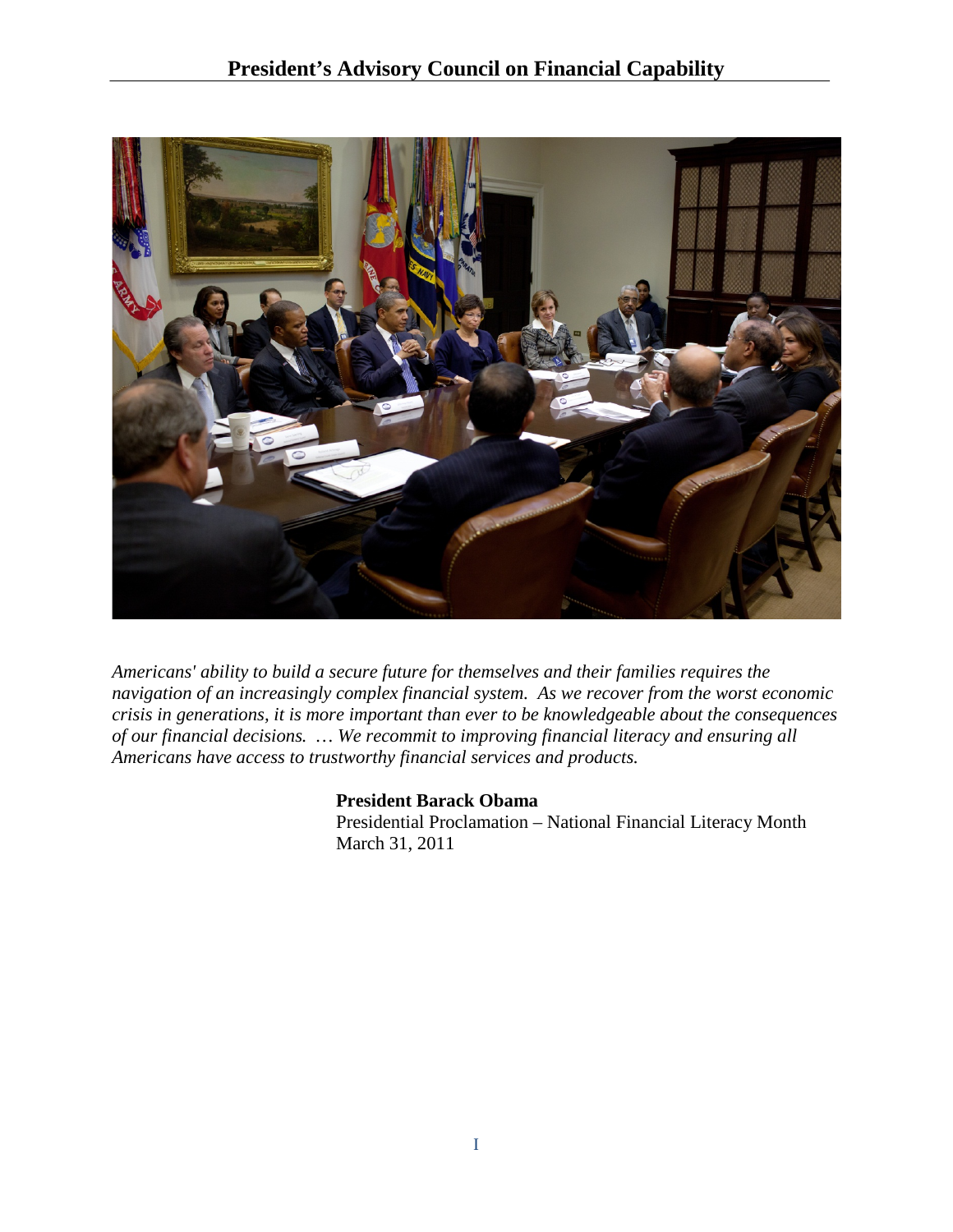# *Members of the President's Advisory Council on Financial Capability*

[John W. Rogers \(Chair\), Jr., Chairman, CEO, and Chief Investment Officer, Ariel Investments](http://www.treasury.gov/resource-center/financial-education/Pages/rogers.aspx)

[Amy Rosen \(Vice Chair\), President and CEO, Network for Teaching Entrepreneurship \(NFTE\)](http://www.treasury.gov/resource-center/financial-education/Pages/rosen.aspx)

[Roland Arteaga, President and CEO, Defense Credit Union Council \(DCUC\)](http://www.treasury.gov/resource-center/financial-education/Pages/arteaga.aspx)

Janie Barrera, Founding President and Chief Executive Officer of ACCION Texas Inc.

[Ted Beck, President and CEO, National Endowment for Financial Education \(NEFE\)](http://www.treasury.gov/resource-center/financial-education/Pages/beck.aspx)

Sherry Salway Black, Director, Partnership for Tribal Governance, National Congress of American Indians

[John Hope Bryant, Founder, Chairman and CEO, Operation HOPE](http://www.treasury.gov/resource-center/financial-education/Pages/bryant.aspx)

[Samuel T. Jackson, Founder, Chairman, and CEO, Economic Empowerment Initiative, Inc.](http://www.treasury.gov/resource-center/financial-education/Pages/jackson.aspx)

[Richard Ketchum, Chairman and CEO, Financial Industry Regulatory Authority \(FINRA\)](http://www.treasury.gov/resource-center/financial-education/Pages/ketchum.aspx)

[Beth Kobliner, Personal Finance Commentator, Journalist, and Author](http://www.treasury.gov/resource-center/financial-education/Pages/kobliner.aspx)

Marc Morial, President and CEO, National Urban League

Addison Barry Rand, CEO, AARP

[Carrie Schwab-Pomerantz, President, Charles Schwab Foundation](http://www.treasury.gov/resource-center/financial-education/Pages/schwab.aspx)

Eldar Shafir, William Stewart Tod Professor of Psychology and Public Affairs, Department of Psychology and Woodrow Wilson School for Public and International Affairs, Princeton University

[Kenneth Wade, Senior Community Affairs Executive, Bank of America](http://www.treasury.gov/resource-center/financial-education/Pages/wade.aspx)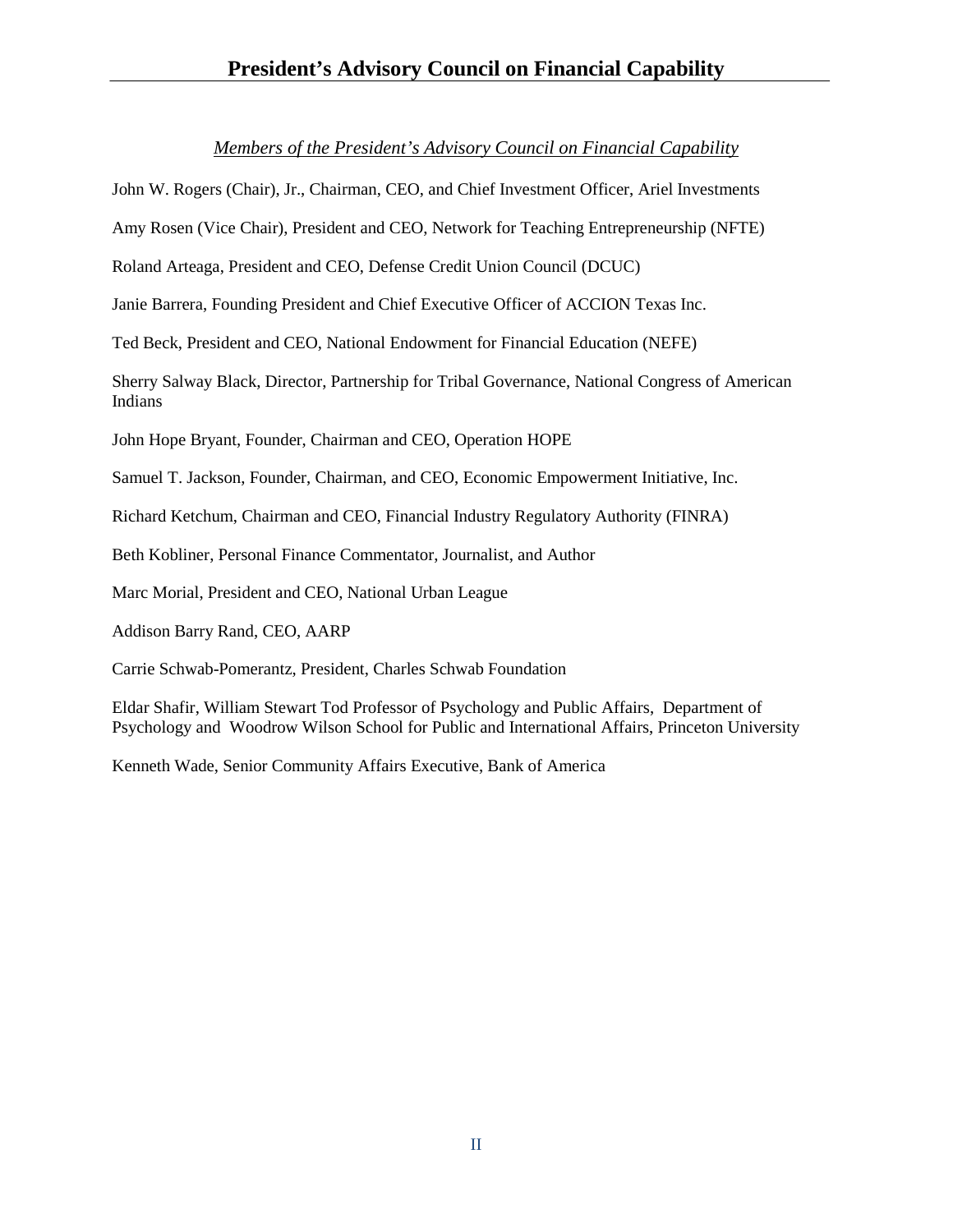January 29, 2013

The Honorable Barack Obama President of the United States The White House 1600 Pennsylvania Avenue NW Washington, D.C. 20500

 Acting Secretary of the Treasury The Honorable Neal Wolin Department of the Treasury 1500 Pennsylvania Avenue NW Washington, D.C. 20220

Dear Mr. President, Acting Secretary Wolin, and fellow citizens:

 financial matters and making informed financial decisions, remains a critical one at this particular time in On January 29, 2010, President Barack Obama signed Executive Order 13530 creating the President's Advisory Council on Financial Capability. Our charge, to assist the American people in understanding our nation's history and for building a vibrant, informed citizenry.

 I am pleased, on behalf of the Council, to present this final report, which provides our final recommendations. Solving the problem of financial capability is complex. Our Council hopes to help simplify the solution by highlighting just four key recommendations. Our hope is that this focus will encourage the federal government, state and local governments, tribal leaders, the private sector, and the non-profit sector to, in turn, focus their resources on ensuring real progress on this critical issue. In the our charter, to encourage action and begin development of tools that can be used to advance the interest of spurring action, for each major recommendation the Council has also used our ability, within recommendation.

 element: they acknowledge that financial capability is not a "stand-alone" topic to be isolated from the rest of our lives. Financial capability must be woven into the fabric of our lives—into our homes, our schools, our workplaces, our communities, even the design and regulation of the financial products and services we use. The four major recommendations, along with the Council's other recommendations, share a common

The four major recommendations can be summarized as follows:

 1. Financial education is a lifelong pursuit that needs to begin in the home with parents educating their children, continue in a child's pre-school years, continue throughout high school in preparation for postsecondary education and training, and then persist beyond. We call on experts, with the support of the secondary education and training, and then persist beyond. We call on experts, with the support of the federal government to encourage and support the introduction of financial literacy into homes and with the Council's www.MoneyAsYouLearn.org, an initiative to incorporate critical personal finance communities using accessible tools such as the Council's www[.MoneyAsYouGrow.org,](http://www.moneyasyougrow.org/) and into schools competencies into teaching of the Common Core State Standards for English and mathematics.

 Many indicators, including the level of student loan debt the United States, illustrate the need and urgency of equipping our youth with the financial skills to plan for a successful future. To address this important national challenge, we encourage states and other partners to build on the www.MoneyAsYouLearn.org initiative and pursue and implement effective, evidence based strategies to integrate content within K-12 school curricula.

 choices. Encourage the federal government and all employers to embrace an enhanced responsibility for 2. The workplace is a critical place to provide financial capability education and well-framed financial the financial well-being of employees and share best practices in employee education and benefits, using tools such as the Council resource "Financial Capability at Work: A Strategic Framework to Guide Employers," to help employers succeed in this effort.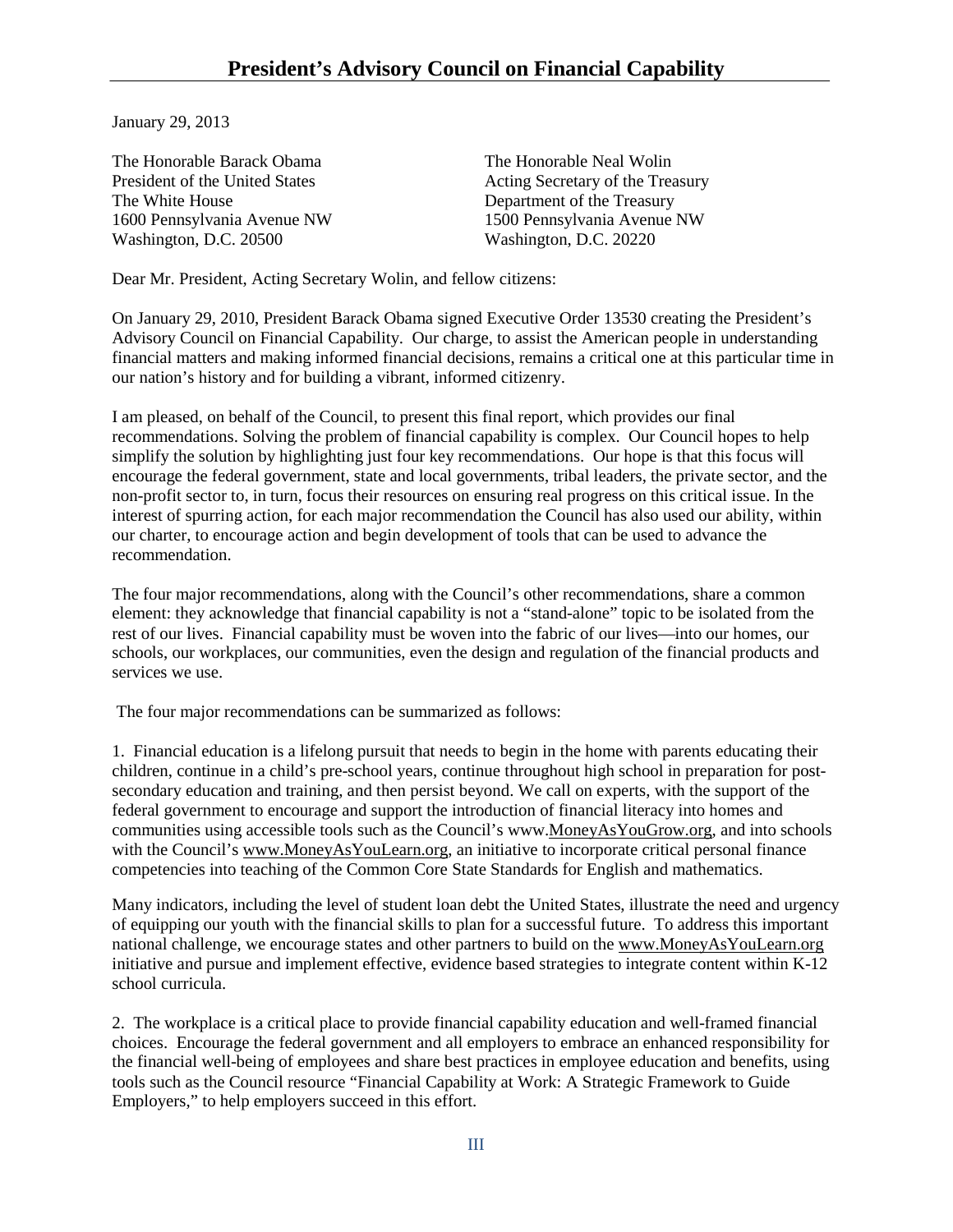state, local, and tribal financial capability councils to harness their resources and promote the financial well-being of their residents, especially the most economically challenged, by promoting the use of the 3. Financial capability can best be advanced in the community through the coordinated efforts of local governments, schools, post-secondary institutions, financial service providers, local business leaders and non-profits working together. Encourage the federal government to support and build upon the 110 Council's resource guide, "Creating Financially Capable Communities."

 architecture. Without well-designed financial instruments, informed by an understanding of the kinds of mistakes people make, even the best-educated are likely to fail and thoughtful educational programs will be considered ineffective. Understanding what actually works will require research. Ensuring the availability of quality options and adequate protection will require appropriate regulation. Financial the field of financial education and behavioral economics that is informed by rigorous research standards, 4. Financial capability can be viewed as a function of education, enlightened regulation and choice education researchers, behavioral economists and regulators should learn from and inform each other's work. Toward that end, the federal government should establish an online clearinghouse for research in like those used by the Doing What Works Clearinghouse in the Department of Education.

 financial capability in the United States. The sub-prime lending crisis, excessive credit card and student loan debt, and the challenges facing many homeowners are often attributed to predatory practices, but financially capable population is required for: As we stated in our interim report, the financial crisis of 2008 shone a spotlight on the need for improved they also result, in part, from both the lack of financial knowledge and inadequate access to responsiblydesigned financial products and services. The Council believes that improved financial capability can help address these issues, but is even more fundamental to the challenges facing our country. A

- restoring upward economic mobility and reducing the widening income and wealth gap;
- • sparking entrepreneurship, which drives job growth; and
- having an informed civic dialogue on taxes, entitlements, government debt, and other critical issues facing our country.

 The federal government should continue to spotlight, coordinate and be a leader in promoting financial capability, but it cannot do so alone. With the Council's term now concluded, we ask you to consider how the federal government can sustain and increase its focus on this important issue in a way that catalyzes the substantial efforts of the private sector, state, local, and tribal governments and the non-profit sector in addressing these issues.

 We ask all those with an interest in these critical issues not only to consider these recommendations, but to use them as a springboard for action. The goal of a financially capable population is shared by all Americans, and the opportunity to help future generations make a better life than their parents is central to information to make smarter decisions throughout their lives will make our country stronger and more our values. We strongly believe that helping young Americans have the skills, knowledge and secure in the years ahead.

Sincerely,

John W. Rogers, Jr., Chair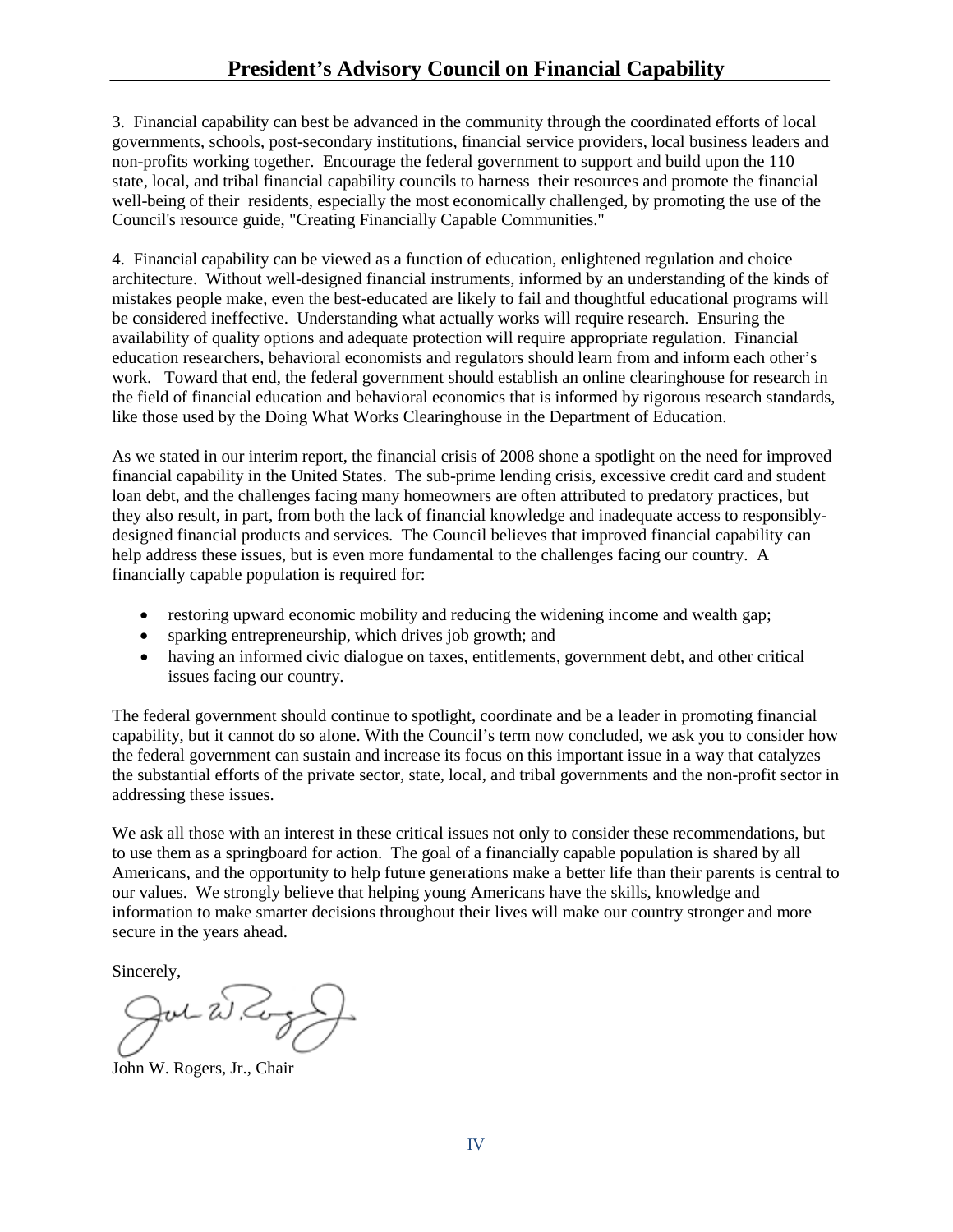# Table of Contents

| <b>Executive Summary</b>                                                                               | $\mathbf{1}$ |
|--------------------------------------------------------------------------------------------------------|--------------|
| Financial Capability Challenges and Opportunities in the United States<br><b>Major Recommendations</b> | 4            |
| Themes and Principles                                                                                  | 10           |
| Recommendations and Accomplishments<br>Youth Subcommittee                                              | 13           |
| Partnerships Subcommittee                                                                              | 15           |
| Underserved and Community Empowerment Subcommittee                                                     | 17           |
| <b>Research and Evaluation Subcommittee</b>                                                            | 19           |
| Appendix A: Council Committees Membership                                                              | 21           |
| Appendix B: Summary of Recommendations                                                                 | 22           |
| Appendix C: Money As You Learn                                                                         | 26           |
| Appendix D. Acknowledgements                                                                           | 32           |
| Appendix E: Endnotes                                                                                   | 38           |
| Appendix F: Council Member Biographies                                                                 | 41           |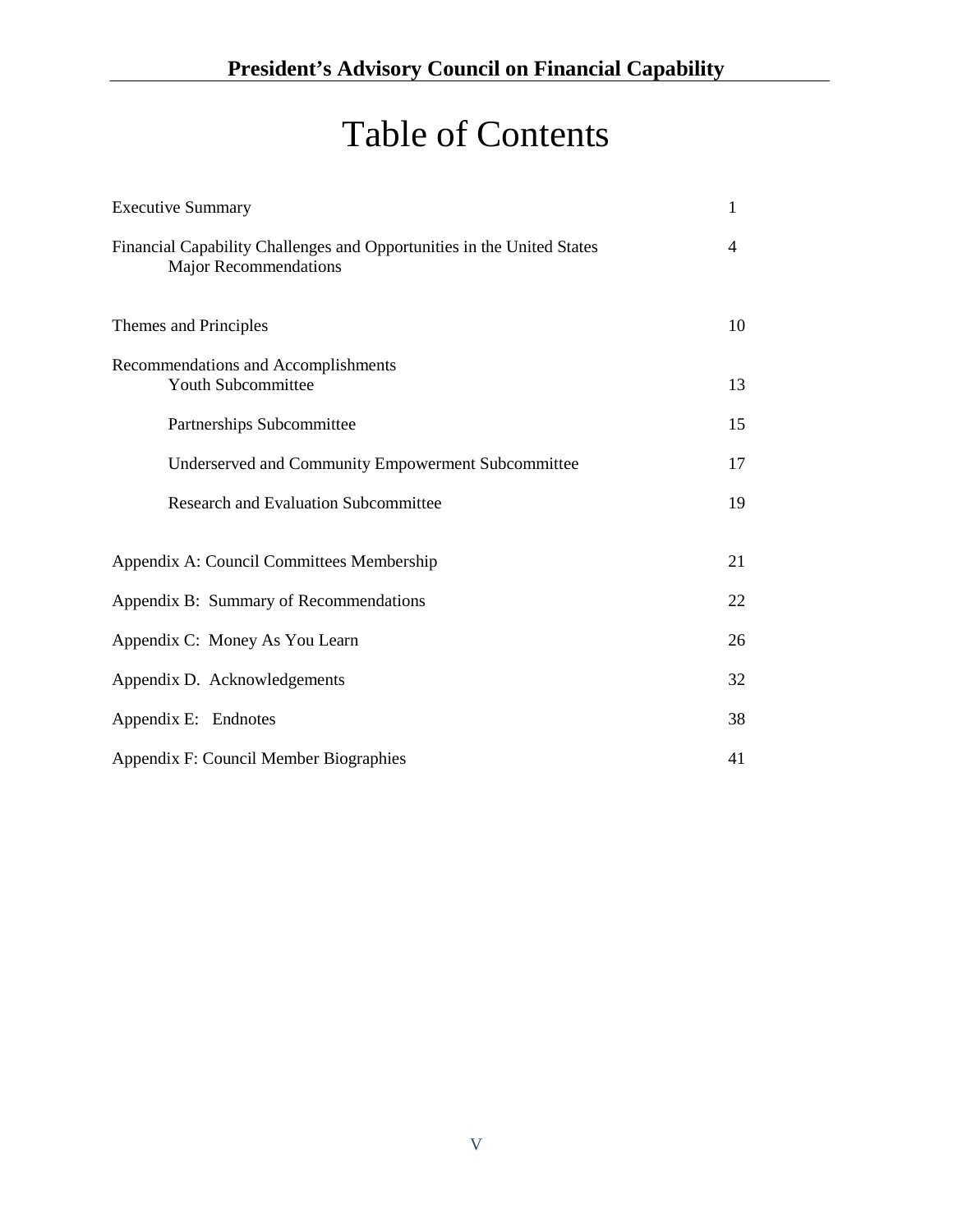# THIS PAGE INTENTIONALLY LEFT BLANK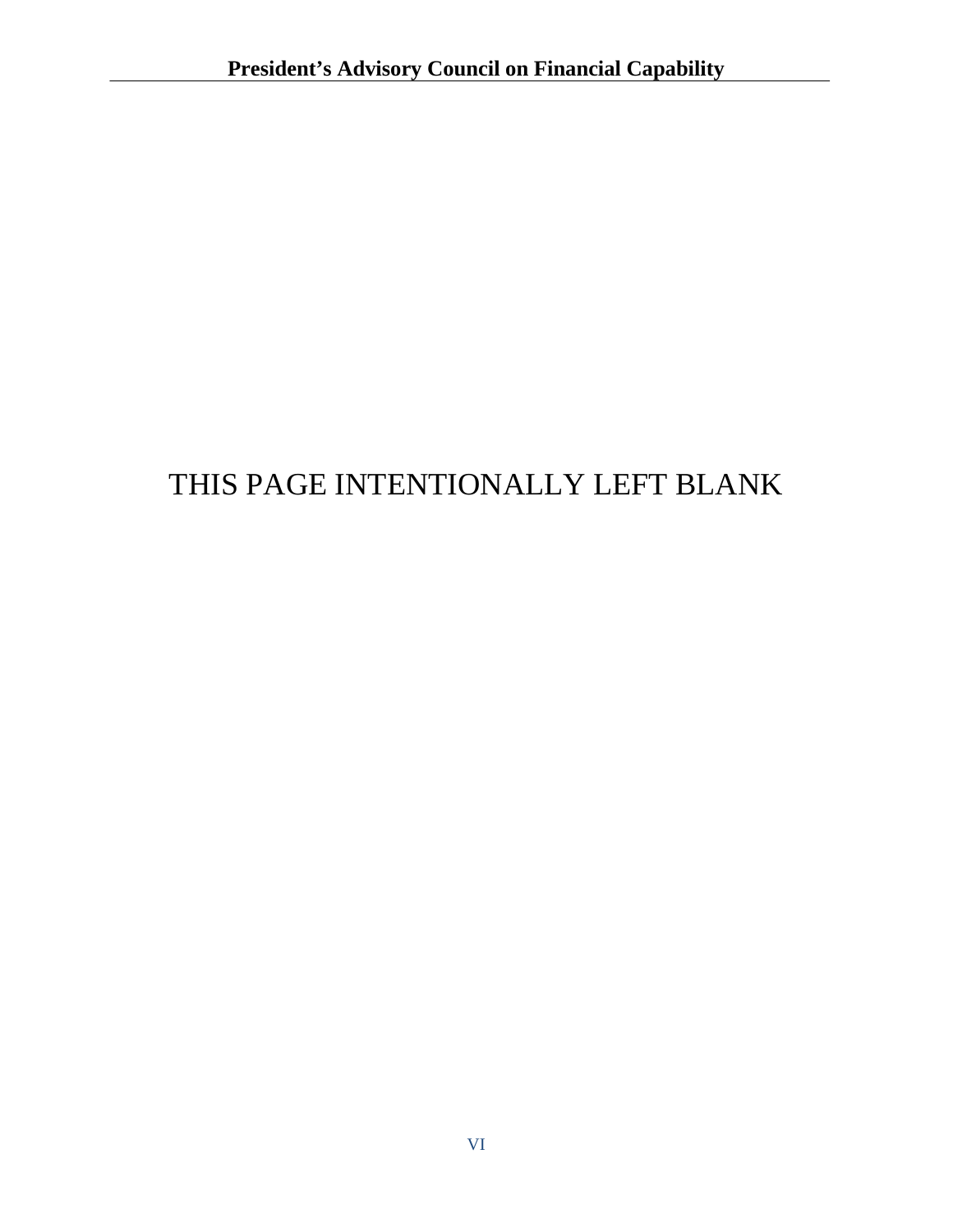# <span id="page-8-0"></span>**Executive Summary**

 Order to advise the President and the Secretary of the Treasury on ways to empower Americans to better The President's Advisory Council on Financial Capability was created January 29, 2010, by Executive understand and address financial matters in order to improve their financial well-being.

# **FOCUS**

 and tools to succeed. The Council specified as principles that its work would consolidate and boost population, while retaining a solid basis in research. The financial capability landscape is filled with numerous financial education choices, products and resources and yet lacks standards, measures of efficacy, and interventions with proven effectiveness. For these reasons, the Council focused on the three places financial education should be delivered to reach Americans throughout their life: school, home and community, and workplace. The Council recognized that educating people to make wise financial choices is necessary, but not wholly sufficient: an educated citizenry needs an environment with appropriate regulation and availability of quality options existing efforts, leverage technology, and account for the needs of the underserved as well as the general

# APPROACH

 Partnerships, and Research and Evaluation– the Council drew upon the expertise of its members and and participated in numerous listening sessions across the country and solicited input from the public to Conducting its work through four subcommittees –Youth, Underserved and Community Empowerment, consulted frequently with outside experts from the financial education community, primary and secondary education community, private sector, all levels of government, and academia. Council members organized help guide its work. Subcommittees and individual Council members collaborated freely across formal lines to integrate their work. Membership of each is listed in Appendix A and Council member biographies are included in Appendix F.

# MAJOR ACCOMPLISHMENTS

Council members benefited from more than 10 listening sessions and Council meetings on educational standards, innovative workplace financial education initiatives, behavioral economic and financial education research, and access issues for underserved populations; as well as sixty-two formallysubmitted public comments on the Council's themes and principles. The Council also worked with the White House to host a Summit on Financial Capability and Empowerment. One outcome of this summit was a preliminary resource guide and toolkit entitled "Every American Financially Empowered," available at [http://www.whitehouse.gov/sites/default/files/financial\\_capability\\_toolkit\\_5.10.2012.pdf.](http://www.whitehouse.gov/sites/default/files/financial_capability_toolkit_5.10.2012.pdf)

The Council was pleased to listen, learn, and encourage the following actions:

ideas for mobile apps that promote financial capability and financial access. Sparked Treasury's MyMoney App Up Challenge, an innovative contest to encourage development of

Conceived [www.MoneyAsYouGrow.org](http://www.MoneyAsYouGrow.org), an online tool that gives families a way to teach kids, from ages three to 23 and beyond, the essential money lessons they need to know as they grow. The website has received more than 500,000 visits since its launch at the White House Summit on Financial Capability and Empowerment.

 Encouraged the United States' participation in the financial literacy modules of the 2012 and 2015 Programme for International Student Assessment (PISA).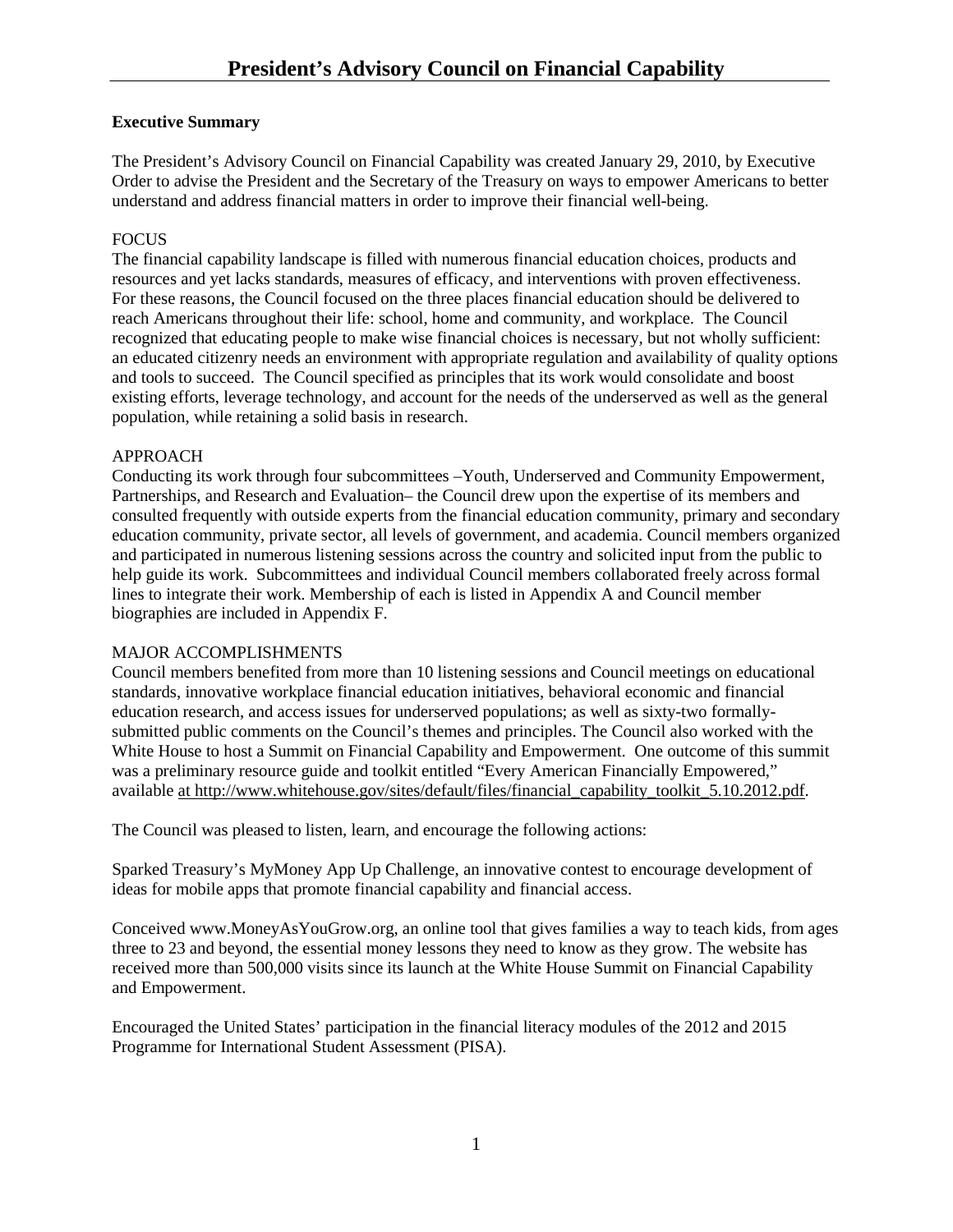context and content for mathematics and English language arts teaching. Catalyzed the development of Money as You Learn (forthcoming at [www.MoneyAsYouLearn.org\)](http://www.moneyasyoulearn.org/), which provides concrete tools for educators showing how personal finance can provide appropriate

 Celebrated the nine inaugural winners of a newly created private-sector award program: Workplace Leaders in Financial Education (WLIFE), which recognizes employers that provide outstanding financial education to their employees.

Created and disseminated "Financial Capability at Work: A Strategic Framework to Guide Employers," (http://www.treasury.gov/resource-

[center/financialeducation/Documents/PACFC%20Financial%20Capability%20at%20Work.pdf](http://www.treasury.gov/resourcecenter/financialeducation/Documents/PACFC%20Financial%20Capability%20at%20Work.pdf)) a resource guide for employers to help them provide quality financial capability opportunities in the workplace, including best practices, resources and supporting research.

 Encouraged the formation of over 110 local financial capability councils and created a toolkit [\(http://www.treasury.gov/resource-center/financial-education/Documents/Local%20Guide%20](http://www.treasury.gov/resource-center/financial-education/Documents/Local%20Guide%20-%20Creating%20Financially%20Capable%20Communities.pdf) %20Creating%20Financially%20Capable%20Communities.pdf) to help community leaders create these councils and take immediate positive actions in their communities.

 and national research priorities to the federal government's Financial Literacy and Education Compiled financial education and behavioral finance research studies and identified key knowledge gaps Commission.

# RECOMMENDATIONS

 highlighted four recommendations that stand above the rest. The recommendations share a common element: they acknowledge that financial capability is not a "stand-alone" topic to be isolated from the rest of our lives. Financial capability must be woven into the fabric of our lives—into our homes, our schools, our workplaces, our communities, even the design and regulation of the products we use. Through its life, the full Council reviewed, discussed and unanimously approved 15 recommendations to the President and the Secretary of the Treasury. A brief summary of each of the recommendations is found in Appendix B (and more detailed explanations of each are elsewhere in this report), but we have

The Council's four major recommendations include a focus on:

 **YOUTH:** Integrate important aspects of personal finance into teaching of math and English language arts Common Core State Standards for K-12 education as well as other subjects.

 *Status:* The Money as You Learn initiative is underway through collaboration among developers and leaders of the Common Core State Standards, Jump\$tart Coalition for Personal Financial Literacy, Council for Economic Education, teachers and other experts. A website, MoneyAsYouLearn.org, is currently in development.

 This approach has already been endorsed not only by the Council but also by leaders in the education and financial education communities including: Achieve, American Federation of Teachers, Council for Economic Education, Jump\$tart Coalition for Personal Financial Literacy, National Education Association, National Endowment for Financial Education; National Urban League, Mitchell Chester (Massachusetts Commissioner of Education and Governing Board Chair of Partnership for Assessment of Readiness for College and Careers), Steven Grossman (Massachusetts Treasurer and Receiver General), and Cami Anderson (Superintendent Newark, NJ Public Schools).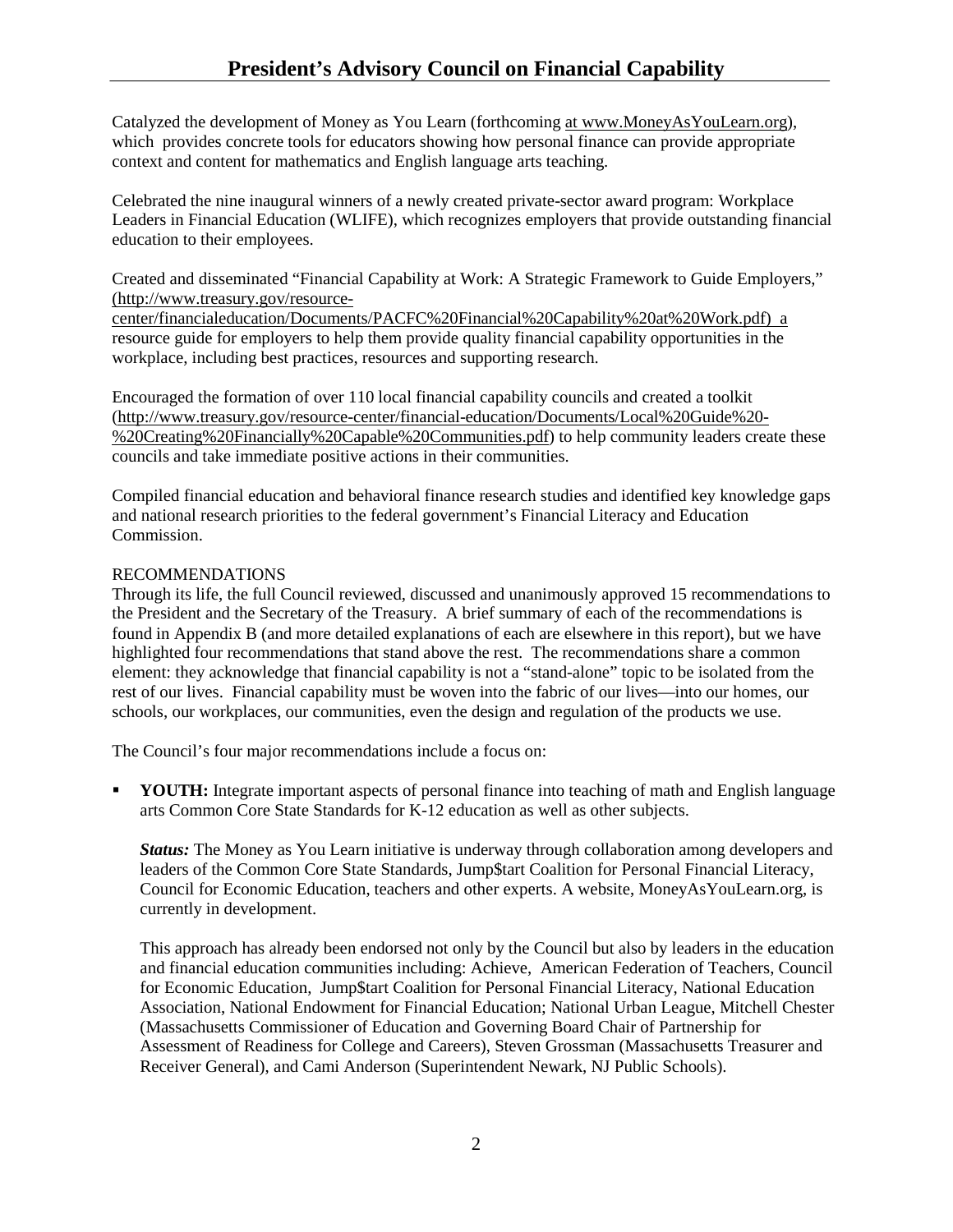The Financial Literacy and Education Commission, led by the Department of the Treasury, is  authorities. considering how best to support this effort given resources available, and agency missions and

**COMMUNITIES AND FAMILIES:** That the President and the Secretary of the Treasury encourage the creation of councils at the state, local and tribal level to help improve the financial capability of citizens.

 *Status:* An estimated 110 councils are being formed, according to the National Conference of Black [developed to help localized efforts and is available at http://www.treasury.gov/resource-](http://www.treasury.gov/resource-center/financial-education/Documents/Local%20Guide%20-%20Creating%20Financially%20Capable%20Communities.pdf)Mayors, with more possible. The "Creating Financially Capable Communities" resource guide was center/financial-education/Documents/Local%20Guide%20

 resources, mission and authorities. %20Creating%20Financially%20Capable%20Communities.pdf. The Department of Treasury is reviewing and considering other ways to support implementation of this recommendation, given

 capability of their employees and support that effort by promoting and disseminating "Financial Capability at Work," a resource guide for employers that includes a framework of best practices, financial capability programs. **WORKPLACE:** That the federal government encourage employers to improve the financial resources and supporting research to help employers create and enhance successful workplace

financial capability programs.<br> **Status:** The resource "Financial Capability at Worl<br>
http://www.treasury.gov/resource-center/financial-*Status:* The resource "Financial Capability at Work" is publicly available at

 develop approaches to implement key aspects of the recommendation and that ensure necessary  consistent with their statutory missions and authorities, as well as their resource priorities. education/Documents/PACFC%20Financial%20Capability%20at%20Work.pdf. The Department of the Treasury is working with Department of Labor, Small Business Administration, and others to consumer protection in place to assure a healthy delivery system for financial decision assistance,

**RESEARCH & EVALUATION:** That the Department of the Treasury, in collaboration with the collaboration hub for research in the field of financial education and behavioral economics that is informed by the rigorous research standards used by the Doing What Works Clearinghouse in the Department of Education, subject to resources available to support such a website. Financial Literacy and Education Commission, explore the possibility of building and sustaining a

*Status:* The Department of Treasury will consult with the Department of Education and other agencies to assess this recommendation consistent with their statutory missions and authorities as well as their resource priorities.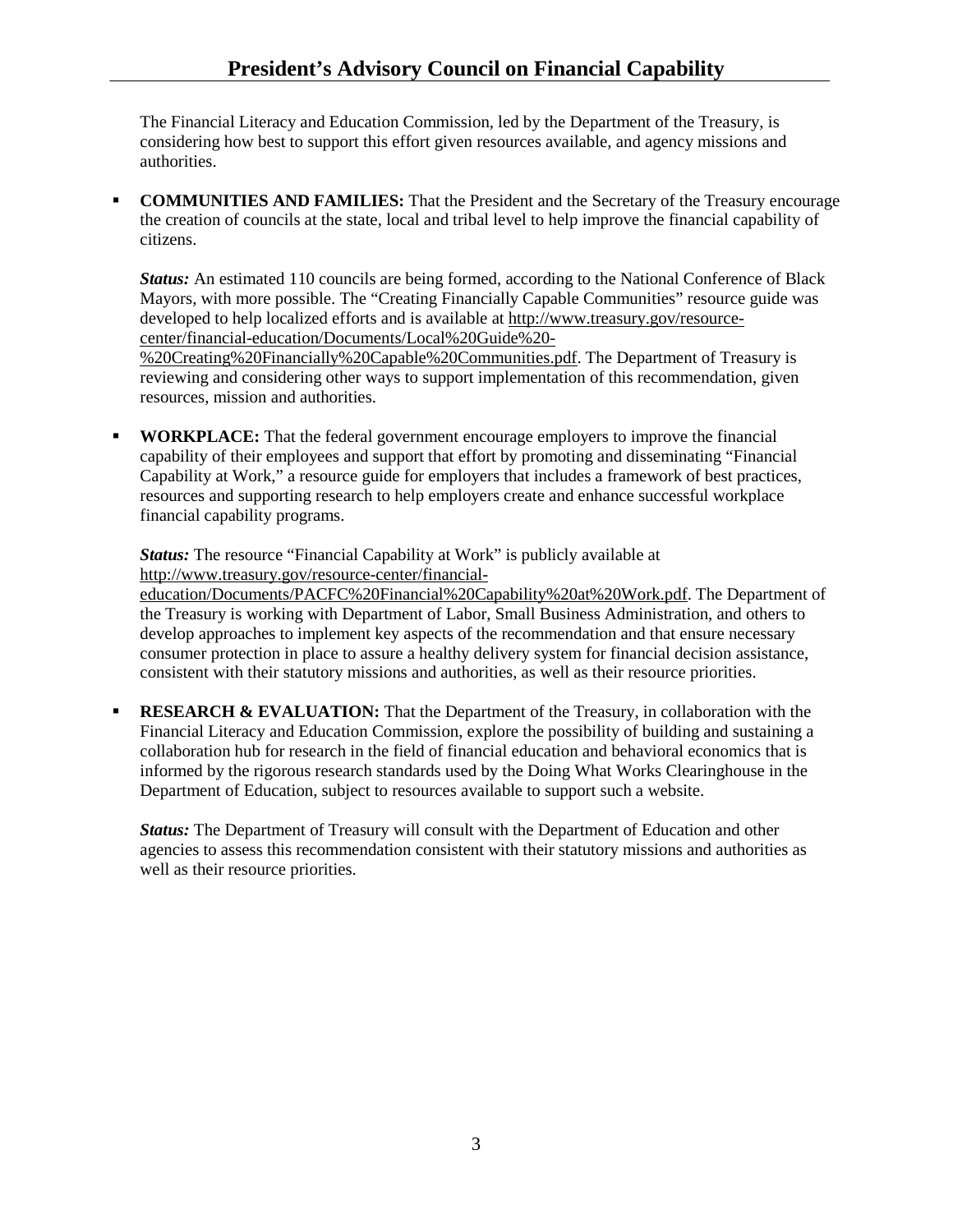# <span id="page-11-0"></span>**Financial Capability Challenges and Opportunities in the United States**

 sound personal finance practices, there are numerous indicators that many of us are not financially capable. Although there is general consensus that Americans should have the opportunity to learn and exercise

capable.<br>In one recent study, adults scored a grade of C in financial literacy, while high school students mainly results can be devastating. For example, another study cites that 49 percent of Americans indicated that it Roughly half (51 percent) said they sometimes carried over a balance on their credit card(s) and were retirement.<sup>2</sup> received failing grades.<sup>1</sup> Add to this the real financial constraints imposed by a difficult economy and the was somewhat or very difficult for them to cover their expenses and pay their bills in a typical month. charged interest. And 12 percent reported that their spending in the past year exceeded their income. Additionally, the majority of Americans do not have a "rainy-day" fund for unanticipated financial emergencies and are not adequately preparing for their children's college education and their own

 While financial education cannot fix financial misfortune stemming from unemployment or high medical expenses, it can give Americans the resources, tools and encouragement to manage their money with greater confidence and help more Americans reach their financial goals.

# **Toward a Better Understanding**

 Many researchers now believe that financial capability has several critical components: at least a minimal person – to successfully navigate the many complexities given her newly acquired knowledge. For where the right products are nearly impossible to find, or where they need to sign a 60-page document in understanding of financial issues needed to be able to function in an increasingly complex and demanding world; and a market context that allows for an average consumer – not to mention a less-advantaged example, if you train people extremely well on financial matters, and then place them in an environment "legalese," with seemingly incomprehensible clauses, and without trusted advisors, their knowledge, no matter how sophisticated, is bound to fail.

 Financial education, both formal and informal, is just one component of financial capability. Two additional areas of importance contribute to the nuanced interaction between human proclivities and the arena of financial decision making. This suggests that we recognize that financial capability is balanced upon three legs:

1) Financial education (formal and informal) that delivers the basic understanding:

2) Regulation and consumer protection that assure some minimal ability to rely on available products and services; and

3) Thoughtful design of options – what behavioral economics has come to call "choice architecture" – in a way that facilitates the successful application of what has been learned.

 together and in isolation are more likely to fail. Financial capability relies on three key pillars that support of the choices that are best for them. On the other hand, in the absence of meaningful regulation and The three legs play a critical role in promoting financial capability—they each are strongest when used informed and smart financial decision-making. Without consumer understanding, healthy market competition is unlikely to yield increased well-being, since consumers will simply fail to avail themselves consumer protection, even the best-educated consumers will fail. And with good options available in the market, even informed consumers will fare better with sound regulatory protections in place.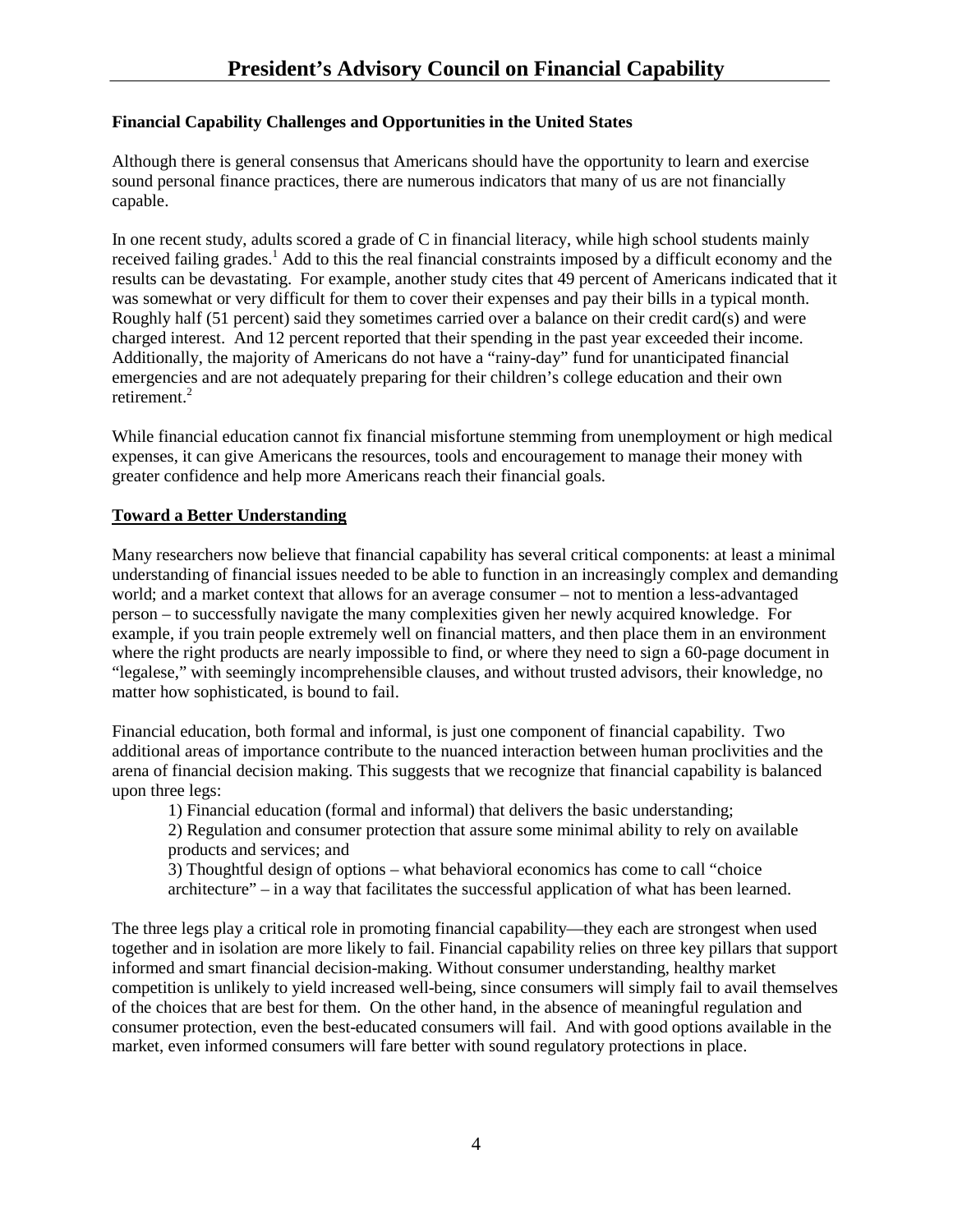# **Opportunities**

 Recent research has contributed much to our basic understanding of the potential for greater financial rigorous exploration of the components that are essential for success. capability among American consumers. Now we have the opportunity to build upon this foundation with

 in the home, every parent, directly or by omission, is a financial educator to their children, and every child is a learner. Young people continuously absorb financial intelligence and put it into practice as soon as they decide how to spend their first coins. Those who eventually enter the financial system encounter complex decisions about what to do with our money, and appreciate familiarity with personal finance financial education provided by a trusted source, the employer, at key decision-making moments.<br>Challenges Financial education, if encouraged and made widely available, is the intervention most familiar to the average consumer. In fact, we are able to get numerous financial lessons through many different channels, and should look for evidence that those lessons are helpful. Beginning with teachable moments increasingly complex financial instruments throughout their lives. As adults, we make increasingly concepts through formal and informal financial education. Workplaces also provide numerous opportunities, particularly around "life events," such as adding family members, or retirement, for

Although it seems simple, then, to prescribe financial education as the primary means to achieve financial capability, the challenges are much more complex. During its term, the Council has consulted with experts and researchers to learn more about the barriers to financial capability.

# Common Human Behaviors

 difficult decisions that cost time and money to deal with today, but if taken have the potential to reap major gains later in life. Driven by biology and our psychological biases, human beings inherently face challenges in navigating a complex financial world mired by misinformation, bureaucratic processes, and short-term costs associated with discounted long-term gains. On average, human beings are prone to procrastination—putting off

30 years to explain many of the factors that hold people back when it comes to their finances.<sup>3</sup> This In 2010, an extensive review of financial behavior research consolidated seminal findings from the past literature review found that:

 People tend to favor short-term action and rewards sooner rather than later, and find it difficult to connect to their needs far into the future. The preference for a small reward now versus a large reward later ("delay discounting"), the ability to postpone or forego pleasures now for a future reward ("future present against the future. orientation"), the inability to delay gratification, and self-control all impact decisions that weigh the

present against the future.<br>Risk aversion and having more sensitivity to losses than gains ("negativity bias") impact the ability to commit to financial action, particularly, it appears, among women.

 profound effects on financial decision making. Overconfidence can lead to riskier financial behaviors, swings. Under-confidence can lead to excessive timidity (such as long-term "investing" in cash resulting in erosion through inflation) or dependence on advice that may leave the consumer financially vulnerable.<br>5 Overall confidence in one's self and confidence in one's ability to succeed at tasks (self-efficacy) have such as investing in products that are not fully understood and reacting to economic news and market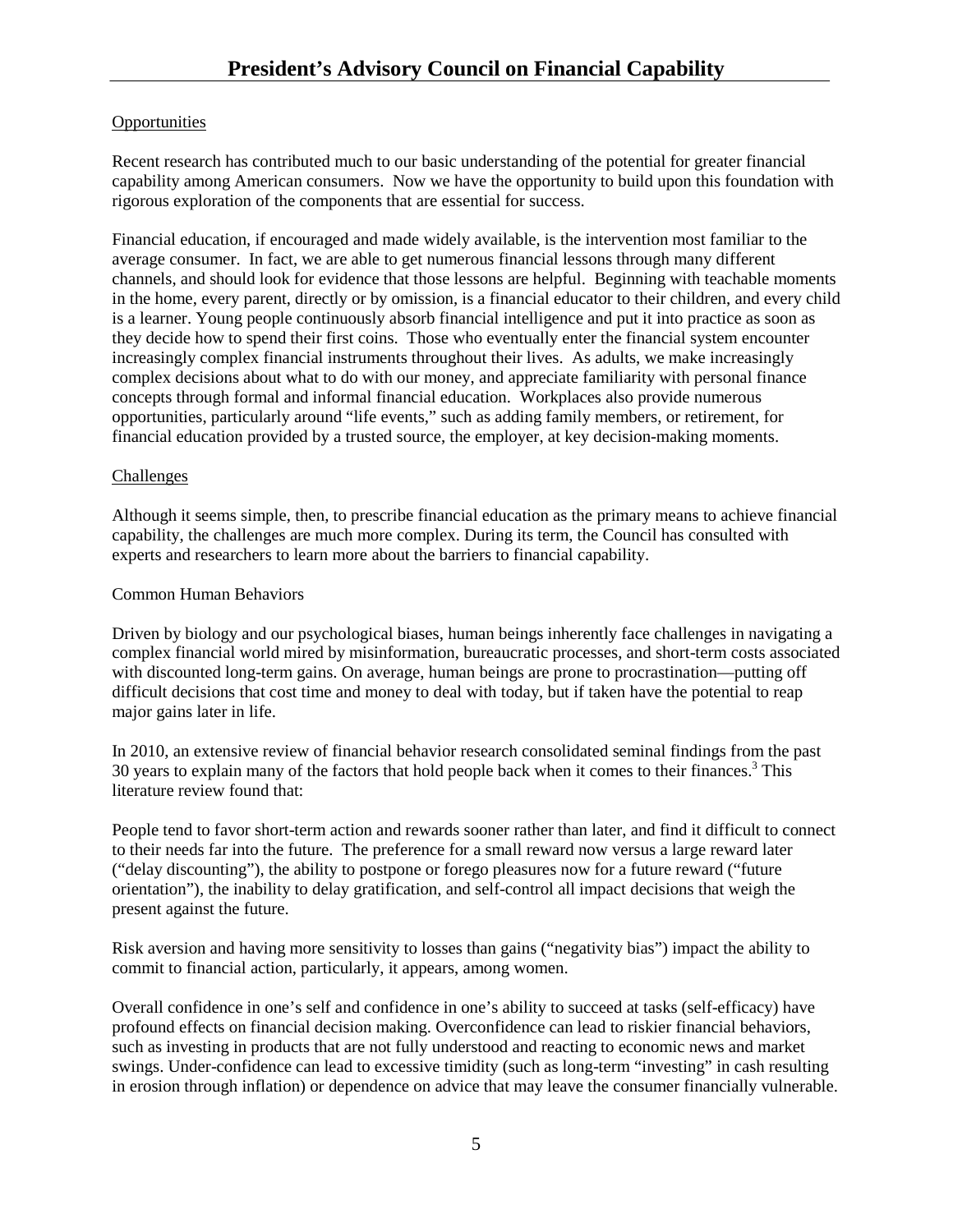specific value for an asset, such as the acquisition price ("framing" or "anchoring"), following the crowd Consequently, for example, people don't like to sell a stock or price a home for sale at a lower value than The ability to make dispassionate and objective financial decisions is affected by the tendency to use a (unconscious "herding"), and relying on information that confirms one's beliefs ("attribution bias"). what they paid for it.

 inability to make any choice at all), and the propensity to plan affect when and how a person initiates financial plans and actions. Whereas starting to save earlier for retirement can result in greater outcomes, Procrastination, "choice overload" (an overwhelming number of and/or confusing choices lead to an procrastination can cause detrimental shortfalls.

"Moral hazard" (taking more risk when resulting losses will be covered by somebody else) creates a climate in which individuals may do less research on financial products, or stretch themselves to take on excessive debt, because options such as bankruptcy are available to discharge their liabilities.

# External Impacts

 Not all shortcomings in the arena of financial capability can be attributed to psychology and personality. In 2010, researchers and experts examined many external factors and developments which impact Americans and their financial lives. 4

 "What creates the [financial literacy] crisis is not a sudden decline in financial knowledge, but the rapid in the 1970s and 1980s, and the financial innovations of the past 30 years, such as adjustable rate loans, expansion of what consumers need to know," the researchers stated. Consumers now need greater sophistication when choosing financial products due to the financial deregulation that started in the U.S. teaser rate loans, and low documentation loans. Debt securitized by these "imperfectly understood" offerings arose on the investment side as well.

 shift from defined benefit to defined contribution plans requires a higher level of management by During this time period, consumers have been forced to assume greater responsibility for retirement planning and risk assessment in both accumulation and decumulation (spending down) of assets. Social Security benefits replace a smaller portion of pre-retirement earnings than ever before, and the dramatic individuals and their families.

 Economic and technological trends have disrupted old rules of thumb, illustrating the need to keep withholding in order to take advantage of the ability to save may be less useful to many taxpayers in a financial awareness and knowledge up to date. For example, old advice about lowering income tax low-interest rate period. Similarly, the financial lessons someone may have learned in high school 20 years ago, may no longer be salient with today's financial products and services.

# Barriers to Financial Education

Although the obstacles to financial capability are complex and daunting, Americans still need and benefit from financial education. However, this approach is beset with several possible barriers:

likely to make a choice.<sup>6</sup> Clutter: The number of financial education resources to choose from is overwhelmingly large. At the same time, quality and efficacy indicators are sorely lacking and there is no clear relationship between the quality of a program and its availability. As a result, those who want to pick from the available pool may suffer choice overload. Research shows that when there are large numbers of choices people are less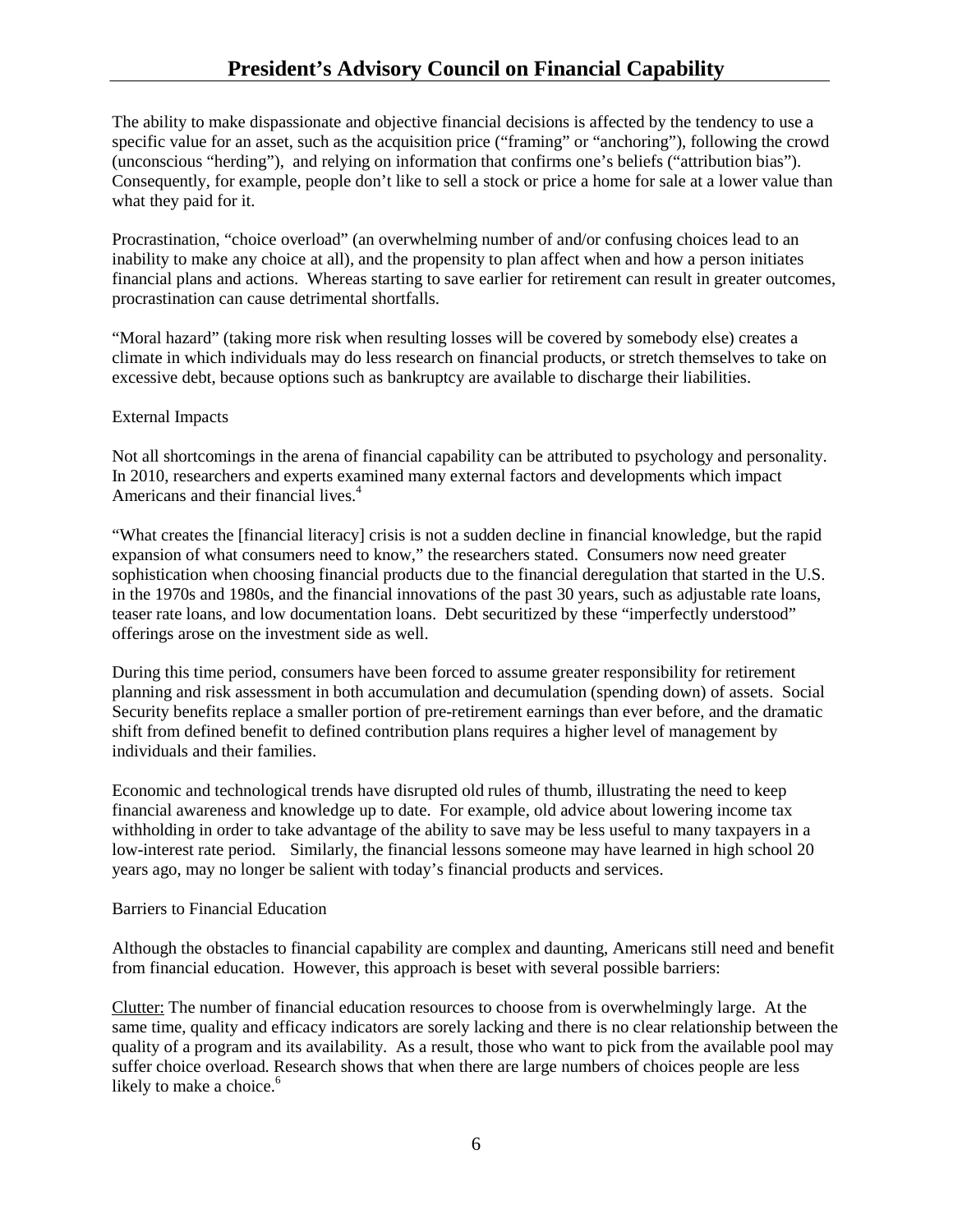Lack of standards: There are no universal standards to evaluate the quality and effectiveness of financial to incongruous results that cannot be used to rate programs.<sup>7</sup> education programs and resources. Evaluation practices are dependent on funding, time, human resources, and evaluation design and expertise. The inconsistency, inadequacy and mismatching of standards leads

Persistent financial exclusion: Low- and moderate-income families, minority households, and certain for themselves and to share with the next generation. The challenges in such communities are great and multifaceted, and solutions must address complex needs. Additionally, many populations lack access to make choices that can help meet their financial needs and goals. persistently under-resourced communities are likely lacking resources, knowledge, experience and access safe and affordable products to meet their needs. Approximately one-fourth (25.6 percent) of U.S. households are considered unbanked or underbanked, <sup>8</sup> These Americans may face more decisions about financial products and services that financial education and information would help address, in order to

Reluctant venues (schools): Many primary and secondary schools may shy away from offering financial education classes due to lack of qualified teachers and lack of time and space in mandatory curricula. primary and secondary teachers believe they are adequately prepared to teach personal finance topics.<sup>10</sup> Only nine states have formal requirements to assess students' financial literacy.<sup>9</sup> Less than 20 percent of

Reluctant venues (workplace): Many employers fear liability issues if they provide financial education to their workforce and shelter themselves behind retirement-centric presentations by their 401(k) providers. Those willing to offer comprehensive financial education often are discouraged by material and human resource constraints.

Limited research: Impactful pedagogy is based on content- and audience-specific research, both of which knowledge is growing, many significant gaps exist. Scant funding is available for researchers in this are sparse in the emerging field of behavioral economics and financial education. Although the body of arena, especially for longitudinal research, slowing progress in developing research-based solutions.

Success in Financial Education

 sense – action to overcome these challenges. Attaining financial capability at any age is a continuous process comprising knowledge, behavior change, demonstration and action, standards and learning objectives. To successfully bring financial education to all who could benefit from it requires bold – but common

Fortunately, we can build solutions based on what we have learned works, which means acknowledging learning and behavior change requires:

action the more frequently one hears it, sees it, reads it.<sup>11</sup> Parents can start teaching children as young as NOT JUST ONE, BUT MANY LESSONS: Financial education sticks better and is more likely to lead to 2 about money, and there is no age cutoff – financial education continues to be needed and relevant throughout all life stages.

 close in time to a financial decision as possible – the decision equivalent of "point of purchase" - example, when one seeks to buy a home, financial education at the time of initial consideration can help whether or not he can afford it. CONNECTING LEARNING WITH DOING: Financial education is more effective when delivered as although financial educators advocate for access to financial information even further upstream. For the consumer wisely choose the home's features (number of bedrooms, bathrooms, lot size, granite countertops, etc.) based on affordability, as opposed to selecting a specific house and then figuring out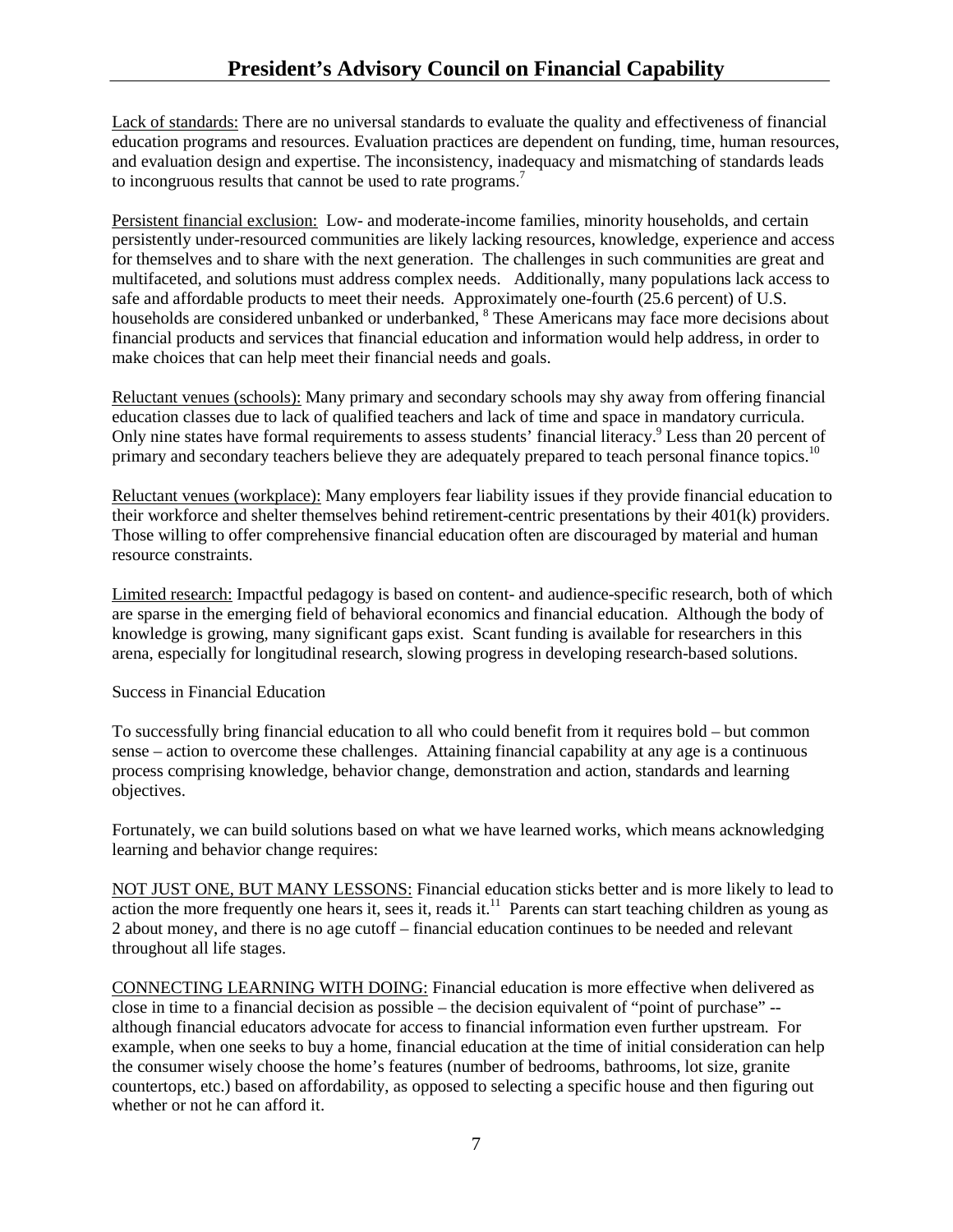workplace makes sense – it is where people make their money and their decisions about financial benefits CONVENIENT & ACCESSIBLE OPPORTUNITIES FOR ACTION: Financial education in the such as health care coverage and retirement savings. Employers who offer financial education may be able to mitigate increased health care costs, absences and lower productivity brought on by financial stress and worry.<sup>12</sup>

 financial education is better absorbed when it is delivered via different techniques to appeal to the many drawn from educators' own lives.<sup>13</sup> Similarly, lessons for children should be enlivened with relevant ENGAGING MATERIAL AND APPROACHES: Although adults can learn in classroom settings, different learning styles of adults. Research shows greater success when instructors use learner experiences and engage learners in group discussions, and use stories built around diverse characters or topics, role playing, games, experiential learning techniques, peer discussion and technology-based information delivery to make the greatest impact.

 to an immediate decision (helping a child comparison shop with his allowance money) or a current COMMON-SENSE TIMING: The impact of a financial education lesson is magnified when it can be tied situation (being affected by the national recession). For teens, work experience is a compelling teachable moment, tied with school-based financial education as the second greatest influence (after parents) on good financial attitudes and behaviors.<sup>14</sup>

parents.<sup>15</sup> Well-designed and well-funded state mandates, course requirements and testing requirements teach financial education if they are confident in their abilities to do so, and well-prepared teachers content.  $^{16, 17}$ USE SCHOOLS SMARTLY: Financial education in schools has been shown by research to be the second most important influencer of good financial management practices in young people, after that weave financial education into standard curricula would insure that most children receive it at least once in grades kindergarten through 12. Critically, research shows that better-prepared teachers will make a positive difference in school-based delivery of financial education. Teachers are more likely to experience significant increases in their knowledge and behavior and are much more likely to teach the

FAMILY ENGAGEMENT IS CRITICAL: Research indicates that the number one influence on young many adults feel ill-equipped to teach kids and overwhelmed by the information around them.<sup>19,20</sup> They people's financial behavior is their parents, $18$  and that communities also play a vital role in helping to shape families' financial decisions. Parents and other adults influence children's behavior by serving as good role models, setting clear and positive expectations, and talking directly to kids about money. But need resources and tools that use down-to-earth language and provide sound, clear principles to help them be the best role models and teachers they can be.

share financial goals among one's social networks. <sup>21</sup> In particular, the wide penetration of mobile phones financial decisions in the immediate term and helping them achieve longer-term financial goals.  $^{22}$ TECHNOLOGY INNOVATIONS: Technology-based tools hold promise to help Americans make more informed financial decisions and to address some of the barriers to financial education, including making it faster and more convenient to access information, obtain more in-depth advice and guidance, and to presents a scalable way to deliver real-time, actionable financial information; helping families make wiser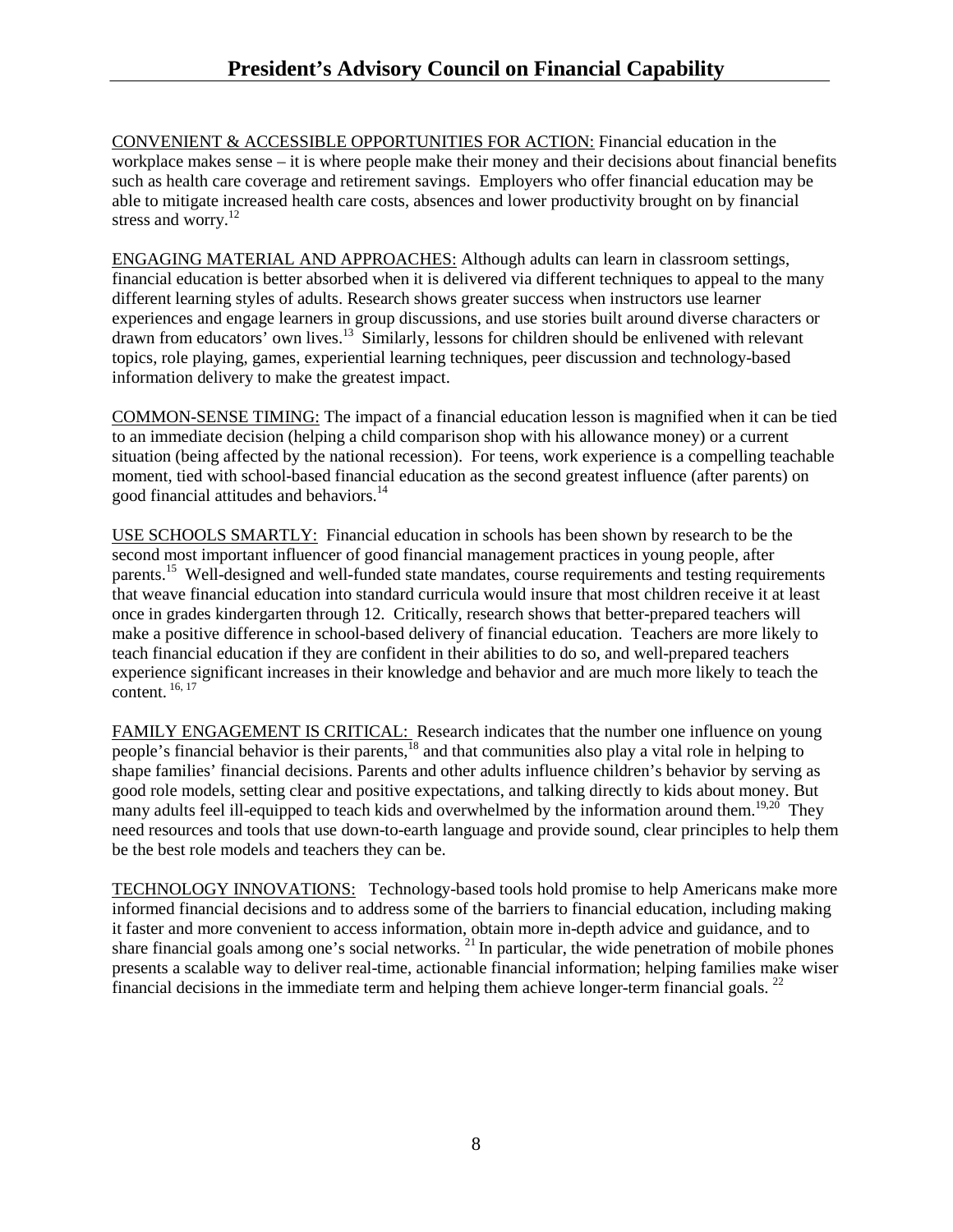# Beyond Financial Education

 Again we note that financial education, both formal and informal, is just one component of financial capability. Two additional areas of importance contribute to the nuanced interaction between human proclivities and the arena of financial decision making.

 important. Without adequately designed contexts and minimal protections, even the effectively educated Regulatory and consumer protection oversight is needed to guarantee a minimal adherence to fair rules. Additionally, a decision context structured to allow for the flourishing of human capability also is might be observed to fail. In such contexts as these, effective educational programs may be unduly dismissed. Conversely, in well-designed decision contexts, where the "right" choices are easier to come by, even less thorough educational attainments may thrive.

 remarkably more successful results, despite their human proclivities. The weaknesses in building financial capability can – and needs to – be overcome. And that can be achieved by providing effective according to their goals and values. A person well educated about consumer lending options, for example, may prefer a home equity loan to pay off debt, but have only less-appealing vehicles, such as a credit card or payday loan, available to him. When education and the right contextual environment coexist, however, consumers can achieve education in a product and decision context designed to help consumers choose the best financial options

 architecture and product defaults, and, eventually, to significant advances where they might matter to American citizens, especially those of lower income, the most. This view of financial capability should be disseminated among researchers, practitioners and policy makers. A shared understanding of some of the main features underlying financial capability may lead to more successful implementation of research and evaluation, education, consumer protection, choice

 There is extensive opportunity for government, particularly the federal government, to contribute to the advancement of regulatory and consumer protection oversight, as well as to the thoughtful design of government has with citizens presents an opportunity to consider how all three elements necessary for options within a healthy financial decision context. Each financial "touchpoint" that the federal success are incorporated into the delivery mechanism of the financial assistance or product. Is adequate education included? Are the necessary consumer protections in place? And is the choice architecture appropriately structured?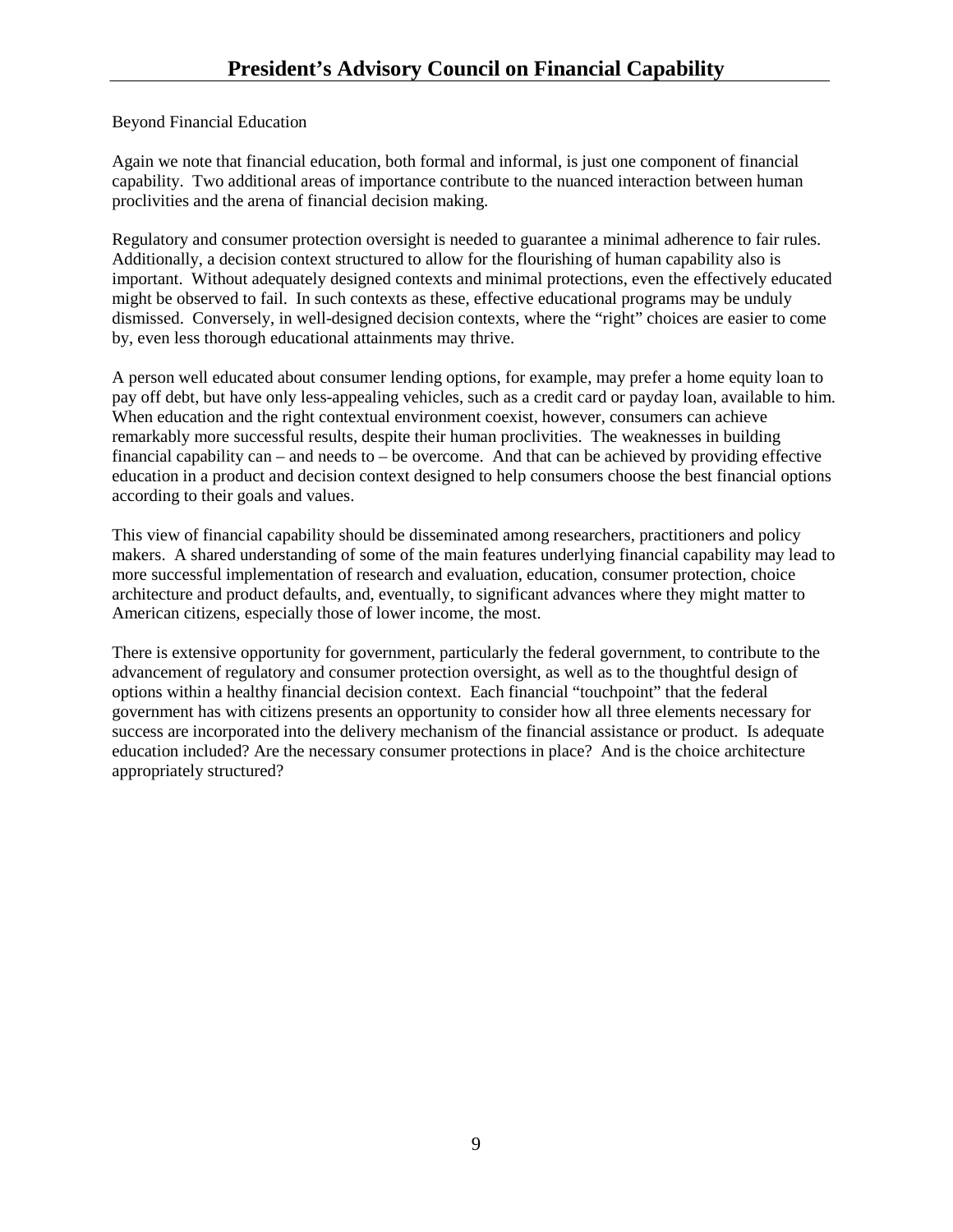# <span id="page-17-0"></span>**Themes and Principles**

 The Council's assessment of these challenges and opportunities led us to adopt a set of principles which guided our recommendations, as well as a set of themes to focus our efforts. The themes and principles were published for public comment in the Federal Register. $^{23}$ 

#### **PRINCIPLES**

 affecting financial behaviors. Specifically, our recommendations should: The Council believes that its recommendations must embody several principles if they are to succeed in

**Be focused, impactful, executable and have measureable outcomes.** The Secretary and President deserve recommendations that can be practically, and quickly, implemented and judged for their effectiveness in changing behavior.

**Align with, consolidate and boost, rather than supplant, existing efforts of the private, for-profit, non-profit, and governmental sectors.** There are countless extraordinary financial capability efforts underway, many of which simply need help achieving better awareness and broader distribution.

**Be consistent with the latest findings in financial education and behavioral economics.** Literacy for its own sake is not the goal; financial capability means knowledge-based *action*.

 **particular needs of traditionally underserved populations (e.g., women, minorities, low and moderate income consumers, and the elderly).** Recommendations should account for the different **Address issues related to the entire population, and where appropriate, take into account the**  needs of different segments of our population.

Leverage the use of technology to engage, inform, and impact behavior. Technology can help us provide content and coaching closely associated with "teachable moments" in financial capability, as well as scalable, personalized information and advice.

 Sixty-two comments were received from individuals, nonprofit organizations, financial institutions, majority of the commenters declared them "right on target". Some of the points highlighted by the outcomes; and the need to raise public awareness of the need for financial. In addition, integration was curricula. The positive role that technology can play, and how to provide teachers with the appropriate government, associations and academia. The principles were received with great enthusiasm and the commenters include: the need for more research to determine effective approaches that deliver positive emphasized many times, for example, integrating financial education into existing adult programs such as social services or other government touch points, integrating financial education into existing K-12 training were also common areas of comment.

#### **THEMES**

 Based on a review of the research, the Council decided to concentrate its final recommendations into three "venues" where our citizens are likely to be receptive to effective financial capability education and improved access. (In all three cases, we considered the particular needs of traditionally underserved populations). These three venues, or themes, are:

## **Theme I. Financial education should take its rightful place in American schools.**

 **Rationale:** Financial illiteracy is widespread in the United States and Americans, including students, are "unbanked," higher levels of indebtedness, lower rates of wealth accumulation, and lower rates of worse off because of this. Low levels of financial literacy appear to be tied to higher rates of being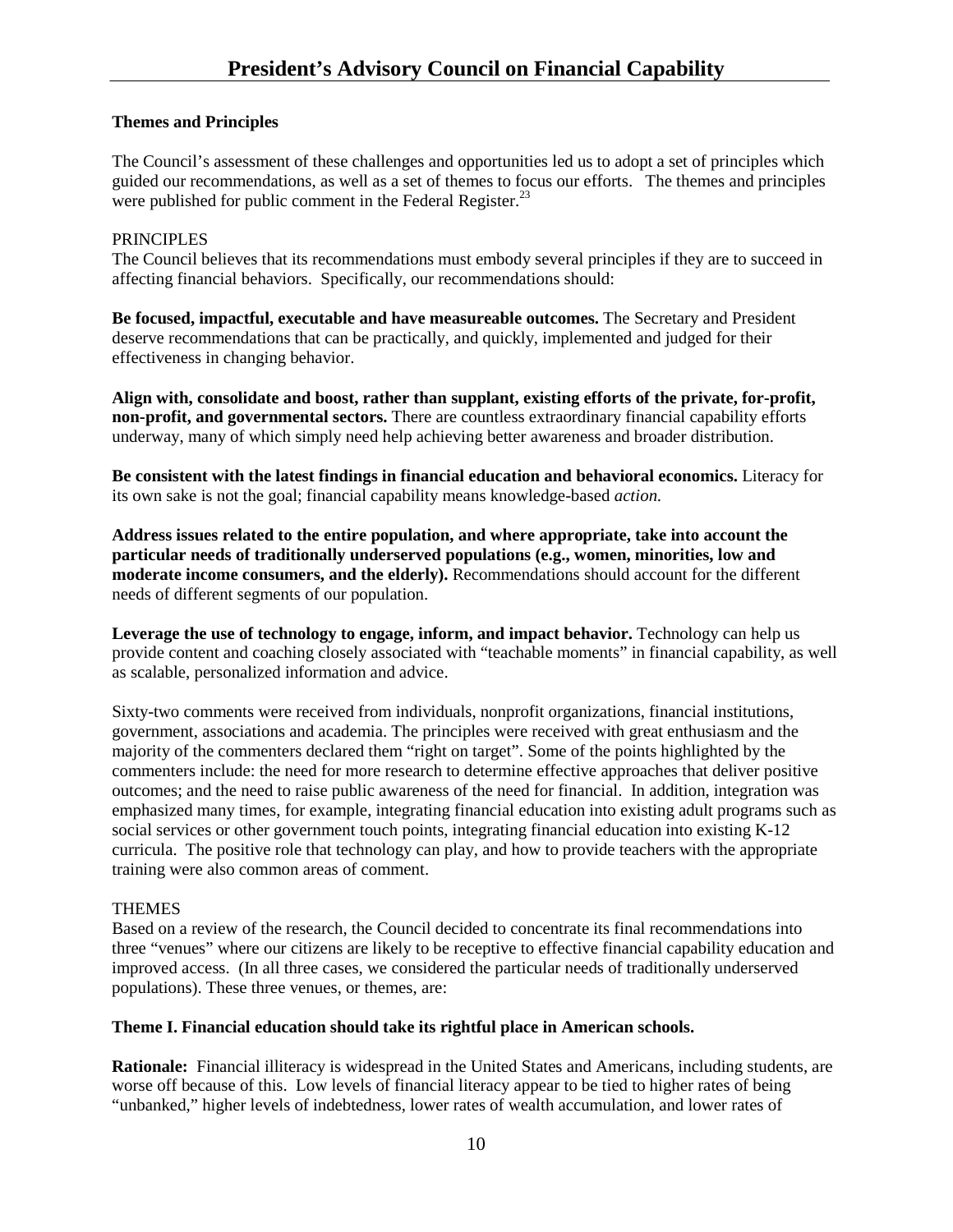retirement planning.<sup>24</sup> Eighty-two percent of Americans<sup>25</sup> and eighty-nine percent of teachers<sup>26</sup> think whether and how to pursue higher education and how to finance this investment is critical, but many apply for federal aid, leaving money on the table; $^{27}$  two-thirds of students taking private loans did not credit card debt in America, student loan defaults are on the rise. Students need to be provided with personal finance should be taught to all students at least as early as high school. In particular, navigating students appear unprepared to do it. Two million enrolled college students eligible for Pell Grants did not exhaust more affordable, flexible federal aid first;<sup>28</sup> and at a time when student loan debt now exceeds effective financial education *before* they enter into financial contracts, yet:

Financial education and debt management programs aimed at students receiving federal student loans are unevenly administered and rarely evaluated.

 through college and beyond, there is a dearth of research on the effectiveness of these programs and their While there are many financial literacy programs aimed at America's students from pre-kindergarten impact on subsequent behavior.

# **Theme II. We should build a financially capable workforce and retiree community, which is necessary for a stable and globally competitive economy.**

 cost-effective models of high-quality financial guidance and related benefits – has the potential to **Rationale:** Delivering financial education and access in the workplace – and providing employers with positively impact 134 million Americans.<sup>29</sup> Encouraging workplace financial education and access can drive positive behavioral change during the life stages at which most adults make critical decisions regarding savings, retirement planning, insurance and other benefits.

 What American adults actually know about personal finance and math is sharply lower than what they to do two calculations involving interest rates and inflation. $30$ think they know. Almost half (48 percent) who gave themselves the highest score in math were not able

Seventy-six percent of Americans say they are stressed about money.<sup>31</sup>

 Over two-thirds of employers say that financial stress contributes to health costs at their company. Fifty- percent also agree that employees are less productive at work when worrying about personal financial problems.<sup>32</sup> eight percent say that financial "illness" contributes to employee absences at their companies, and 78

financial matters since the economic downturn began.<sup>33</sup> Employee Assistance Program providers have seen an 88 percent increase in requests for help with

# **Theme III. Americans should also learn the core concepts of personal finance at the heart of their lives— in their families and in their communities.**

 and even places of worship. Parents need to start the conversation (e.g., "talk to your kids about money"), **Rationale:** Families and the communities in which they live are the core social and economic units of American society -- the key environments within which financial capability can be taught and learned with long-lasting effectiveness. Responsibility for modeling and teaching financial capability begins in the family and extends to the local community of businesses, financial institutions, schools, non-profits, and we need to provide the public, especially low and moderate income families, the learning tools and the financial access to become financially capable.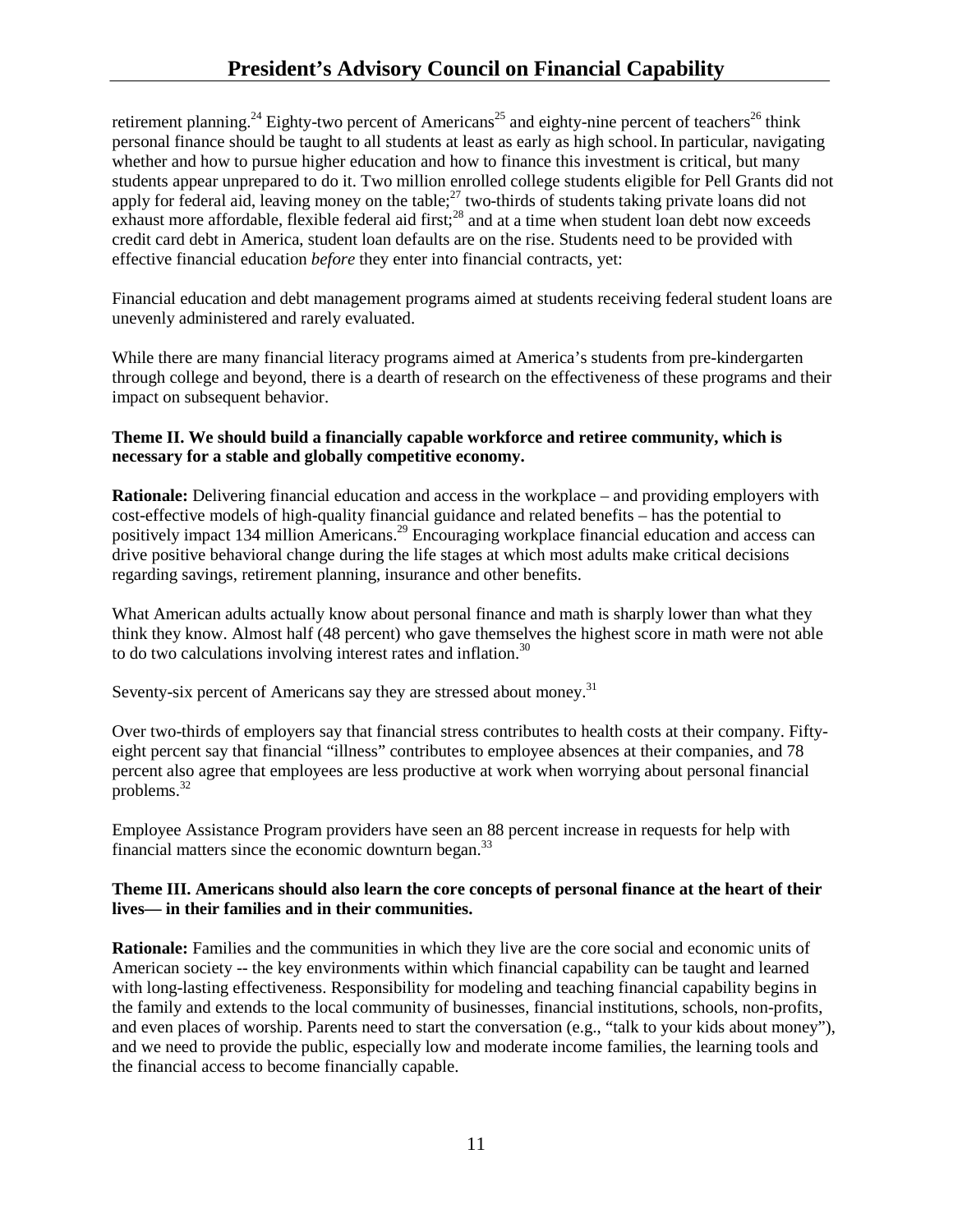Even if parents do not model positive financial behaviors in front of their children, they influence positive financial behaviors through their expectations for their children. Also, they influence their children through direct teaching. $34$ 

In addition, a growing body of research has been coalescing around the notion that young children can grasp rudimentary financial concepts.<sup>35</sup>

 Among youth who expected to graduate from a four-year college, those with a savings account in their name were approximately six times more likely to attend college than those with no account.<sup>36</sup>

 "Communities are an important entry point for social change.…" They affect individual and family wellbeing and their influences are amenable to change.<sup>37</sup>

 financial survival, are unable to pursue higher education or focus their talents on innovation, The financial crisis of 2008, in part, demonstrated the lack of understanding of basic financial management information and skills, and the lack of access to fair, affordable, and appropriate financial products and services, which was costly to society and disproportionately impacted America's low- and middle-income earners. Our country loses valuable human capital as Americans, who struggle for daily entrepreneurship and intellectual contributions to the nation's progress.

 With respect to the themes, the public comments were very supportive as well. A significant number of fulfill the theme's goals. Most commenters believe that schools must be provided with more funding and commenters agreed that an effective way to provide financial capability to adults is by encouraging that employers should be given incentives to start financial education initiatives such as tax credits or very effective. commenters agree that theme one is very important and they thought financial education in schools should be mandatory. Many also agreed that schools and teachers are not provided adequate resources to teachers must receive training in order to fulfill the goal of this theme. Regarding theme two, many employers to incorporate financial capability in the work environment. A few commenters recommended company recognition. Lastly, theme three had numerous commenters express support because they believed that financial capability activities in families and communities will help create a long-lasting effect. Commenters also emphasized that interpersonal interactions to communicate about finances can be

very effective.<br>The public comments were helpful in confirming that the Council was on the right track, was generally altered, and were used to further focus our final recommendations. very supportive of the principles and themes, did not suggest that the principles or themes should be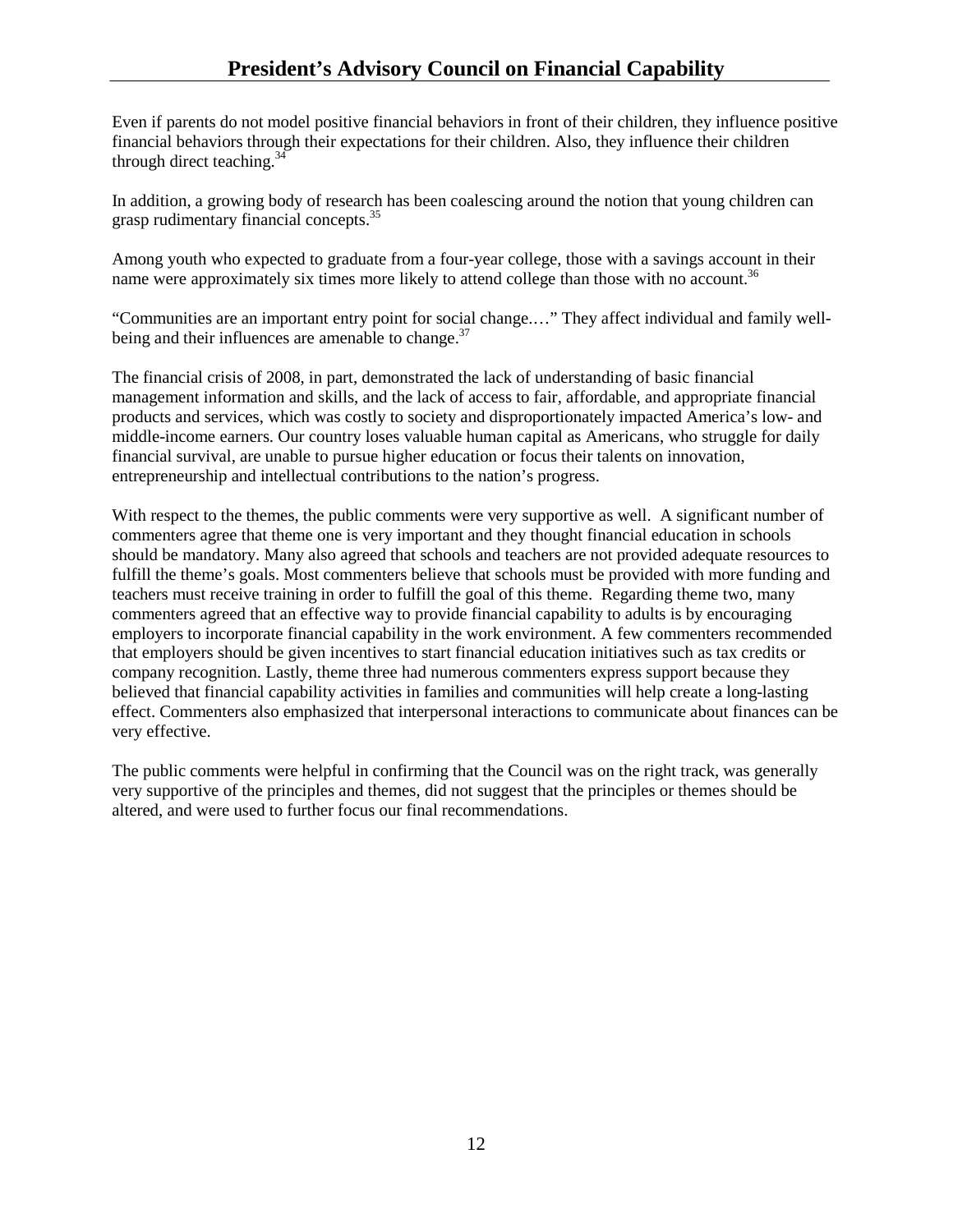# <span id="page-20-0"></span>**Recommendations and Accomplishments Youth Subcommittee**

#### **Purpose**

 Subcommittee recognizes that financial literacy is essential to boosting college completion rates and The Youth Subcommittee focused on recommendations to improve the financial capability of our nation's young people to better prepare future generations to understand the complex everyday financial decisions that they face. Research reveals that parents are the single biggest influence on a child's financial capability. Moreover, with young Americans facing a record \$1 trillion in student loan debt, the Youth sending young people into the workforce with a manageable debt load. As a result, our efforts have targeted the role that homes and families, as well as schools and communities, can play in engaging our nation's youth.

#### **Accomplishments**

 Language Arts designed to prepare students for success in college and careers. As a result, educators are and skills and provide students the opportunity to apply their knowledge in real world contexts. While finance and the teaching of the Common Core State Standards. **Money as You Learn.** The Council has set a path towards exposing more students to essential personal finance skills by integrating personal finance knowledge into classes where our young people are learning to read, write and do math. This approach is timely. Forty-five states and the District of Columbia recently banded together to adopt the Common Core State Standards in K-12 mathematics and English working hard to ensure that teaching and learning reflect these new standards for academic knowledge personal finance classes will remain (and hopefully grow) as elective offerings, by connecting personal finance to what students are learning in their core classes, we can strengthen both the teaching of personal

 The Council has identified key next steps on the path towards this goal. These include: immediately mapping how essential personal finance knowledge and skills can be integrated into teaching of the Common Core State Standards and, over time, coalescing around one set of personal finance standards for including mathematical tasks and identification of non-fiction texts and close reading exemplars; aligning in research and evaluation on the teaching of financial literacy. Collaboration among Council members, developers and leaders of the Common Core State Standards, financial education experts and teachers has already led to an initial mapping showing where essential personal finance concepts and skills can appropriately be integrated into teaching of the standards as well as to the development of mathematical the field; developing a robust, web-based set of high quality and easily accessible tools and materials, existing personal finance programs with the demands of the Common Core State Standards; and investing tasks and identification of non-fiction texts. A new website, www.MoneyAsYouLearn.org, will offer guidance to teachers and school districts by offering lesson plans, problem sets, nonfiction texts and other resources that elucidate the topic of personal finance within the context of the Common Core.

 Teachers, Council for Economic Education, Jump\$tart Coalition for Personal Financial Literacy, National Receiver General), and Cami Anderson (Superintendent Newark Public Schools) This *Money as You Learn* approach has already been endorsed not only by the Council but also by leaders in the education and financial education communities including: Achieve, American Federation of Education Association; National Endowment for Financial Education, National Urban League; Mitchell Chester (Massachusetts Commissioner of Education and Governing Board Chair, Partnership for Assessment of Readiness for College and Careers ), Steven Grossman (Massachusetts Treasurer and

 Financial Literacy and Education Commission, and its member agencies, to take all possible steps to The Council recommends that the President champion this *Money as You Learn* approach and instruct the advance it. The Council also calls on national financial literacy organizations and their state and local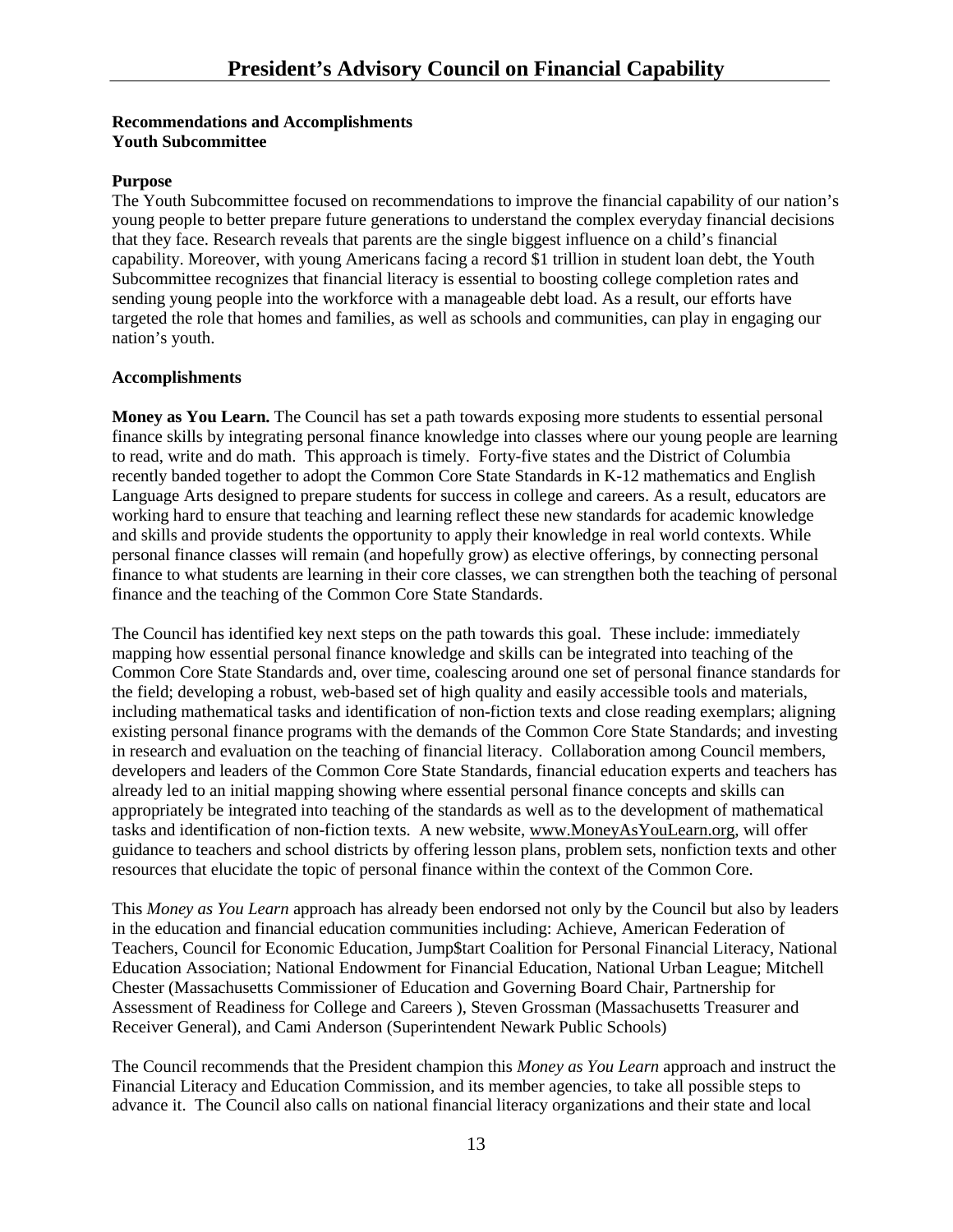financial capability of our young people for years to come. partners to embrace *Money as You Learn* and to build an enduring initiative that will improve the

# **Money As You Learn materials are included as Appendix C.**

 **Money as You Grow.** In early 2011, the Council's Youth Subcommittee began a 16-month effort to tool for families that presents 20 milestones kids need to know as they grow, along with behavior- agencies to promote and utilize *Money as You Grow* as one tool to improve the financial capability of America's youth. The initiative was launched at the May 10, 2012, White House Summit on Financial distill the dozens of existing guidelines, standards, and research into one document with age-appropriate concepts written in clear, accessible language. The result is MoneyAsYouGrow.org, an online, interactive changing activities designed with the best research and information available. At its April 9, 2012, meeting the Council unanimously approved a recommendation that the President encourage federal Capability and Empowerment.

MoneyAsYouGrow.org has had no advertising budget, and yet as of December 30, 2012, a total of 524,897 individuals had visited the site, driven primarily through word of mouth on social media websites. More than half of all visitors arrive at MoneyAsYouGrow.org via Pinterest.com, a site popular among women, especially mothers. More than 100 media outlets have reported on MoneyAsYouGrow.org, including *Time*, *U.S. News and World Report*, and the *Washington Post*. The initiative earned the praise of National Economic Council Director Gene Sperling, Domestic Policy Council Director Cecilia Munoz, and Secretary of Education Arne Duncan. Thousands of *Money as You Grow* [posters](http://www.moneyasyougrow.org/#posters) have been distributed to or downloaded by the general public.

 Income Tax Assistance (VITA) site in Minnesota; to the Fort McCoy Army Community Service network in Wisconsin; to a group of elementary schools in the Sharon, Pennsylvania, school district; to an education program in Poland that wants to adapt the materials for use there. Nearly two dozen partners, The breadth and depth of response to *Money as You Grow* has been overwhelming—from a Volunteer with a collective reach in excess of 50 million members, have signed on to promote *Money as You Grow*, including the Federal Reserve Bank of Chicago, the American Library Association, the National Association of Elementary School Principals, the National PTA, and Junior Achievement. In September, the American Library Association's Association for Library Service to Children selected MoneyAsYouGrow.org as one of its Great Websites for Kids.

 education/Documents/Money%20as%20You%20Grow.pdf *Money As You Grow* [materials can be found online at http://www.treasury.gov/resource-center/financial-](http://www.treasury.gov/resource-center/financial-education/Documents/Money%20as%20You%20Grow.pdf)

**PISA Financial Capability Module Implemented.** In 2011 the Council approved the Youth Subcommittee's recommendation that the United States participate in the financial literacy test given by the 2012 Programme for International Student Assessment (PISA). In 2012, the Department of Education, at the Council's urging, took the lead and agreed to fund this important assessment. The results of the first ever PISA examination of high school students' financial literacy will be released in 2014, and we anticipate the findings will give us a clear understanding of young Americans' financial knowledge, both as a cohort and in comparison to 15-year-olds from other countries.

Summaries of the full recommendations are found in Appendix B.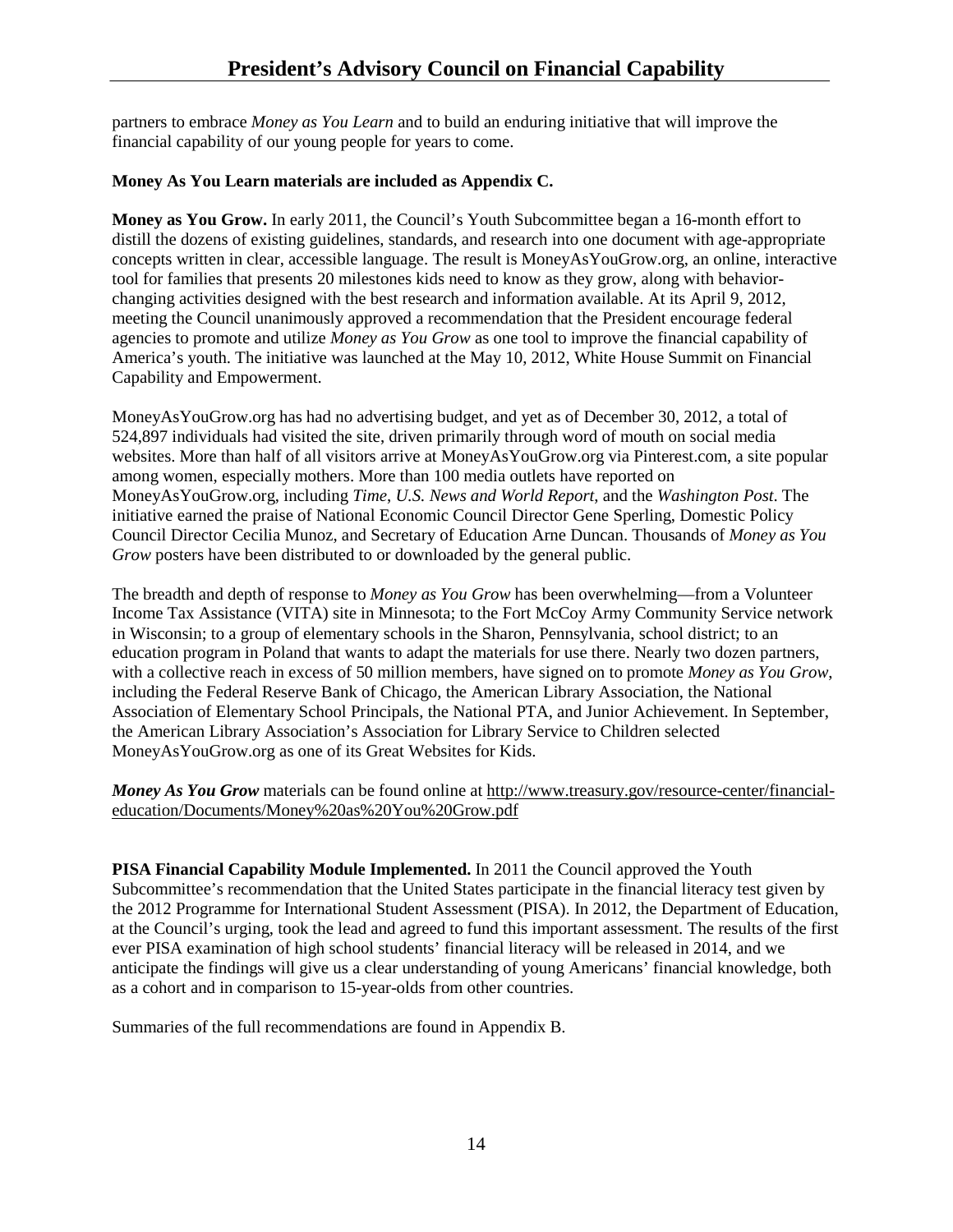# <span id="page-22-0"></span>**Recommendations and Accomplishments Partnerships Subcommittee**

### **Purpose**

 skills. Subcommittee members have focused on two overarching goals: The Partnerships Subcommittee was charged with strengthening and enhancing coordination between public and private-sector financial capability resources to better equip consumers with critical financial

 communities. The subcommittee believes that the development of cross-sector groups to coordinate on communities. **Supporting leadership, coordination and role clarity among federal, tribal, state and local agencies on the issues of financial education, access and empowerment.** More than 20 federal agencies provide financial education and/or support for such programs, and while the Financial Literacy and Education Commission has in recent years made significant progress in addressing overlap and promoting the sharing of best practices, more can be done. At the same time, an ever-increasing number of tribal, state and local governments seem to be recognizing the importance of financial capability in their both the strategy for and the delivery of financial education has the potential to be an enormously important component of a successful long-term effort at improving the financial capability of

 financial stress at the workplace. But there has been, to date, little coordinated effort to provide financial capability materials and resources to employers that want to embrace this role. The Subcommittee seized **Encouraging employers in the government, private and non-profit sectors to become a primary delivery point for financial education.** Such an effort has the potential to reach more than 134 million working Americans<sup>38</sup> at a time when financial matters are extremely relevant. Employers tend to be trusted deliverers of key financial skills, and have an increasing incentive to ensure employees are free of on the opportunity to for the federal government to lead by example, the development of a more robust employer-centered financial capability effort.

#### **Accomplishments**

 a guide, "Financial Capability at Work: A Strategic Framework to Guide Employers." This document includes details on the five fundamentals, examples of the types of advanced features that companies educate employees. **Workplace Financial Education Initiative.** A central focus of the Subcommittee has been improving the financial capability of the American workforce by using the employer as a delivery mechanism for financial capability resources to employees. To help employers in this goal, the Subcommittee developed encourages employers to become leaders and role models by voluntarily providing information and programs to employees in five fundamental areas, and working toward advanced features. The guide should aspire to, and numerous vetted resources, programs and information that employers can use to

educate employees.<br>The information gathered is the result of collaboration with and input from more than 75 companies, trade best to set achievable goals and produce landscape-changing results. The Council approved a comments, the recommendation encourages the President to direct the Department of Labor and professional associations, and nonprofit organizations that provided valuable perspective about how recommendation to designate the Department of Labor and the Small Business Administration as the federal government's lead agencies in the effort to expand workplace financial education and to dedicate staff and resources to the promotion and dissemination of the guide. Of course, any initiative these agencies undertake in this area must be consistent with their statutory mission and authority as well as their resource priorities. In addition, to address concerns expressed by some companies in their as part of its current retirement plan participant protection regulatory projects to review a 1996 Interpretive Bulletin on investment education for employees responsible for directing investments in their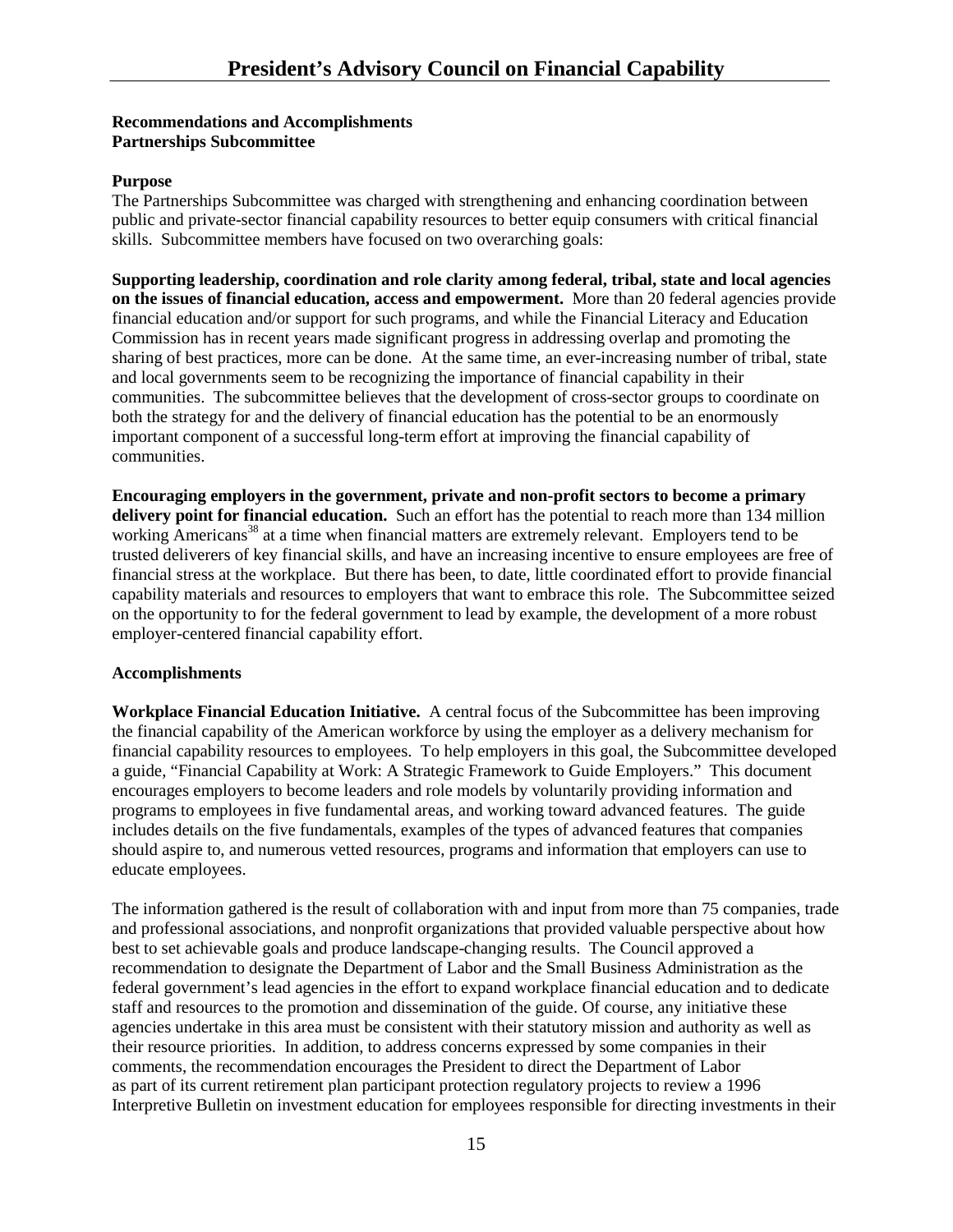401(k) and similar retirement accounts, with the objective of contributing to the advancement of financial decision assistance with necessary consumer protections in place to ensure healthy delivery mechanisms.

 **Federal Government Workplace Financial Education Initiative.** The Subcommittee believes that the federal government should be modeling best practices for the private and non-profit sectors by providing outstanding financial capability resources to the approximately 2 million federal employees. The Council concurred with a Subcommittee recommendation calling on the President to direct federal agencies to of a centralized repository of financial capability resources at OPM and use of such resources by federal agency human resources leaders to enhance the financial capability of each agency's employees. OPM government who are willing to speak at employee education events at other agencies. The database will be included on a new financial capability resources web page on the OPM's HR University web site and improve the financial capability of their employees. After consulting with the Office of Personnel Management (OPM), the Subcommittee encouraged such elements of this approach include the creation plans to develop the database, including a speakers' bureau of experts from around the federal is expected to be operational in early 2013.

 **State and Local Councils Initiative.** A recommendation was approved by the Council to call upon the believes strongly that these local councils can help communities pull together to address the specific financial capability needs and challenges particular to their community. Working closely with the take to create change in their community. The guide can be found on the Treasury website at President and the Secretary of the Treasury encourage the creation of Financial Capability Councils, modeled on the President's Advisory Council, at the state, local and tribal level. The Subcommittee Underserved and Community Empowerment Subcommittee, the Partnerships Subcommittee developed a guide on how to launch a local Financial Capability Council, which also included a set of "best practices" – steps that can be taken quickly and easily by a local council to have an immediate impact in the community. The guide answers such questions as who should be on a council and what steps they should [http://www.treasury.gov/resource-center/financial-education/Documents/Local%20Guide%20](http://www.treasury.gov/resource-center/financial-education/Documents/Local%20Guide%20-%20Creating%20Financially%20Capable%20Communities.pdf) %20Creating%20Financially%20Capable%20Communities.pdf.

 **Workplace Leaders in Financial Education Award.** The Council approved a recommendation by the applications were received and nine organizations were named winners by the panel of judges. Winners Partnerships Subcommittee recommending that the Treasury Department support the Workplace Leaders in Financial Education Award, administered by the American Institute of Certified Public Accountants (AICPA) and the Society for Human Resources Management (SHRM). This award was launched in 2011, based upon a recommendation of the President's Council on Financial Literacy in 2008. More than 300 were recognized during the January 2012 meeting of the President's Advisory Council on Financial Capability. The application period for the 2013 awards open in December 2012, and winners will be announced later in 2013.

Summaries of the full recommendations are found in Appendix B.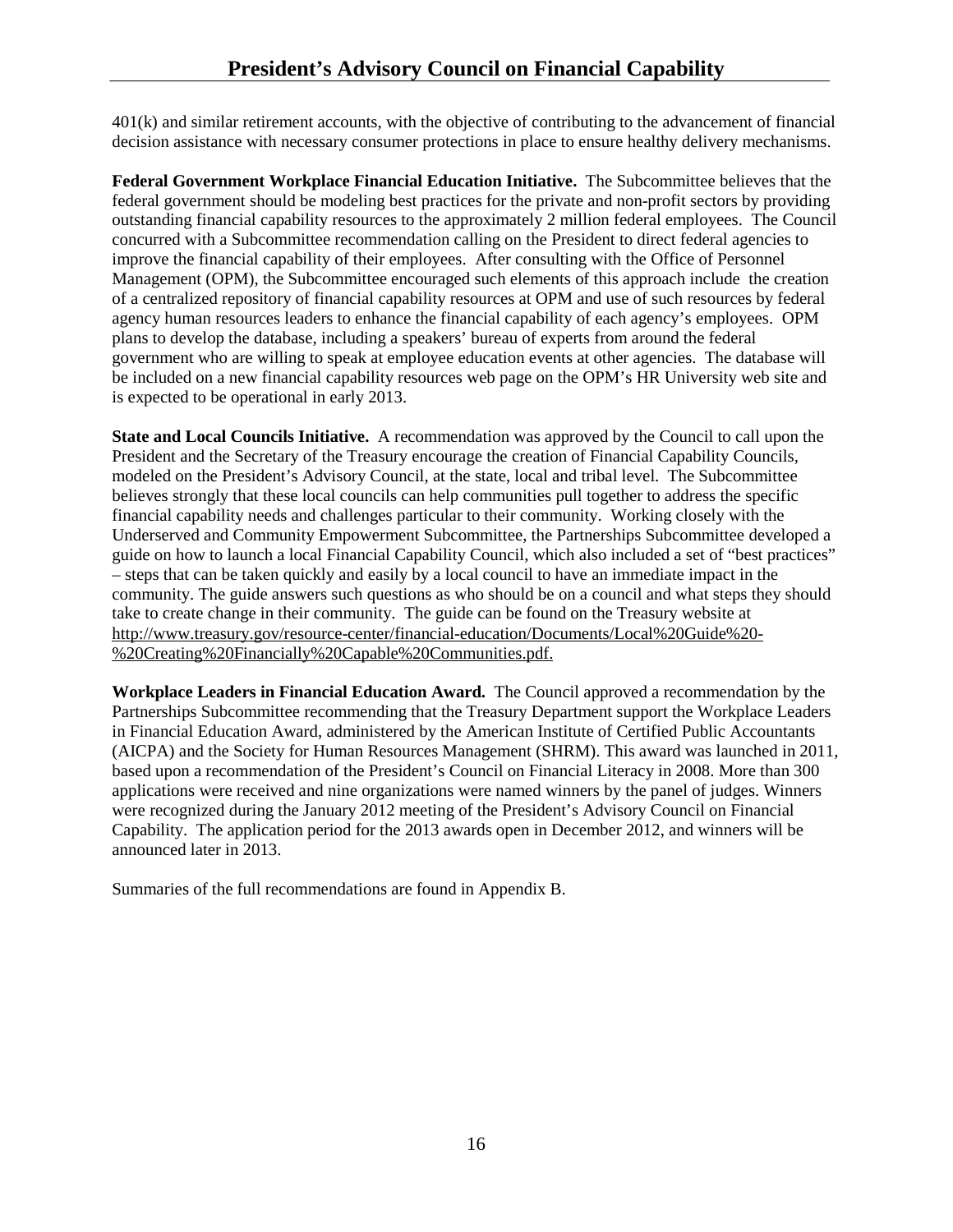### <span id="page-24-0"></span>**Recommendations and Accomplishments Underserved and Community Empowerment Subcommittee**

# **Purpose**

 moderate income environments. The ideas advanced by the Subcommittee were informed by members' expertise, as well as numerous consultations with community leaders, innovators, and families, in town Those who felt the recent economic recession the hardest were those from underserved communities, made vulnerable by a lack financial education and stability. The Subcommittee on the Underserved and Community Empowerment focused on improving the financial capability of individuals from low to halls and listening sessions around the country.<sup>∗</sup>

# **Accomplishments**

 $\overline{a}$ 

 cost and appoint local stakeholders with an interest in financial capability. These stakeholders are government. They come together to identify what works, what doesn't, and what needs to be expanded upon to increase the financial capability of their community. To date, 110 communities have expressed a operational and held a Town Hall on November 28, 2012. As a result of this Town Hall, that same day, financial literacy course before graduation. **Encouraging Local Financial Capability Councils**. The chief accomplishment of the Underserved and Community Empowerment Subcommittee has been to inspire and encourage local financial capability councils across the country. These councils are designed to coordinate the financial education programs provided by both the public and private sector. Typically led by mayors, these councils run at low-or notypically "C-Suite" leaders from financial institutions, schools, faith-based organizations, and the local written commitment to create such a council and most estimate a timeline of completion around three months. For example, in the District of Columbia the Local Financial Literacy Council is already the DC State Board of Education voted unanimously to require all public high school students to take a

 work of the Partnership Subcommittee, which prepared a resource guide that has provided structural guidance to those developing councils. The Subcommittee would not have been able to assist the efforts of these mayors had it not been for the

 **Acknowledging the importance of financial capability in emergency preparedness and recovery.** A second key accomplishment of the Subcommittee was recommending to the President that the Federal face of a disaster, financial preparedness is of paramount importance. The foresight to integrate these making the recommendation, the importance of this integration has become self-evident. making the recommendation, the importance of this integration has become self-evident.<br>\*<br>Subcommittee members hosted or participated in listening sessions, town hall meetings, and other gatherings, Emergency Management Agency be integrated into the Financial Literacy Education Commission. In the efforts came from the Chairman of the Subcommittee prior to the tragic events of Hurricane Sandy. Since

 Indianapolis Campaign for Financial Fitness, Indianapolis, IN; Center for Financial Services Innovation; Society for Financial Education and Professional Development's 4th Annual Financial Literacy Leadership Conference, Savannah, Savannah, GA; Cities for Financial Empowerment Coalition, Los Angeles, CA; Council for Native including the following: Federal Reserve Bank of Chicago Financial Literacy and Education Summit, Chicago, IL; Washington, DC; listening sessions in Atlanta, GA; Oxon Hill, MD; Minneapolis, MN, and San Antonio, TX; Federal Reserve Bank of St Louis' Innovations in Savings and Financial Education Forum, St. Louis, MO; Step-Up Hawaiian Advancement, Honolulu, Hawaii; and National Congress of American Indians, Sacramento, CA.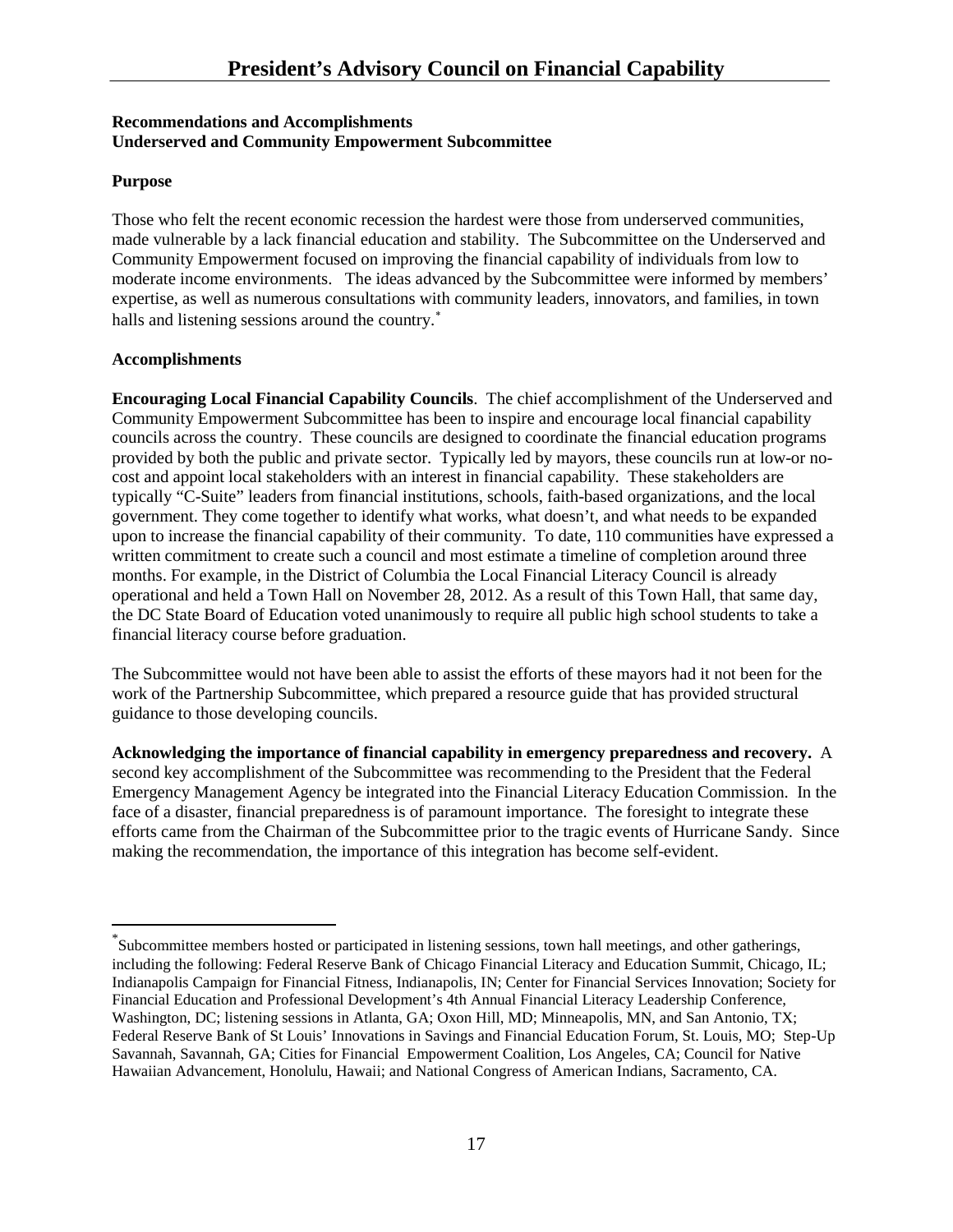**Promoting existing resources on student aid to more Americans.** The third major accomplishment of that leads the American people to [www.studentaid.gov](http://studentaid.gov/) as the one stop resource for students and families to increase college affordability and reduce student loan debt. the Subcommittee was its recommendation that the federal government establish an awareness campaign,

to increase college affordability and reduce student loan debt. Summaries of the full recommendations are found in Appendix B.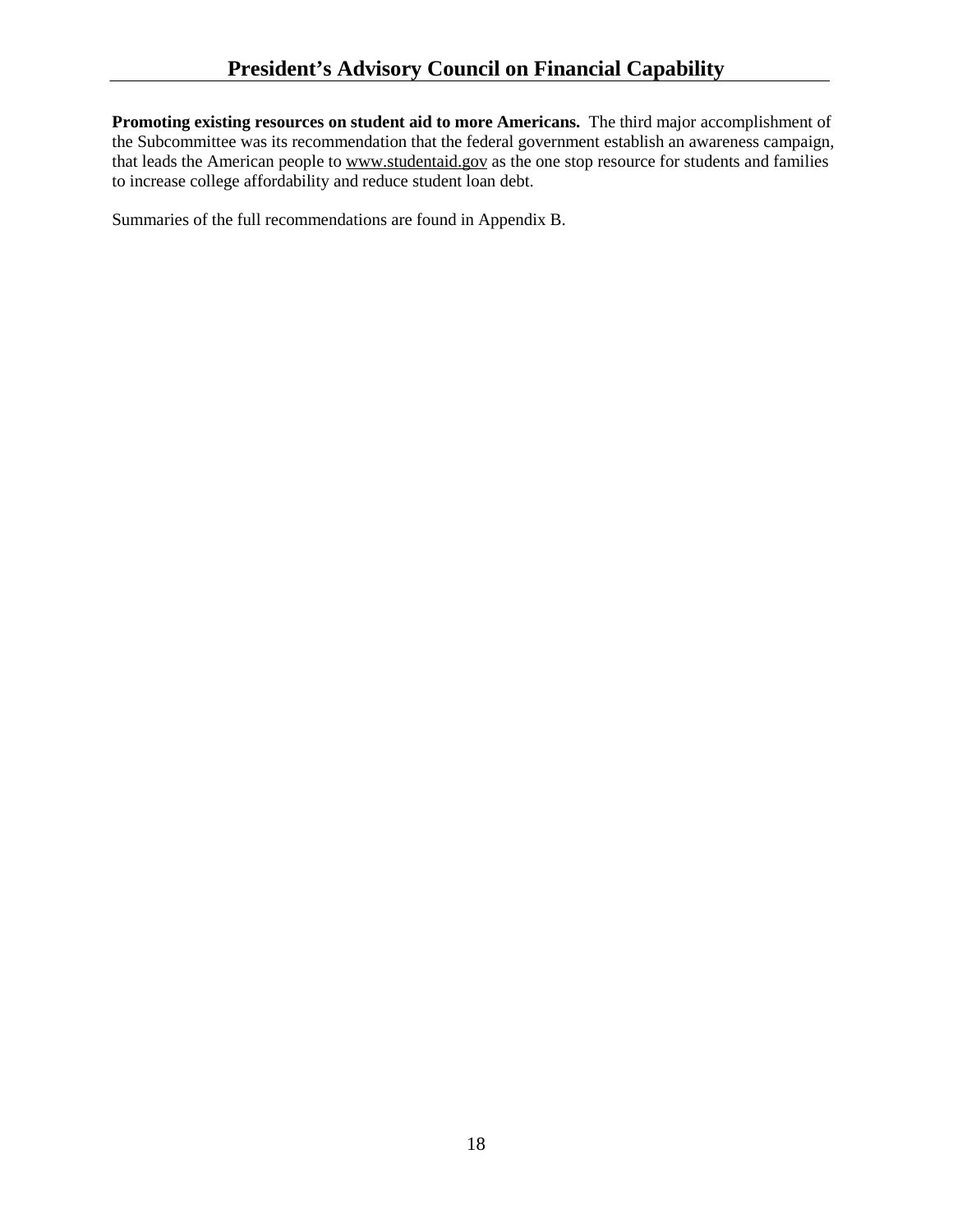# <span id="page-26-0"></span>**Recommendations and Accomplishments Research and Evaluation Subcommittee**

# **Purpose**

 Ongoing and rigorous financial education and financial access research and evaluation will lead to better that aim to address them. This Subcommittee focused on learning about the findings of existing research, continually test the ideas with greatest potential to accompany ongoing research. The Subcommittee also provided insight and guidance to the other Subcommittees to ensure that their recommendations were research-based and incorporate appropriate success metrics. understanding of the barriers to widespread financial capability, and of the effectiveness of interventions identifying research gaps, articulating needs within the program evaluation framework, and providing a foundation of understanding for those interested in financial capability education, policy, regulation and context. In building upon what is known, the Subcommittee substantiated the need going forward to

# **Accomplishments**

 **Research-Based Framework.** The Subcommittee crystallized the wisdom and findings of researchers, financial education, regulation and consumer protection, and thoughtful design of options (choice practitioners and policy-makers into the framework for financial capability supported by the three legs of architecture).

 **Data Collection and Sharing.** The subcommittee encouraged and supported the second wave of the participation in the international benchmarking Programme for International Student Assessment study of the financial capability of 15-year-olds globally. FINRA Investor Education Foundation's extensive National Financial Capability Survey; and U.S.

 **Research Gaps.** Based on its extensive review of existing research and the inventory of research products and education, the role of social learning and how to influence people's social networks, the role depletion). Additional research and testing is recommended for areas related to personalization, such as priorities as reported through Subcommittee discussions, the Subcommittee identified topics of potential relevance to people's financial capability for future research and testing. In the area of context and delivery, more study is needed on the use of technology, employer engagement, integration of financial of cognitive load and attention limitations, and the role of diminished capacity (such as, as a function of gender, age and other relevant demographics, and personal characteristics such as the propensity to plan , confidence, and access to unbiased information.

 identification of three areas of focus: delivery and access; evaluation; and risk. The Commission's resulting report, 2012 Research Priorities and Research Questions, which was endorsed by the full **National Research Priorities.** Subcommittee members joined the Financial Literacy and Education Commission working group in September 2011 to discuss national research priorities, resulting in Council, is intended to broadly guide research and research funding in the field in nine key areas:

- • **Evaluate Successful Financial Education Delivery:** Evaluate the delivery of financial education for youth and adults in order to identify effective approaches, delivery channels, and other factors (such as the interaction of knowledge, products, and behaviors) that enhance effectiveness.
- information, advice, regulation, disclosure, and delivery mechanisms, including default options, • **Identify Optimal Strategy Combinations**: Identify optimal combinations of financial and their impact on starting and maintaining positive financial habits.
- **Conduct Longitudinal Assessments**: Employ longitudinal data to evaluate the effectiveness of core competencies on behavior and financial well-being over time.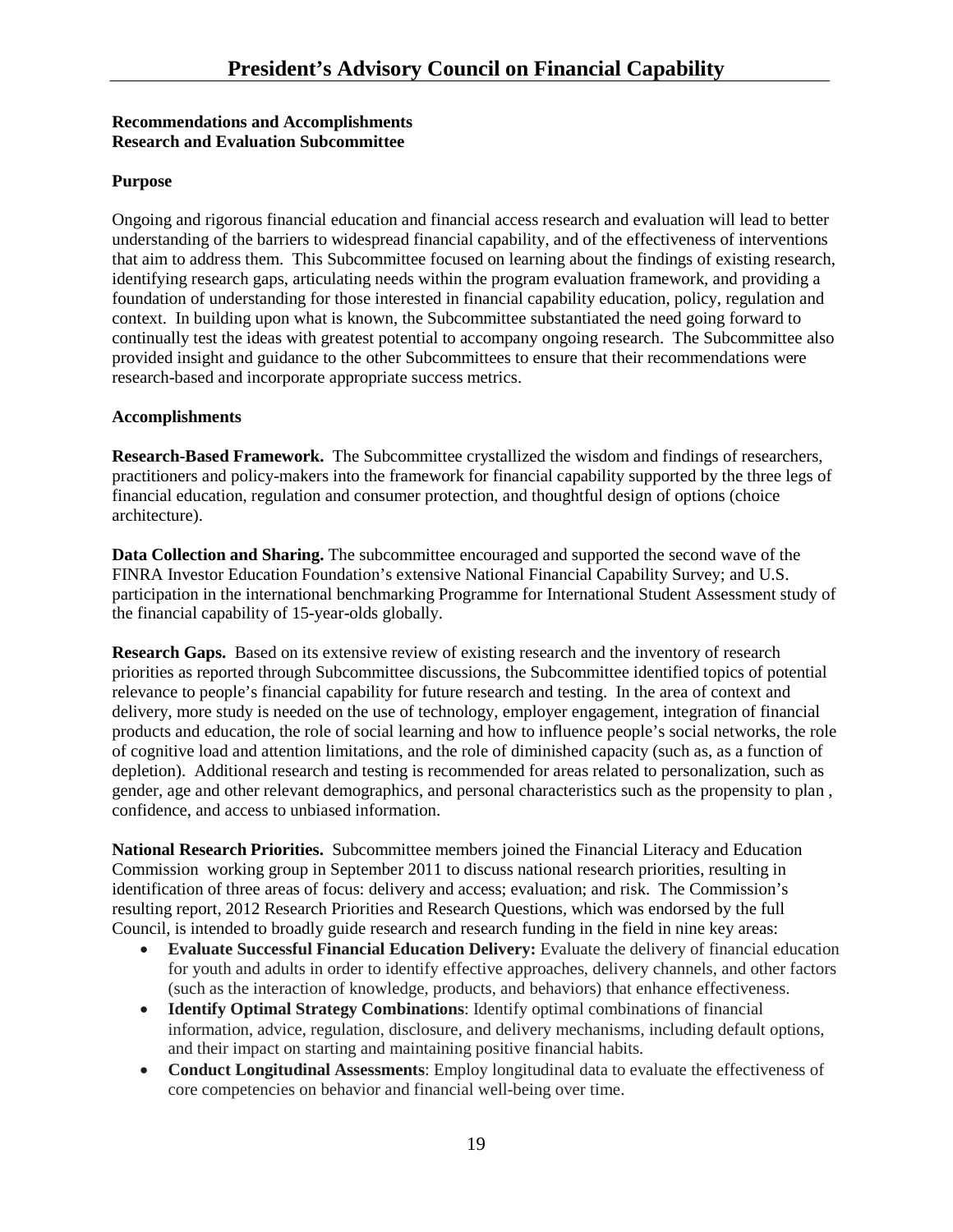- • **Identify Key Measures of Success**: Identify, evaluate, and build consensus on "key metrics" for financial education/capability, including measures of knowledge, behavior, and well-being.
- • **Evaluate Interactions between Education and Product Design**: Identify and evaluate the relationship between financial education and access to and design of high quality financial products.
- • **Assess the Impact of Business Cycles**: Assess the role of business cycles and economic and financial context in individuals' financial decision making.
- **Explore the Impacts of Risk and Financial Shocks**: Ascertain how risk and uncertainty, including economic and other shocks, alter risk exposure and risk management choices both at the consumer and community levels.
- • **Identify Local, State, and Federal "Scalable" Opportunities**: Identify opportunities and roles for local, state, and federal governments as scalable platforms for financial capability.
- • **Leverage Synergies with Other Subject Areas**: Identify and evaluate potential synergies between educational programs targeting financial capability and those targeting physical and mental health.

Summaries of the full recommendations are found in Appendix B.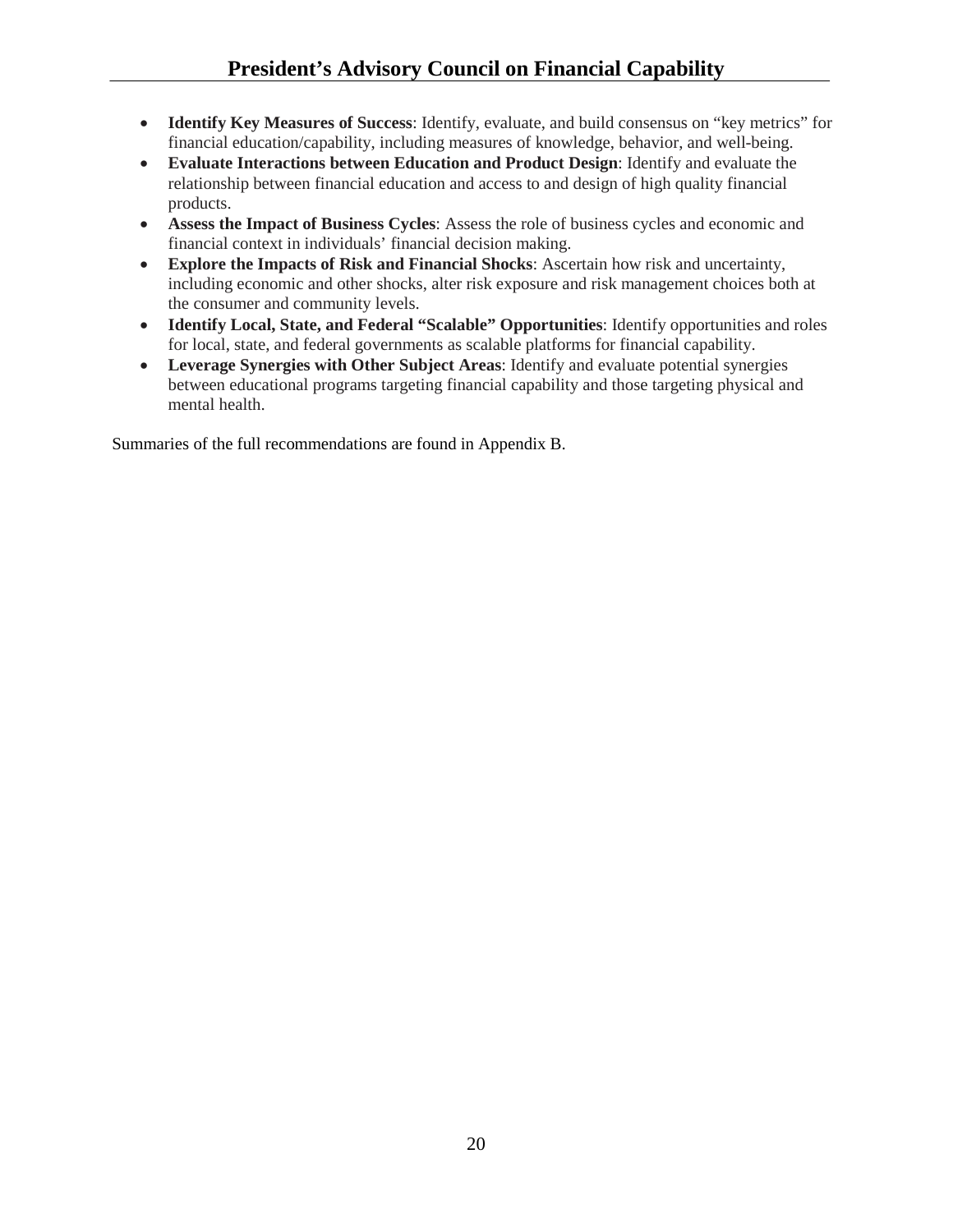# <span id="page-28-0"></span> **Appendix A: Council Subcommittees Membership as of December 2012**

#### **Underserved and Community Empowerment**

**Chair:** John Bryant

# **Members:**

Ted Beck Arty Arteaga Janie Barrera Sherry Salway Black Samuel Jackson Marc Morial Carrie Schwab-Pomerantz Eldar Shafir John Rogers (ex-officio member) Ken Wade

# **Research and Evaluation**

**Chair:** Ted Beck

# **Members:**

Rick Ketchum John Rogers (ex-officio member) Eldar Shafir Ken Wade

# **Partnerships**

**Chair:** Carrie Schwab-Pomerantz

# **Members:**

 Amy Rosen Arty Arteaga John Bryant Rick Ketchum Barry Rand John Rogers (ex-officio member)

#### **Chair: Youth**

**Chair:** Amy Rosen

# **Members:**

 Sherry Salway Black John Bryant Ted Beck Samuel Jackson Beth Kobliner John Rogers (ex-officio member)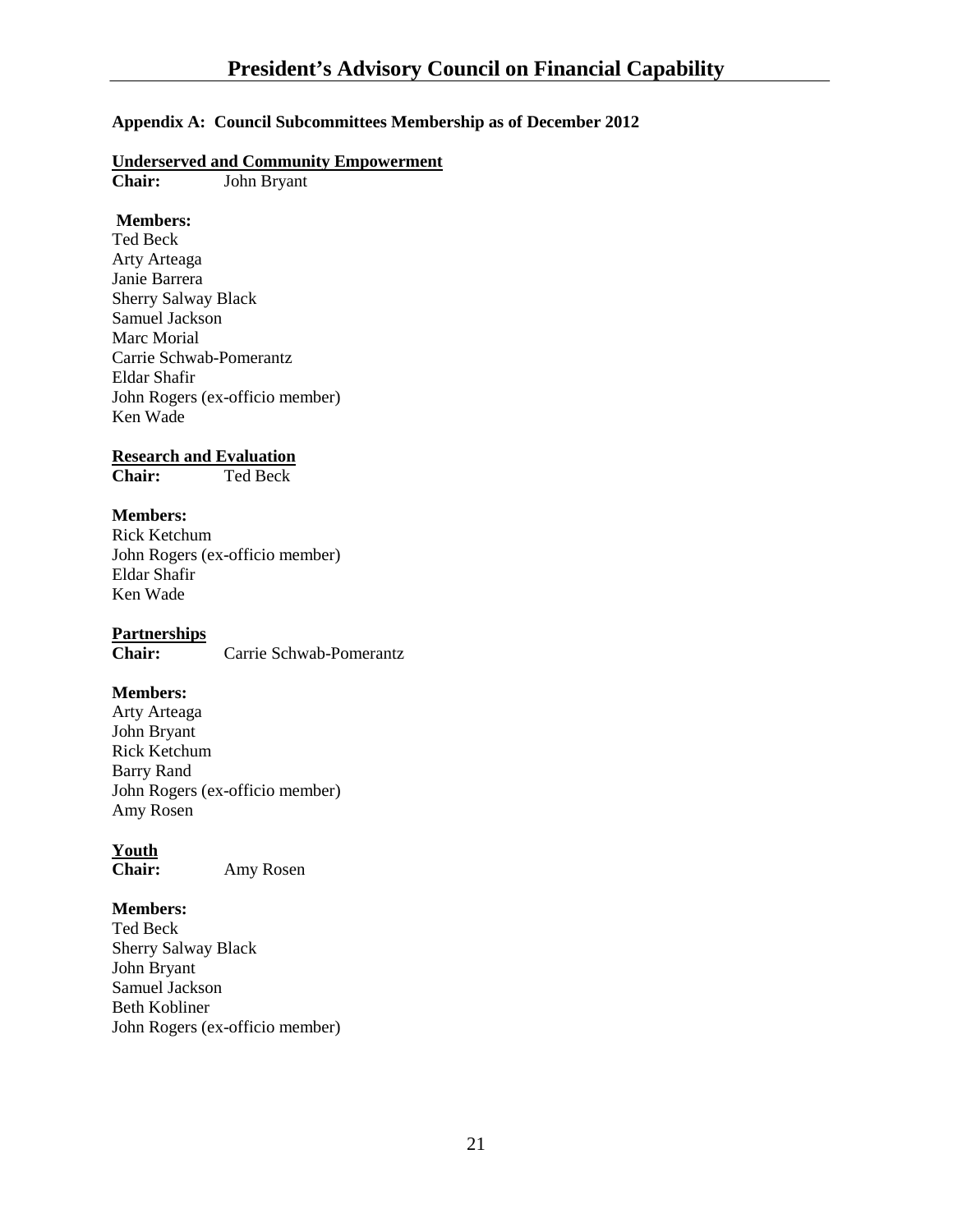#### <span id="page-29-0"></span> **Appendix B. Recommendations as approved by the Council and Status as of January 29, 2013**

| <b>Theme</b>                          | Recommendation                                                                                                                                                                                                                                                                                                                                                                                                                                                                                  | <b>Status</b>                                                                                                                                                                                                                                                                                                                                                                                                                                                                                                                       |
|---------------------------------------|-------------------------------------------------------------------------------------------------------------------------------------------------------------------------------------------------------------------------------------------------------------------------------------------------------------------------------------------------------------------------------------------------------------------------------------------------------------------------------------------------|-------------------------------------------------------------------------------------------------------------------------------------------------------------------------------------------------------------------------------------------------------------------------------------------------------------------------------------------------------------------------------------------------------------------------------------------------------------------------------------------------------------------------------------|
| Youth                                 | That the President champion this<br>Money as You Learn approach and<br>instruct the Financial Literacy and<br>Education Commission, and its<br>member agencies, to take all<br>possible steps to advance it. The<br>Council also calls on national<br>financial literacy organizations and<br>their state and local partners to<br>embrace Money as You Learn and<br>to build an enduring initiative that<br>will improve the financial<br>capability of our young people for<br>years to come. | Money as You Learn initiative underway in the<br>private sector through collaboration with<br>developers and leaders of the Common Core State<br>Standards, Jump\$tart, Council for Economic<br>Education, teachers and other experts. A website,<br>www.MoneyAsYouLearn.org, is currently in<br>development.<br>The Financial Literacy and Education<br>Commission, led by the Department of the<br>Treasury, is considering how best to support this<br>effort given resources available, and agency<br>missions and authorities. |
| Youth,<br>Communities<br>and Families | That the President encourage<br>federal agencies, through Executive<br>Order, to promote and utilize<br>Money as You Grow as one tool to<br>improve the financial capability of<br>America's youth.                                                                                                                                                                                                                                                                                             | To date, more than 500,000 people have visited<br>www.MoneyAsYouGrow.org, and the site<br>continues to attract approximately 10,000 new<br>visitors each week.<br>The Department of the Treasury will consult with<br>Department of Education and other agencies,<br>along with outside stakeholders, to determine best<br>approach to implement given resources available,<br>and agency missions and authorities.                                                                                                                 |
| Youth                                 | That the United States participate in<br>the financial literacy module of the<br>Program for International Student<br>Assessment (PISA) that measures<br>15-year-old students' reading,<br>mathematics, and science literacy<br>and other competencies.                                                                                                                                                                                                                                         | The PISA Financial Literacy Module was<br>implemented in 2012.                                                                                                                                                                                                                                                                                                                                                                                                                                                                      |
| Youth                                 | That the Department of Education, in<br>collaboration with the Department of<br>Treasury and the Financial Literacy<br>and Education Commission, actively<br>participate in the international PISA<br>study through the 2015 cycle.                                                                                                                                                                                                                                                             | The Department of Education is planning to<br>implement this recommendation.                                                                                                                                                                                                                                                                                                                                                                                                                                                        |
| Communities<br>and Families           | That the federal government<br>encourage the creation of<br>operational councils at the state,<br>local and tribal level to help<br>improve the financial capability of<br>citizens.                                                                                                                                                                                                                                                                                                            | An estimated 110 councils are being formed,<br>according to the National Conference of Black<br>Mayors, with more possible. The "Creating<br>Financially Capable Communities" resource guide<br>was developed to help localized efforts and is<br>available at http://www.treasury.gov/resource-                                                                                                                                                                                                                                    |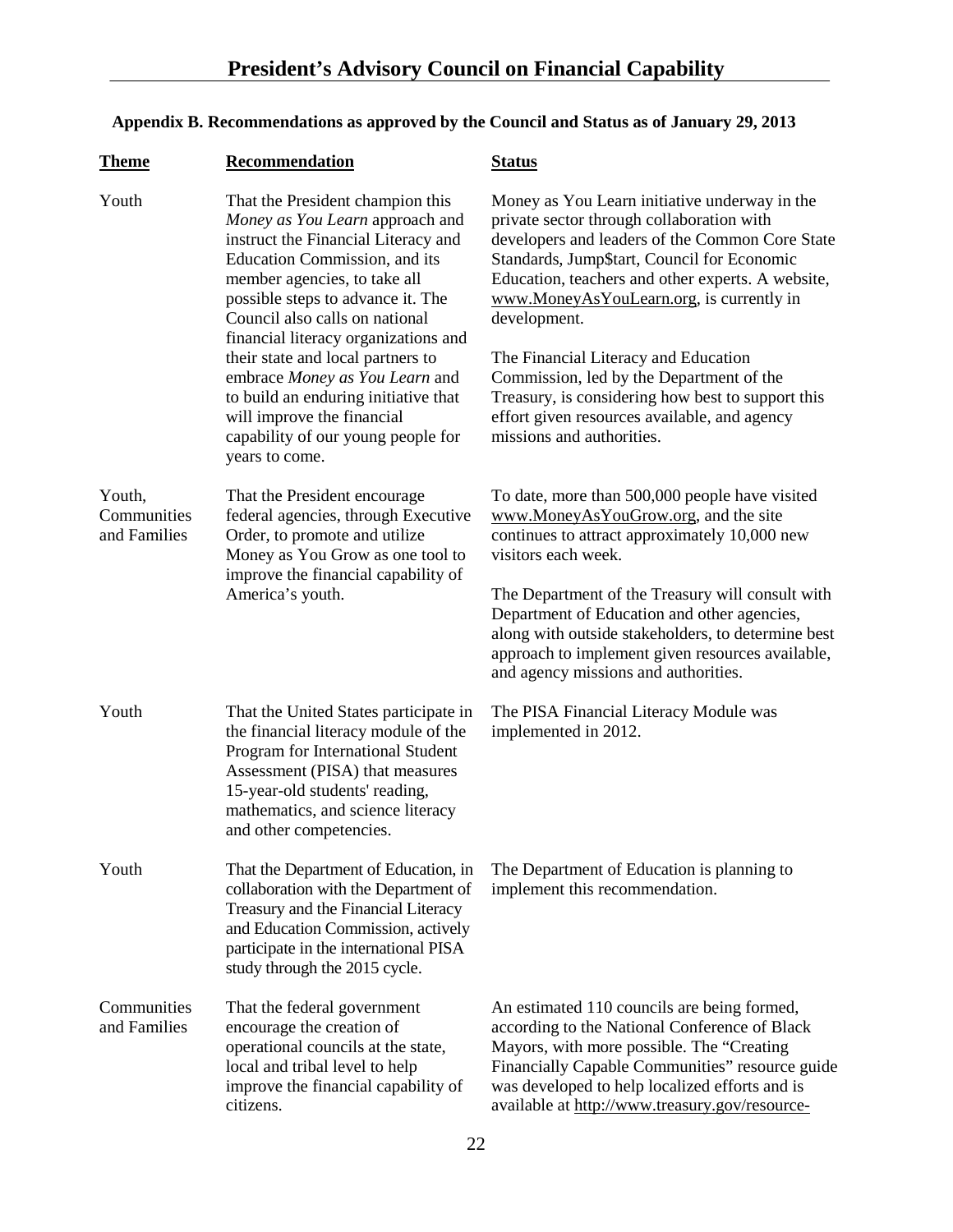|                                       |                                                                                                                                                                                                                                                                                                                                                                                                                                     | center/financial<br>education/Documents/Local%20Guide%20-<br>%20Creating%20Financially%20Capable%20Co<br>mmunities.pdf                                                                                                                                     |
|---------------------------------------|-------------------------------------------------------------------------------------------------------------------------------------------------------------------------------------------------------------------------------------------------------------------------------------------------------------------------------------------------------------------------------------------------------------------------------------|------------------------------------------------------------------------------------------------------------------------------------------------------------------------------------------------------------------------------------------------------------|
|                                       |                                                                                                                                                                                                                                                                                                                                                                                                                                     | The Department of the Treasury is reviewing and<br>considering other ways to support implementation<br>of this recommendation, given resources, mission<br>and authorities.                                                                                |
| Communities<br>and Families,<br>Youth | That the President direct the<br>appropriate federal agencies led by<br>the U.S. Department of Education's<br>Federal Student Aid Office, to<br>launch an awareness campaign that<br>leads the American people to<br>www.studentaid.gov as the one stop<br>resource for students and families to<br>increase college affordability and<br>reduce student loan debt, which<br>may be entitled Know Before You<br>Apply.              | The Department of Education, will consult with<br>other members of the Financial Literacy and<br><b>Education Commission and other partners</b><br>regarding implementing this recommendation.                                                             |
| Communities<br>and Families           | That the Department of the<br>Treasury evaluate the merit of the<br>Roth at Birth concept, intended to<br>encourage families to begin early<br>savings for their children, and<br>consider whether legislation to<br>allow children to use their<br>immediate families' earned income<br>to start a savings program would be<br>advisable.                                                                                          | The Department of the Treasury will consider as<br>part of a larger assessment of tax policy.                                                                                                                                                              |
| Communities<br>and Families           | That the President and the Secretary<br>of the Treasury integrate the field of the White House to implement the<br>emergency financial and economic<br>disaster preparedness response and<br>recovery into the broader financial<br>capability efforts of the federal<br>government, and invite the Federal<br><b>Emergency Management</b><br>Administration to be a part of the<br>Financial Literacy and Education<br>Commission. | The Department of the Treasury is working with<br>recommendation.                                                                                                                                                                                          |
| Communities<br>and Families           | That the Department of the<br>Treasury hold a challenge to the<br>private sector to create applications<br>for mobile devices that promote<br>financial capability and financial                                                                                                                                                                                                                                                    | The Department of the Treasury implemented the<br>MyMoney App Up Challenge, in partnership with<br>two national non-profit organizations. The top<br>five app design finalists were selected to receive<br>\$25,000 in prizes. These five submissions were |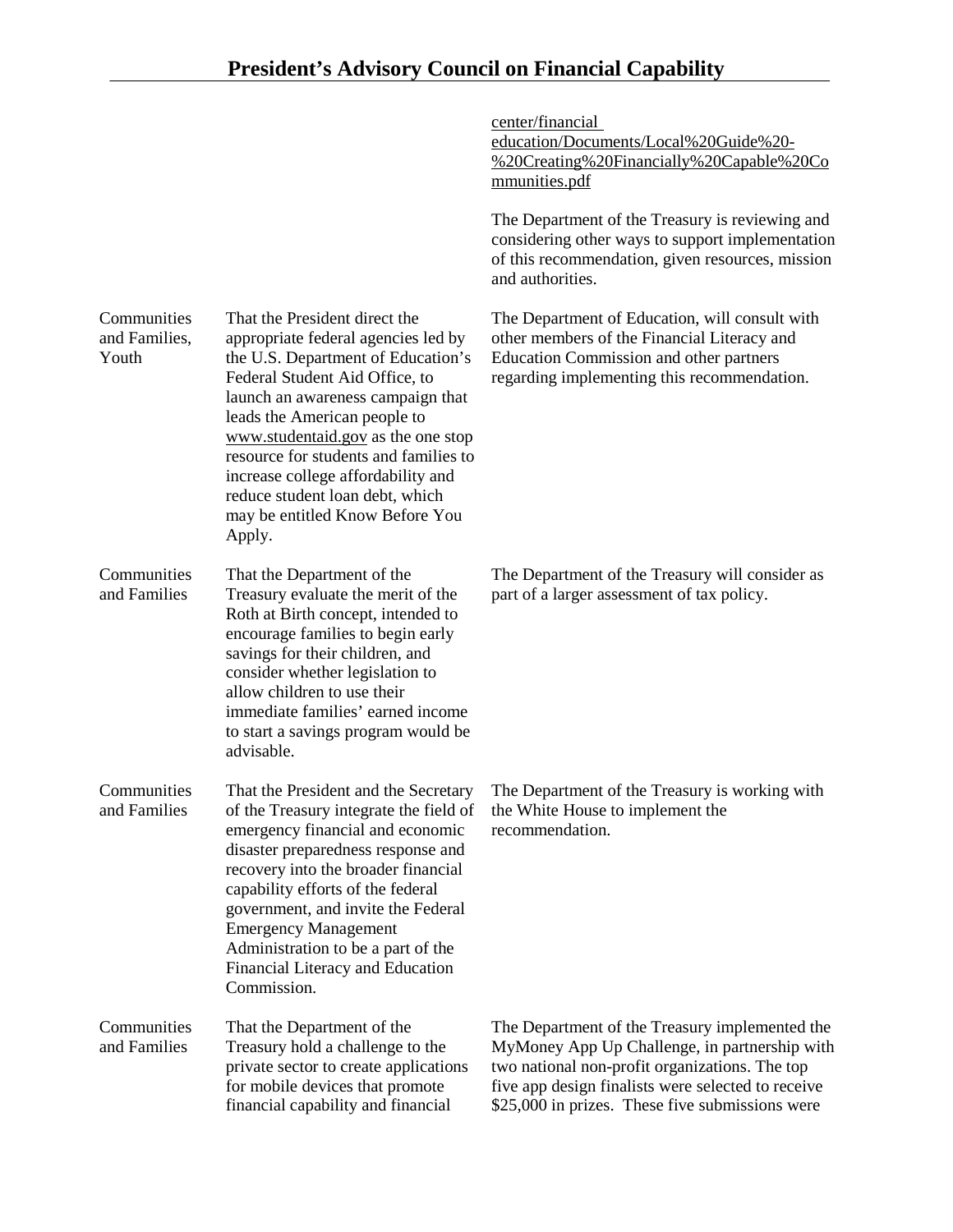Workplace That the President encourage

private sector, nonprofit and state/tribal/local government employers to make it a priority to improve the financial capability of their employees, and that the President support that effort by: 1) Designating the Department of Labor and the Small Business Administration as the federal government's lead agencies in the effort to expand workplace financial education; 2) Directing the Department of Labor and the Small Business Administration to dedicate staff and resources to the dissemination and promotion of "Financial Capability at Work: A Strategic Framework to Guide Employers," a PACFCproduced guide and resource document to help employers provide quality financial capability information and programs to their employees; and 3) Directing the Department of Labor to revisit Interpretive Bulletin 96-1 ("Participant Investment Education") to provide more clarity to employers on the range of financial education topics and activities that are permissible under the Employee Retirement Income Security Act (ERISA) of 1974. Labor and the Small Business<br>
Administration to dedicate staff and<br>
resources to the dissemination and<br>
promotion of "Financial Capability<br>
at Work: A Strategic Framework to<br>
Guide Employers," a PACFC-<br>
produced guide and

That the Department of the Treasury support a newly-created private-sector award program, the Workplace Leaders in Financial Education (WLIFE) Awards, which recognizes employers that provide outstanding financial education to their employees.

 Workplace That the federal government develop tools to increase financial

access. selected as winners from more than 300 ideas submitted.

> developed and is publicly available at The resource "Financial Capability at Work" was http://www.treasury.gov/resourcecenter/financial[education/Documents/PACFC%20Financial%20C](http://www.treasury.gov/resource-center/financial-education/Documents/PACFC%20Financial%20Capability%20at%20Work.pdf)  apability%20at%20Work.pdf.

their resource priorities The Department of the Treasury is working with the Department of Labor, the Small Business Administration, and others to develop approaches to implementing key aspects of the recommendation and that ensure necessary consumer protections in place, consistent with their statutory mission and authority as well as

 2011 winners of the WLIFE award at an event in The Department of the Treasury recognized the January 2012.

The Office of Personnel Management is working on enhanced tools and resources to promote the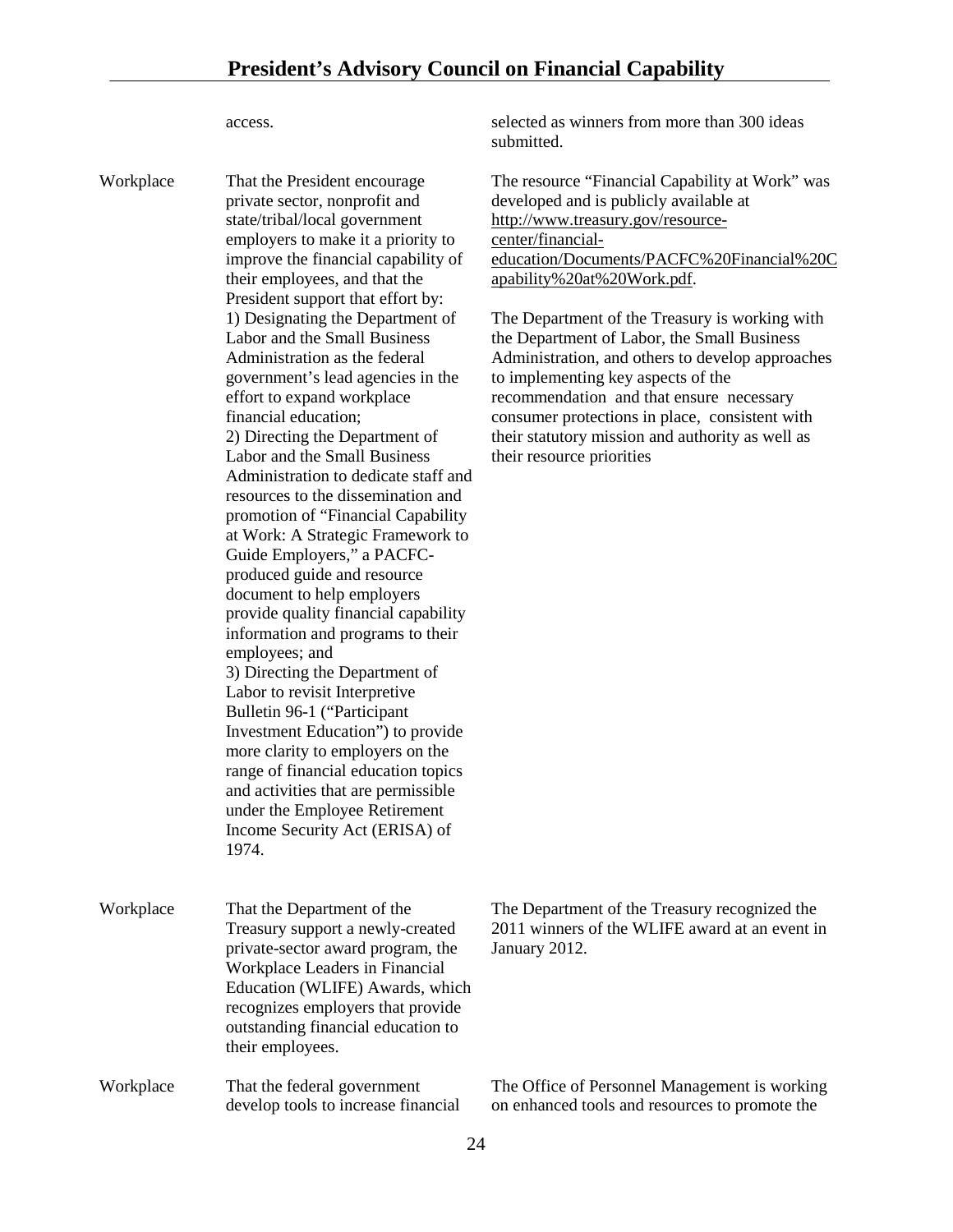|                            | capability resources for federal<br>employees, such as bringing<br>financial advisors to the workplace<br>for use by employees. Those tools<br>will then be used to set an example<br>for the private sector and other<br>employers to adopt mechanisms<br>that encourage financial capability<br>among their own employees.                                                              | financial capability of federal employees.                                                                                                                                                                                                  |
|----------------------------|-------------------------------------------------------------------------------------------------------------------------------------------------------------------------------------------------------------------------------------------------------------------------------------------------------------------------------------------------------------------------------------------|---------------------------------------------------------------------------------------------------------------------------------------------------------------------------------------------------------------------------------------------|
| Research and<br>Evaluation | That the Department of Treasury in<br>collaboration with Financial Literacy<br>and Education Commission explore<br>the possibility of building and<br>sustaining a Doing What Works<br>website for financial capability that is<br>modeled after the Department of<br><b>Education's Doing What Works</b><br>initiative, subject to the resources<br>available to support such a website. | The Department of Treasury will consult with the<br>Department of Education and other agencies to<br>assess this recommendation.                                                                                                            |
| Research and<br>Evaluation | That the Department of the<br>Treasury and other relevant<br>agencies consult on the<br>development, fielding and<br>dissemination of data from a<br>second wave of the National<br><b>Financial Capability Study</b><br>(conducted by the FINRA<br><b>Investor Education Foundation</b> )<br>to be conducted 2012.                                                                       | The Department of the Treasury, along with other<br>federal agencies worked with the FINRA Investor<br>Education Foundation in its 2012 implementation<br>of the National Financial Capability Study.                                       |
| Research and<br>Evaluation | That the federal government<br>support development and<br>dissemination of universal outcome<br>metrics, program evaluation<br>standards and financial education<br>research standards to improve the<br>quality and effectiveness of<br>programs and research and help<br>educators choose programs best<br>suited for their learners' objectives.                                       | The Financial Literacy and Education<br>Commission released a set of Research Priorities<br>and Questions and is continuing to work<br>individually and together on promoting research<br>and evaluation in the financial capability field. |
|                            |                                                                                                                                                                                                                                                                                                                                                                                           |                                                                                                                                                                                                                                             |
|                            | 25                                                                                                                                                                                                                                                                                                                                                                                        |                                                                                                                                                                                                                                             |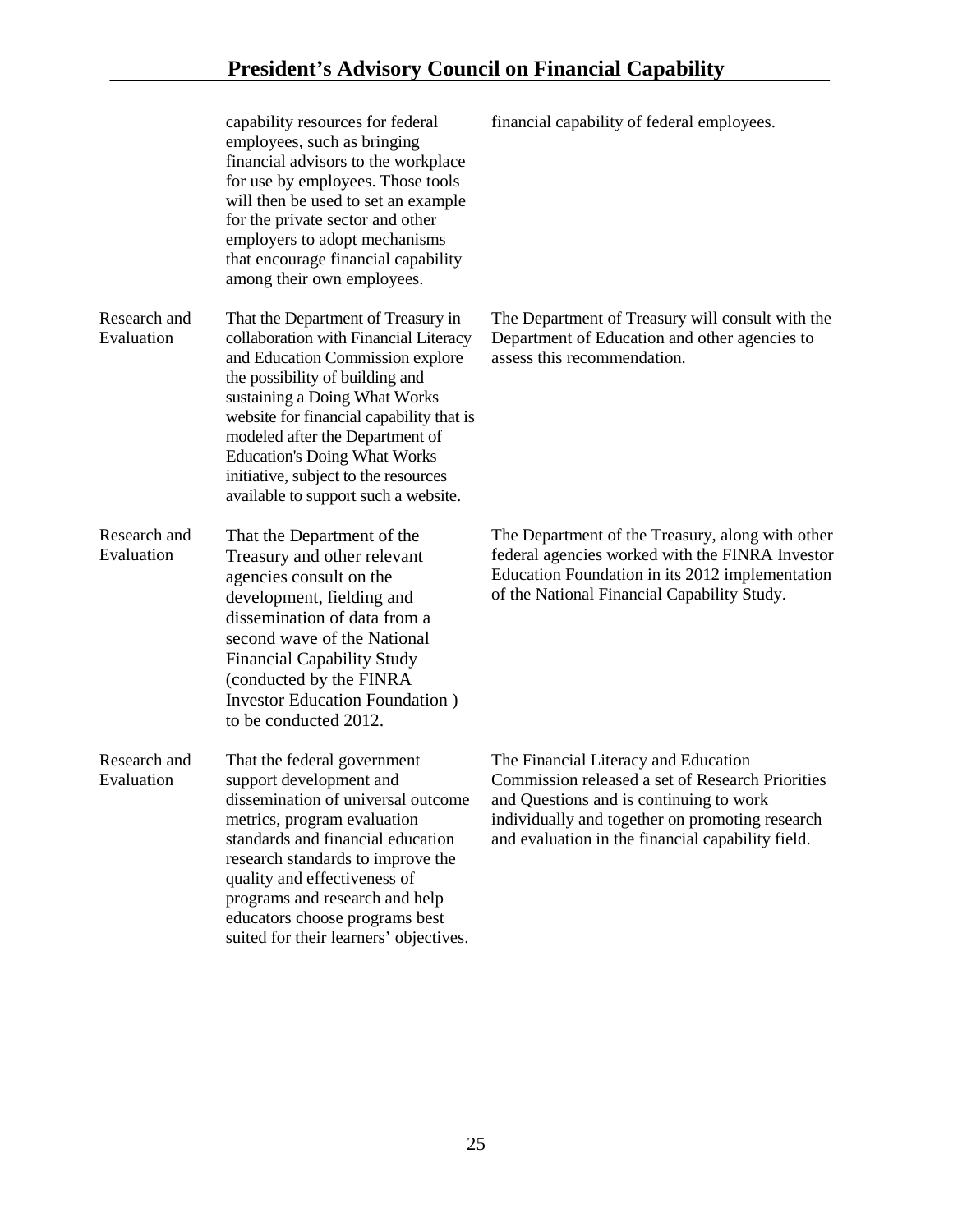# <span id="page-33-0"></span>**Appendix C: Money As You Learn**

 -- to integrate important aspects personal finance into English language arts and mathematics teaching as well as into other classes and afterschool programs, in order to reach more students throughout their schooling. This approach can strengthen learning of those subjects as well as expose all students to Council continues to urge states and school districts to also provide high quality personal finance classes The President's Advisory Council on Financial Capability calls for a new initiative – *Money as You Learn*  knowledge and skills they need to become financially capable young adults. At the same time, the for their students.

 Financial Literacy and Education Commission, and its member agencies, to take all possible steps to advance it. The Council also calls on national financial literacy organizations and their state and local financial capability of our young people for years to come. The Council recommends that the President champion this *Money as You Learn* approach and instruct the partners to embrace *Money as You Learn* and to build an enduring initiative that will improve the

 and skills students are expected to learn in order to be prepared for success in college and careers. The integrate personal finance into the K-12 curriculum in ways that provide students with essential personal real-world, practical contexts and applications that are relevant, engaging and meaningful to students. This call is timely. Forty-five states and the District of Columbia have recently adopted the Common Core State Standards in mathematics and English language arts. These new standards, whose development was led by the States, provide a consistent, clear understanding of the academic knowledge transition to the Common Core State Standards provides a once-in-a-generation opportunity to effectively finance understanding and skills. In addition, teaching of the Common Core is strengthened by providing

 shifts embedded in the standards. The time is therefore ripe for identifying texts, creating mathematical finance that are grounded in the Common Core standards. There is also the opportunity for states to Educators across the nation are eager for Common Core-aligned curriculum materials that capture the key tasks, and designing lessons that inform students at all grade levels about key ideas regarding personal model the value of this approach by routinely including items in their assessments that take advantage of core personal finance concepts and contexts.

 personal finance knowledge and skills can be integrated into the Common Core State Standards; (2) Standards; (3) align existing personal finance programs with the Common Core State Standards; and (4) **Supporting educators in making this a reality requires the following actions:** (1) map where essential develop tools for educators to integrate personal finance into teaching of the Common Core State invest in research and evaluation on effective teaching and learning of personal finance. As described below, collaboration among the Council, developers and leaders of the Common Core State Standards, financial education experts, and extraordinary teachers has already spurred progress on the first two action items leading to the forthcoming website, [www.moneyasyoulearn.org,](http://www.moneyasyoulearn.org/) with tools for educators.

# *Mapping how essential personal finance knowledge and skills can be integrated into the Common Core State Standards*

 context and content for mathematics and English language arts teaching. The Council urges the financial literacy field to look towards this forthcoming mapping as a resource for action. A sample of the The President's Council has catalyzed a mapping between essential personal finance concepts and skills and the Common Core State Standards that will show where personal finance can provide appropriate mathematics mapping is in text box A.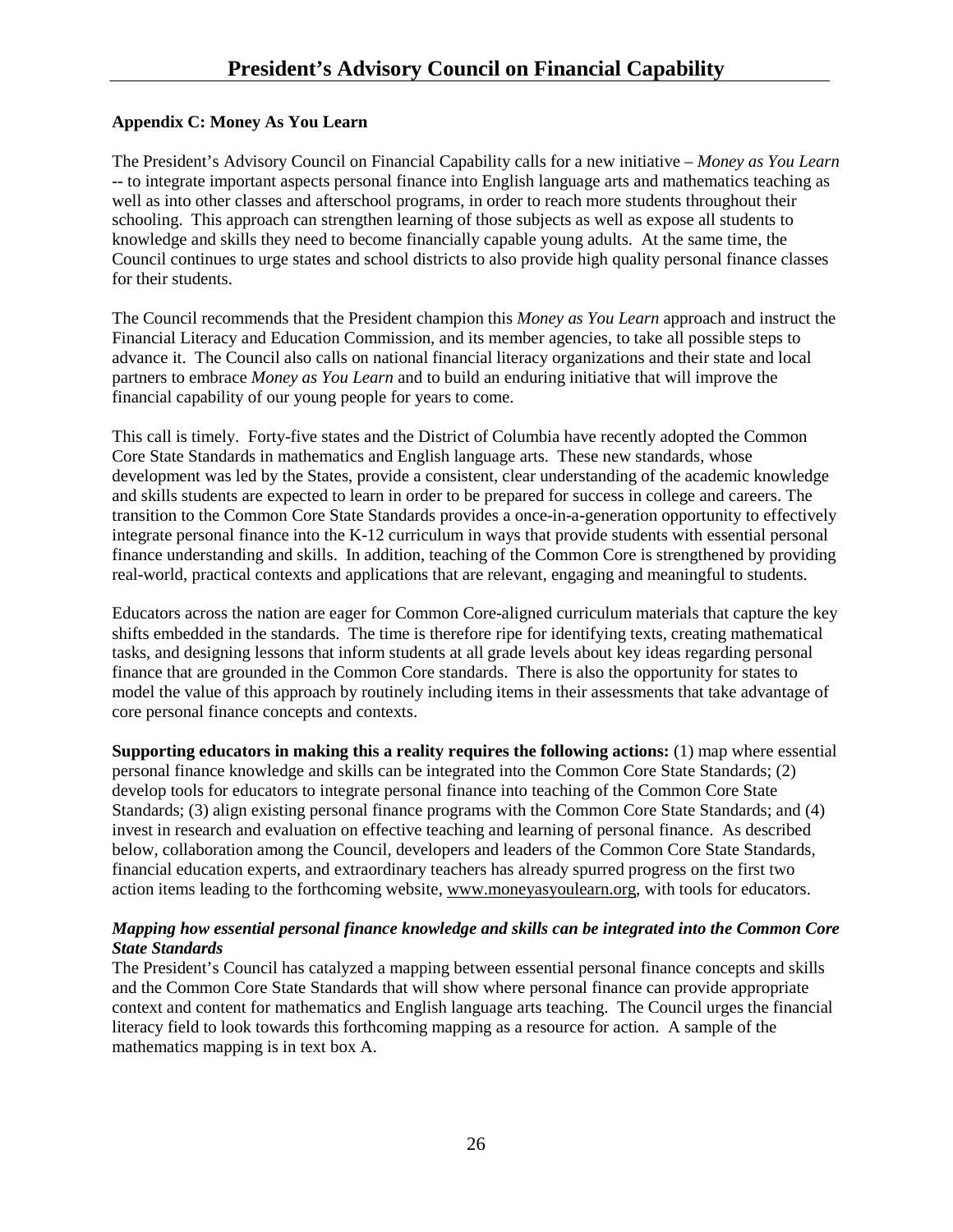#### **Text Box A**

#### **Mapping of Financial Literacy Big Ideas and the Common Core Mathematics Standards at Grade 6**

 investments, assumption of debt, and purchasing decisions. The *vertical column* identifies the Grade 6 Common content for teaching the standard. Eventually, each square of the grid will contain mathematical tasks and other materials. At [www.moneyasyougrow.org,](http://www.moneyasyougrow.org/) educators will be able to search by grade, by mathematics and English standards, and by financial literacy content for tasks, texts, lesson plans and other tools. The *horizontal column* identifies critical aspects in the area of personal finance that are elements of foundational understanding that would lead students to an action or a higher level of function. For example, understanding compound interest leads to saving, understanding the importance of starting early, and more effective debt management. Similarly, understanding inflation leads to the ability to mitigate its effects with respect to Core Mathematics Standards where financial literacy concepts and skills can provide appropriate context and

|                                                                                    |                      | <b>Financial Literacy Big Ideas</b> |                       |                                |                              |      |      |                  |                          |          |           |
|------------------------------------------------------------------------------------|----------------------|-------------------------------------|-----------------------|--------------------------------|------------------------------|------|------|------------------|--------------------------|----------|-----------|
| <b>Common Core</b><br>Math Cluster/<br><b>Standard for</b><br>Grade 6              | Compound<br>Interest | Oppor-<br>tunity<br>Cost            | Value of<br>Education | What<br>$i\mathrm{s}$<br>Money | Cost/<br>Benefit<br>Analysis | Debt | Risk | Setting<br>Goals | Delayed<br>Gratification | Scarcity | Inflation |
| 6.RP.3<br>Use ratio and<br>rate reasoning to<br>solve real-world<br>problems       |                      |                                     |                       |                                |                              |      |      |                  |                          |          |           |
| 6.NS.5<br>Positive/negative<br>#s                                                  |                      |                                     |                       |                                |                              |      |      |                  |                          |          |           |
| 6.EE.1<br>Write/evaluate<br>using whole #<br>exponents                             |                      |                                     |                       |                                |                              |      |      |                  |                          |          |           |
| 6.EE.2<br>Write, read,<br>evaluate<br>expressions<br>where letters<br>stand for #s |                      |                                     |                       |                                |                              |      |      |                  |                          |          |           |
| 6.EE.9<br>Use variables to<br>represent 2 qty,<br>ind./dep.<br>Variables           |                      |                                     |                       |                                |                              |      |      |                  |                          |          |           |
| $6.$ SP<br>Stat and Prob.                                                          |                      |                                     |                       |                                |                              |      |      |                  |                          |          |           |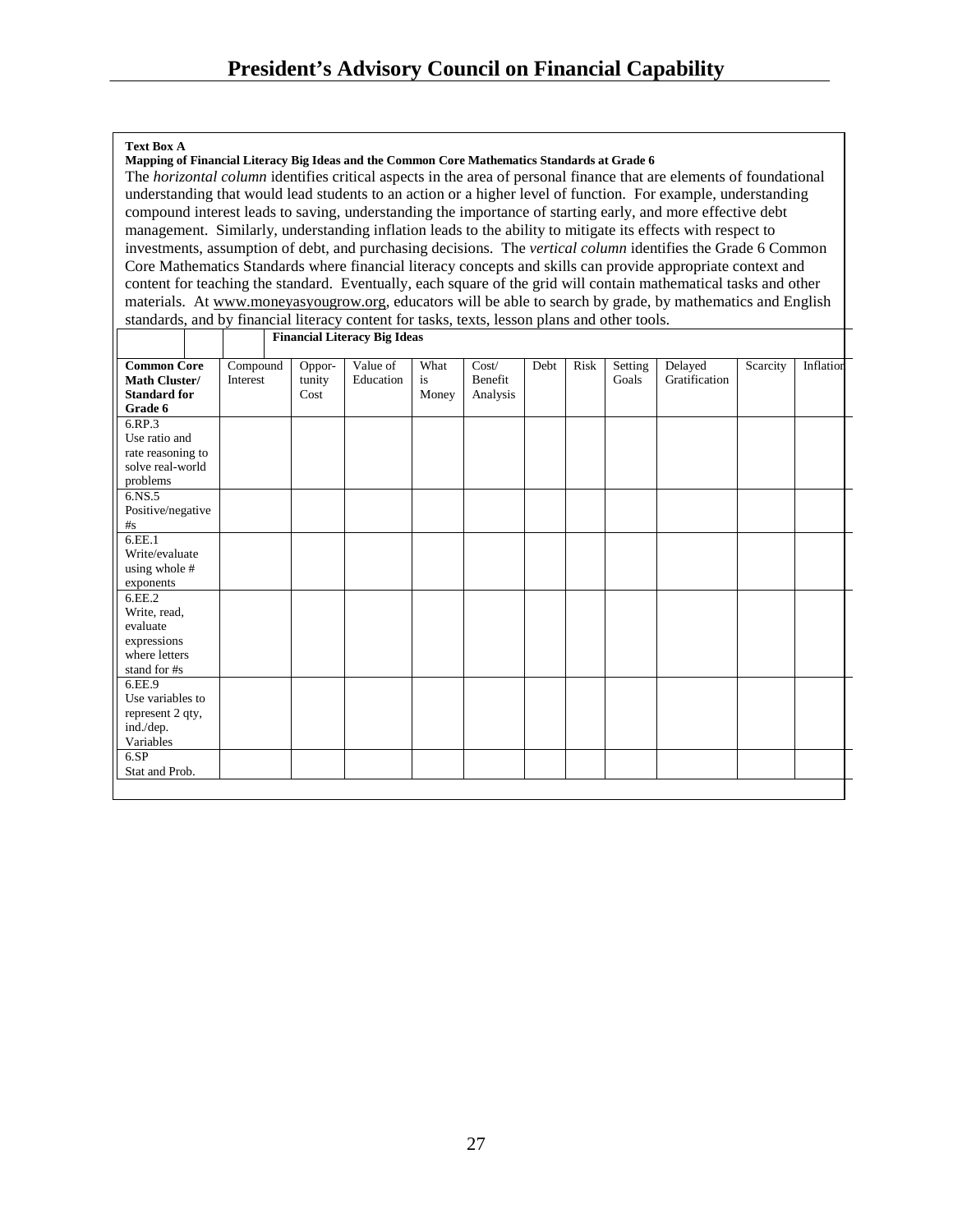Core, and vice versa. Thus, this mapping will not cover the full scope of existing personal finance standards and the Council urges states and school districts to also provide high quality personal finance Of course, not all important personal finance content can be appropriately integrated into the Common classes for their students.

 Moreover, as the Council considered the important personal finance concepts that can be integrated into high quality programs and curriculum materials, engaging teachers in professional learning to enhance the manage their own financial lives. The Council urges leaders in the financial literacy field to take the the Common Core, the effort has revealed an underlying challenge – the multiple personal finance standards that have been promulgated by national organizations as well as by various states. Developing teaching of personal finance, and evaluating the effectiveness of financial literacy initiatives are all more difficult when there are multiple sets of standards with differences in content, terminology, sequencing and focus. The field will benefit from personal finance experts coalescing around one set of standards grounded in the best available evidence on what young adults need to know to be able to effectively necessary steps in this direction.

# *Tools for Educators*

 Educators will benefit from concrete guidance and tools to support their work of appropriately integrating important, real-world personal finance applications, skills and issues. Collaboration among developers experts from around the nation, will ensure that these instructional materials reflect the rigor and important shifts of the new standards as well as financial literacy content that all students should master. financial literacy and the Common Core. The Council has encouraged the development of mathematics tasks and identification of non-fiction texts that enhance the teaching of the Common Core through and leaders of the Common Core State Standards, Jump\$tart Coalition for Personal Financial Literacy, Council for Economic Education, and *Money as You Grow,* as well as classroom teachers and other For example, mathematical tasks may call for students to apply their mathematical knowledge in important, real world contexts such as budgeting, understanding compound interest, or assessing risk. Similarly, non-fiction texts such as a pay stub or cell phone bill or writing on topics such as the value of setting financial goals or the roots of the mortgage crisis can be tools for deepening student ability to understand and use complex texts in English language arts lessons.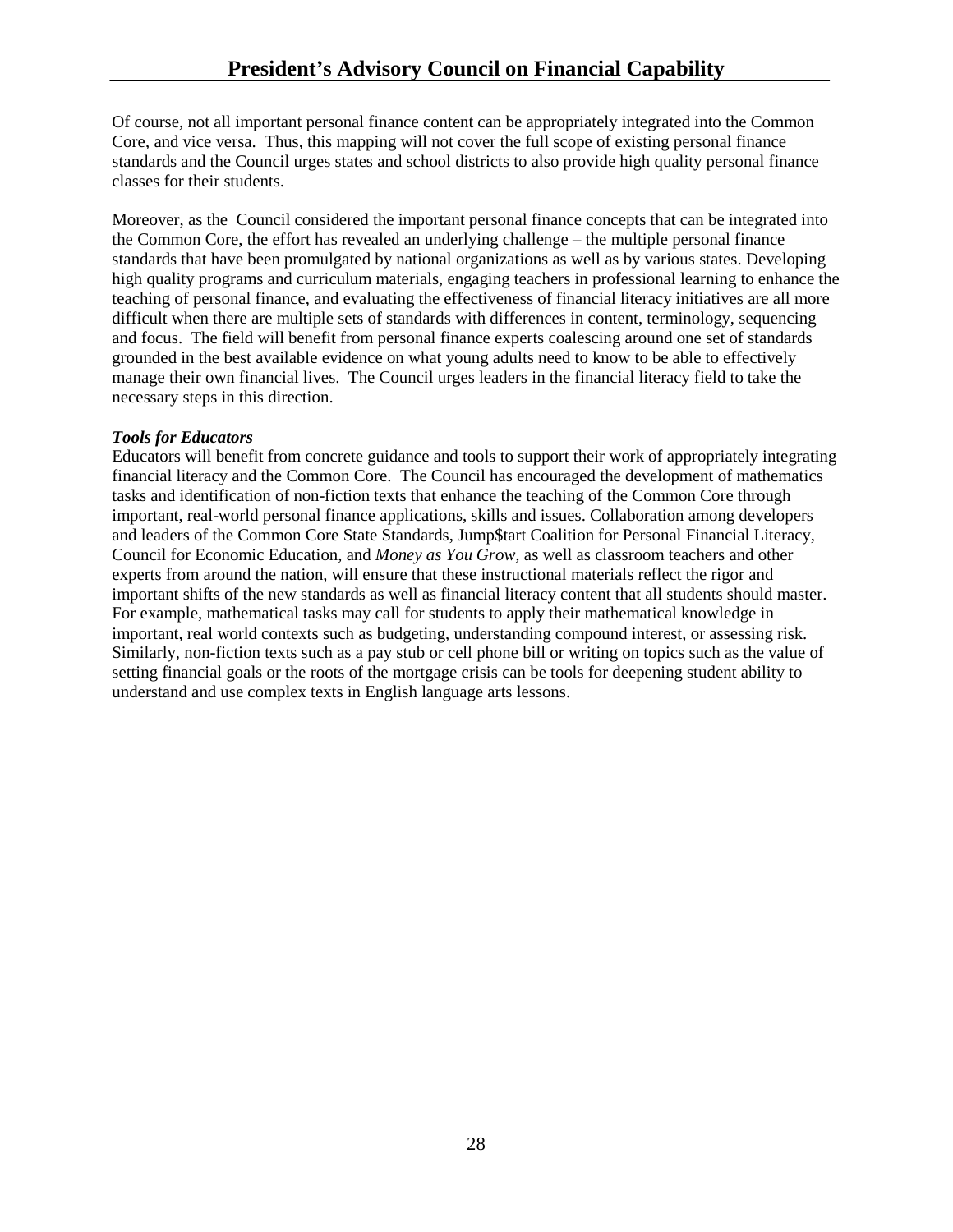#### Text Box B

#### **Example Mathematics Task**

 This task addresses the second grade mathematics standard addressing solving word problems with monetary units and the important financial literacy concept of opportunity cost.

 Susan wanted to make a birthday card for her best friend but needed some art supplies. She emptied her piggy bank and found 1 quarter, 5 dimes, 3 nickels, and 8 pennies.



How much money did Susan find in her piggy bank? Show or explain how you know.

Susan went to the store with her mother and saw a pack of stickers for  $35¢$  and a glitter pen for  $60¢$ . Does Susan have enough money to buy both items to make her birthday card? Show or explain how you know.

While Susan was at the store, she saw a ring that she would like to have herself. The ring costs  $45¢$ . Can she still buy one or both of the other items?

#### **Commentary:**

Your **opportunity** cost is the value of the next best alternative you gave up, or did not choose, when making a decision. To learn The purpose of this task is to address the concept of opportunity cost through a real world context involving money. In economics, resources are limited, but our wants are unlimited. Therefore, choices must be made. Every choice involves a cost. more about opportunity cost, visit [www.econedLink.org.](http://www.econedlink.org/lessons/index.php?lid=1057&type=educator) 

 Prior to this task, it would be helpful for students to have a basic understanding of decision making. The teacher can hold a discussion with students regarding opportunity cost by asking them what Susan is giving up if she buys the ring. Responses might include 45¢, the glitter pen, the stickers, or even the ability to make the card the way she wanted to. At this point, a grade-appropriate definition/explanation of opportunity cost could be discussed.

 Second graders are ready to think about the ideas presented by the task, but depending on their reading level, the questions might be to skip-count by 5's, 10's, and 100's (see 2.NBT.2) but have not yet formalized these ideas in terms of the concept of multiplication. As a result, the solution given shows a skip-counting approach; if this task were given to third graders, they would be more likely to best presented verbally by the teacher before students are asked to work independently or in groups. Note that the numbers were carefully chosen so that the addition and subtraction they do is within 100 (2.OA.1) and the steps shown in finding these sums and differences reflect strategies based on place value and properties of operations (2.NBT.5). Also, students in second grade are asked naturally formulate the solution in terms of multiplication.

 This task is part of a set collaboratively developed by *Money as You Learn* and Illustrative Mathematics, which provides guidance to states, assessment consortia, testing companies, and curriculum developers by illustrating the range and types of mathematical work that students experience in a faithful implementation of the Common Core State Standards, and by publishing other tools that support implementation of the standards. The task (and accompanying solutions) is available a[t www.illustrativemathematics.org a](http://www.illustrativemathematics.org)s well as the forthcoming www.moneyasyoulearn.org.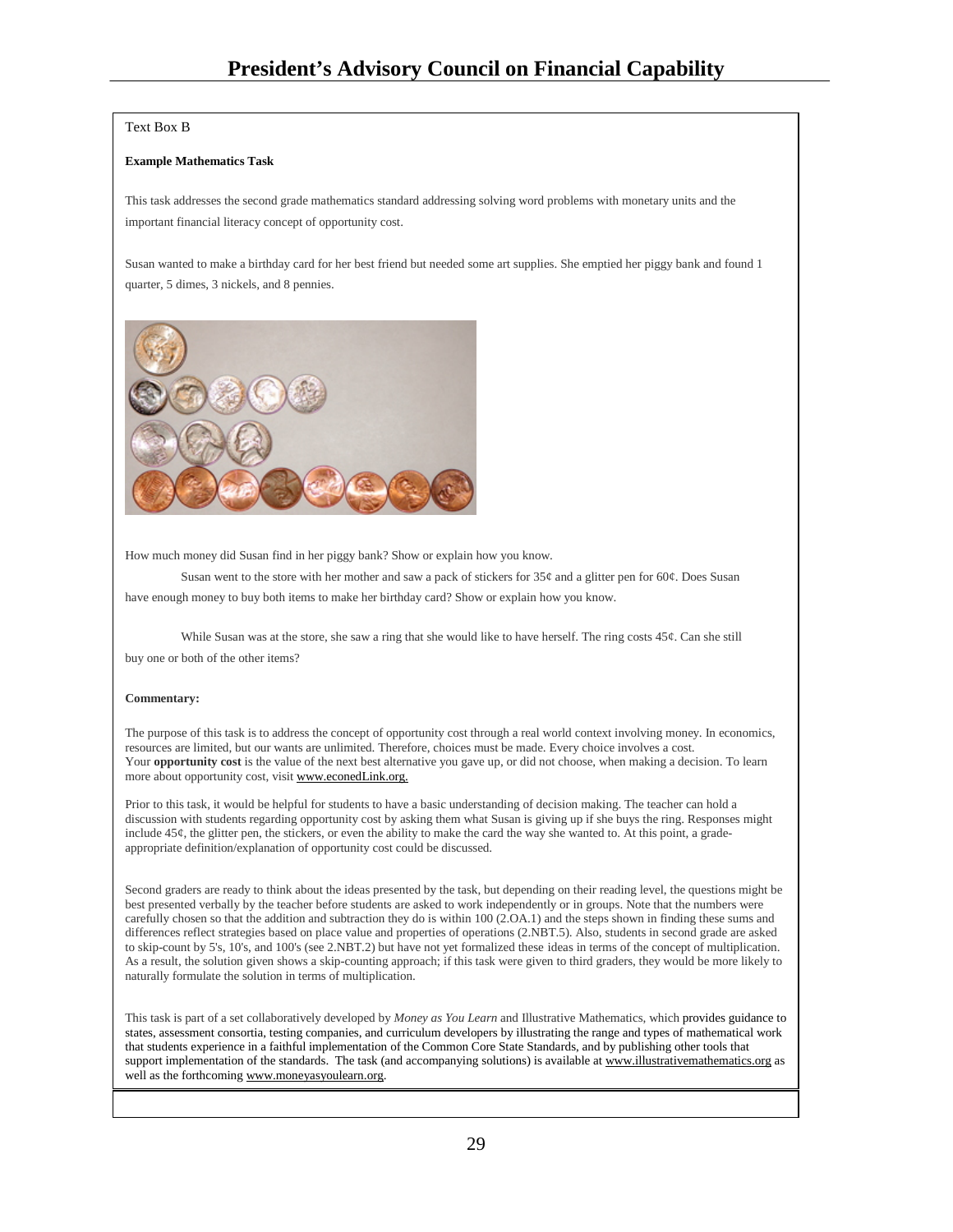but not limited to Jump\$tart Coalition for Personal Financial Literacy, Council for Economic Education, national website for personal finance resources linked to the Common Core that is shared with educators While initial work has begun, much more remains to be done to develop and identify outstanding materials and lessons and provide supports for teachers to enable them to effectively integrate financial literacy into their teaching. The Council calls on leaders of the financial literacy community -- including and members of the Financial Literacy and Education Commission -- to expand on this *Money as You Learn* effort and develop effective guidance and instructional materials, and an easy-to-use, high quality nationwide.

# *Align existing personal finance programs with the demands of Common Core State Standards*

 revise existing personal finance programs so that they are consistent with and support attainment of the Common Core. This review should be done by state and local education leaders responsible for personal Leaders in the financial literacy field will benefit from moving quickly to review and where appropriate finance programs, financial literacy organizations that implement programs, and by the federal agencies that comprise the Financial Literacy and Education Commission and provide financial literacy resources. This review and appropriate updating of programs and curriculum should be done for personal finance and entrepreneurship classes, for other classes such as economics, social studies, career and technical education, and for after-school programs.

 Given the distance many of our nation's students need to travel to be fully prepared for college and careers, it is critically important that every minute of instruction is well used. The more personal finance for in the Common Core, as well as the skills of problem-solving, research and careful reading and analysis that cut across all subject areas, the more likely it is that there will be time in the school day and after-school for students to have access to high quality personal finance content – as well as the programs can demonstrably support students attaining the mathematical and literacy competencies called quantitative and literacy skills they will need to be financially capable adults.

# *Investment in research and evaluation*

 urges the President to direct federal investment in research and evaluation in order to identify the most capable adults. While it is essential to act now based on what we know today, it is also essential to invest student's personal finance knowledge and behaviors. Consistent with the Council's research recommendations, in the area of financial education the Council effective ways to help young people build the knowledge, skills and dispositions needed to be financially more in research on financial education to better understand instructional approaches that have impact on

student's personal finance knowledge and behaviors.<br>Several types of research are needed. First, using insights developed in the field of financial education the teaching of personal finance into the Common Core should be tested and evaluated and improved over the results made widely accessible. Most importantly, those who develop personal finance programs and longitudinal data on student financial decision-making. and behavioral economics, more basic research needs to be done to identify the types of school-based learning experiences that impact later financial decisions, and then work needs to be done to embed those findings into school programs and test out their efficacy. Second, the work described above to integrate time. Third, more evaluations of existing, large-scale personal finance programs should be conducted and those who carry them out in schools should demand and hold themselves accountable to evidence – independent evaluations of what works, program data on growth in student knowledge and skills, and

 organizations supporting personal finance should increase their investment in research and use of Doing high quality research and evaluation and building the capacity of organizations to better use evidence and data, requires resources of many sorts, including significant funding. Private and non-profit evidence. However, it is critical that the federal government commit to a significant and long-term program of funding in this area that allows for the development and aggregation of knowledge over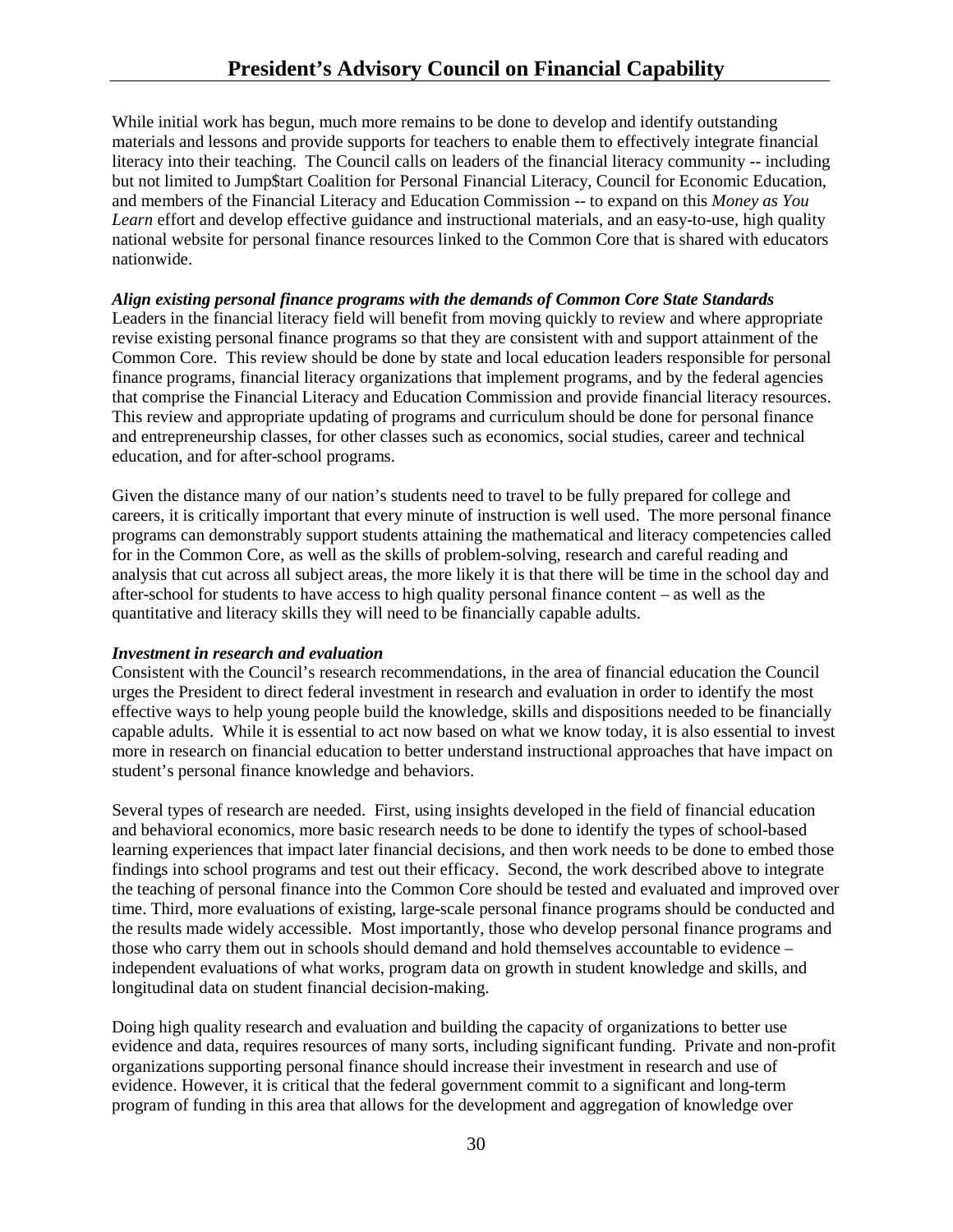government is best positioned to make this essential sustained investment and this is a high leverage role multiple studies, in multiple contexts, in multiple areas of research and evaluation. The federal for the federal government since increased knowledge about what works can inform and enrich the future actions of all those who seek to increase our young people's financial capability. Research on financial literacy proposed by the Financial Literacy and Education Commission should reflect the funding and research recommendations of the Council.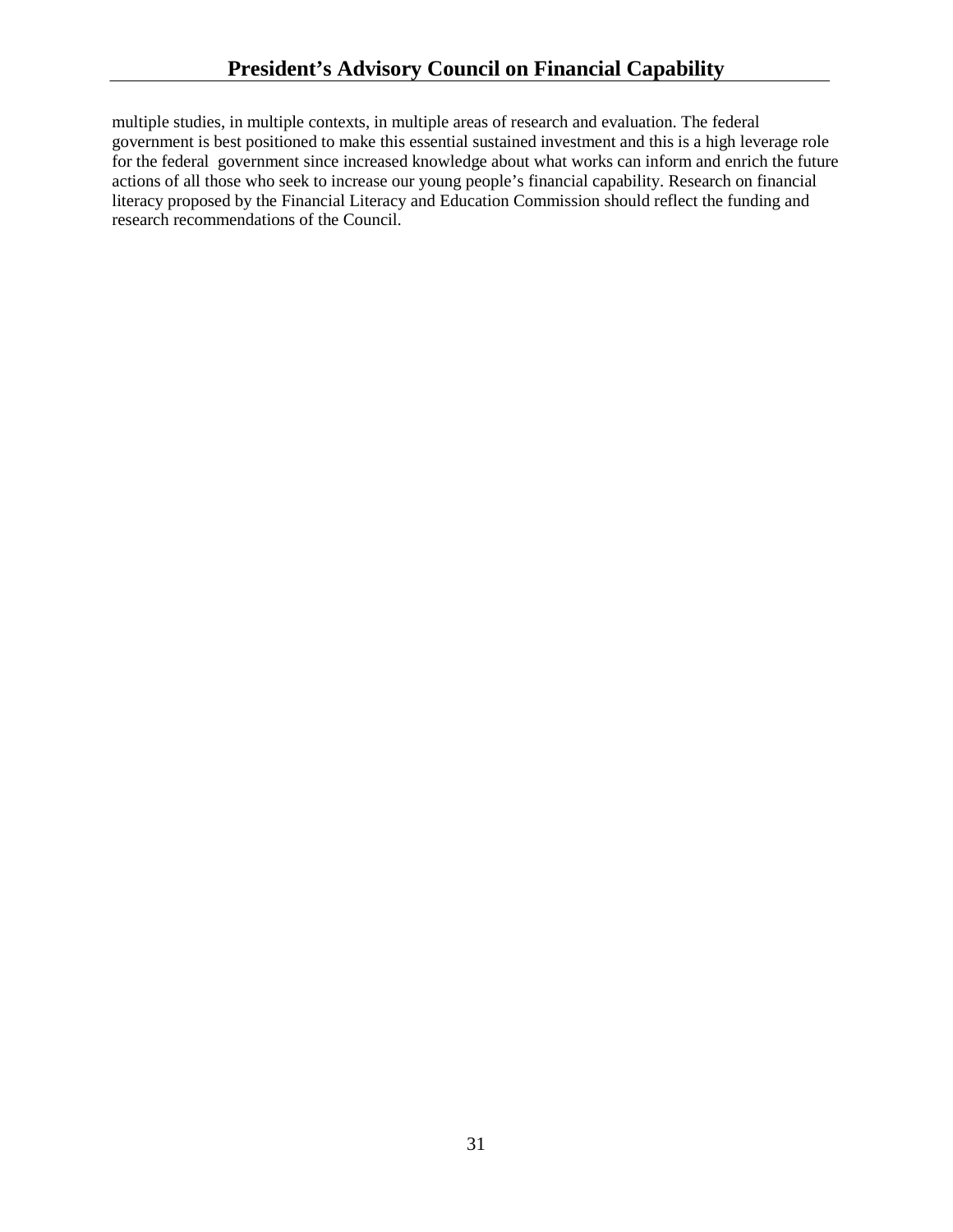# <span id="page-39-0"></span>**Appendix D: Acknowledgements**

The members of the President's Advisory Council wish to thank the following individuals for sharing their experience, insights, and opinions and for their support of the Council's efforts:

### **Current and Past Staff of Council Organizations**

| Jon          | Dauphine     | AARP                                           |
|--------------|--------------|------------------------------------------------|
| Jean         | Setzfand     | AARP                                           |
| Celina       | Pena         | <b>ACCION Texas, Inc.</b>                      |
| Connie       | Moran        | Ariel Investments                              |
| Ellen        | Chube        | Ariel Investments                              |
| Amar         | Parikh       | Ariel Investments                              |
| <b>B</b> ob  | Solomon      | Ariel Investments                              |
| Sarah        | Courteau     | <b>Beth Kobliner Company</b>                   |
| Harold       | Kobliner     | <b>Beth Kobliner Company</b>                   |
| Shirley      | Kobliner     | <b>Beth Kobliner Company</b>                   |
| Leslie       | Schnur       | <b>Beth Kobliner Company</b>                   |
| Kristine     | Dixon        | <b>Charles Schwab</b>                          |
| Michael      | Townsend     | <b>Charles Schwab</b>                          |
| Jennifer     | Kenney       | Defense Credit Union Council                   |
| <b>Beth</b>  | Merlo        | Defense Credit Union Council                   |
| Judy         | Wurtzel      | <b>Education Policy Consultant</b>             |
| Christine    | Kieffer      | Financial Industry Regulatory Authority        |
| Gary         | Mottola      | Financial Industry Regulatory Authority        |
| Gerri        | Walsh        | <b>Financial Industry Regulatory Authority</b> |
| Billy        | Hensley      | National Endowment for Financial Education     |
| <b>Brent</b> | Neiser       | National Endowment for Financial Education     |
| Patricia     | Seaman       | National Endowment for Financial Education     |
| Susan        | Sharkey      | National Endowment for Financial Education     |
| Ainsley      | O'Connell    | Network for Teaching Entrepreneurship          |
| Christine    | Poorman      | Network for Teaching Entrepreneurship          |
| Rachel       | Doff         | <b>Operation HOPE</b>                          |
| Mary         | Hagerty      | <b>Operation HOPE</b>                          |
| Alaina       | Reaves       | <b>Operation HOPE</b>                          |
| Christian    | Robinson     | <b>Operation HOPE</b>                          |
| Jena         | Roscoe       | <b>Operation HOPE</b>                          |
| Lance        | Triggs       | <b>Operation HOPE</b>                          |
| Katherine    | Trujillo     | <b>Operation HOPE</b>                          |
| Lucas        | Turner-Owens | <b>Operation HOPE</b>                          |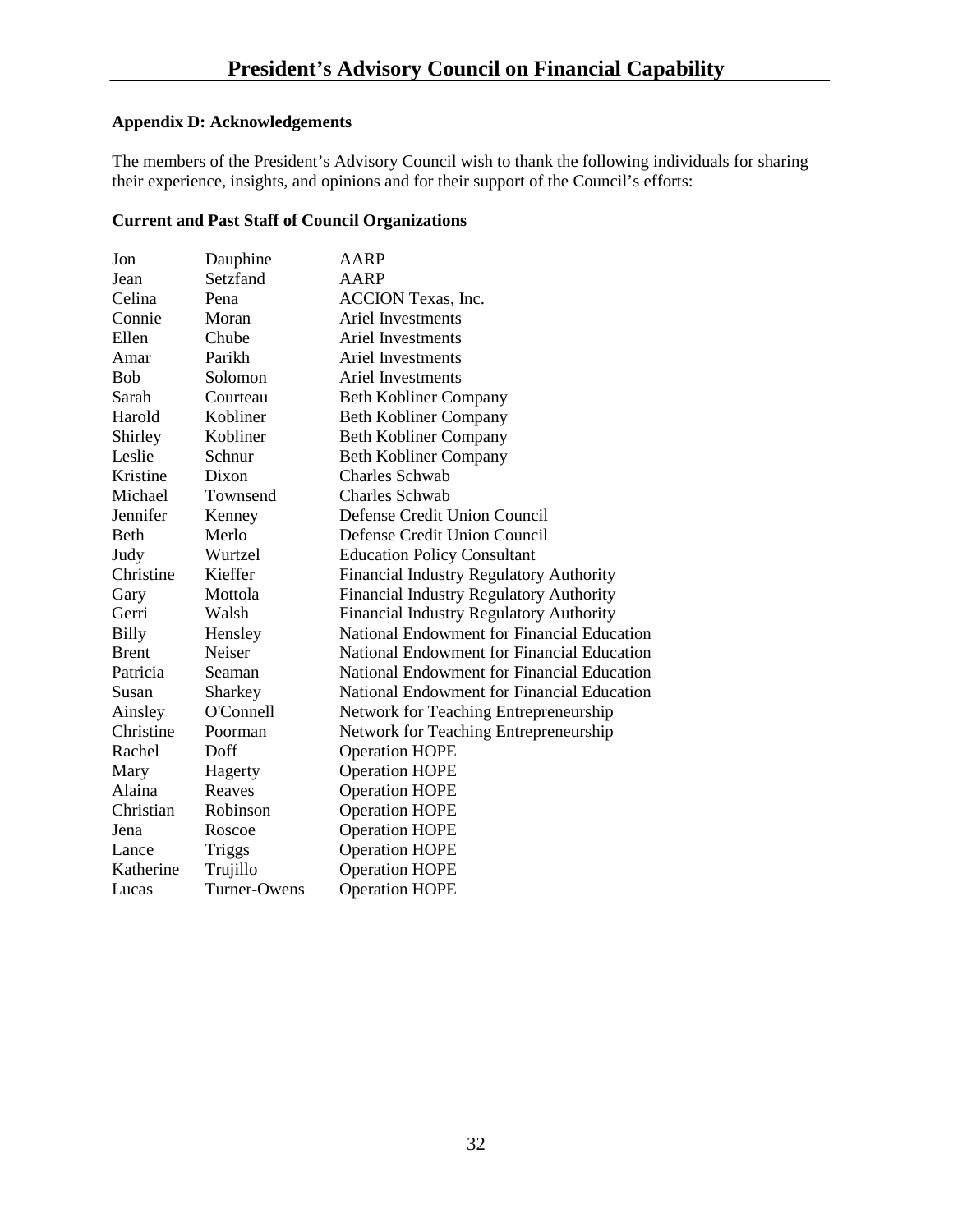# **Consumer Financial Protection Bureau (current and former staff)**

| Richard   | Cordray        | Director                                             |
|-----------|----------------|------------------------------------------------------|
| Elizabeth | Warren         | Special Advisor to the Secretary of the Treasury     |
| Gail      | Hillebrand     | <b>Associate Director</b>                            |
| Eleni     | Constantine    | Deputy Associate Director                            |
| Camille   | <b>Busette</b> | Assistant Director, Office of Financial Education    |
| Holly     | Petraeus       | Assistant Director, Office of Service Member Affairs |
| Dubis     | Correal        | Strategic Partnerships and Outreach Coordinator      |
| Matthew   | Pippin         | Policy Analyst, Consumer Education and Engagement    |

# **Department of Education (current and former staff)**

| Arne   | Duncan   | Secretary                         |
|--------|----------|-----------------------------------|
| Joanne | Weiss    | Chief of Staff                    |
| David  | Soo      | Senior Advisor and Policy Analyst |
| Jo     | Anderson | Senior Advisor                    |
| Phil   | Martin   | Senior Advisor                    |
| Karen  | Gross    | Senior Advisor                    |

### **Other Governmental Agencies**

| Susan  | Shockey    | US Department of Agriculture                 |
|--------|------------|----------------------------------------------|
| Robert | Mooney     | <b>Federal Deposit Insurance Corporation</b> |
| Tonya  | Sweat      | National Credit Union Administration         |
| Denise | Murray     | Office of the Comptroller of the Currency    |
| Barry  | Wides      | Office of the Comptroller of the Currency    |
| Ray    | Kirk       | Office of Personnel Management               |
| Sarah  | MacDougall | Securities and Exchange Commission           |
| David  | Weaver     | Social Security Administration               |

### **The White House (current and former staff)**

| William                       | Daley              | Chief of Staff                                            |
|-------------------------------|--------------------|-----------------------------------------------------------|
| Valerie                       | Jarrett            | Senior Advisor to the President                           |
| Matt                          | Flavin             | Former Director of Veterans and Wounded Warrior Policy    |
| Pete                          | Rouse              | Counselor to the President                                |
| Gene                          | Sperling           | Director of the National Economic Council and             |
|                               |                    | Assistant to the President for Economic Policy            |
| Alan                          | Krueger            | Chairman, Council of Economic Advisors                    |
| Macon                         | <b>Phillips</b>    | Director of New Media                                     |
| Greg                          | Nelson             | Deputy Director, Office of Public Engagement              |
| <b>Thomas</b>                 | Kalil              | Special Assistant to the President for Economic Policy    |
| John                          | Oxtoby             | <b>Intergovernmental Affairs Staff Assistant</b>          |
| Doug                          | Rand               | Senior Policy Advisor, Office of Science and Technology   |
|                               |                    | Policy                                                    |
| Racquel                       | Russell            | Deputy Assistant to the President for Urban Affairs and   |
|                               |                    | <b>Economic Mobility</b>                                  |
| Zakiya                        | Smith              | Senior Advisor for Education, Domestic Policy Council     |
| <b>Constance Steinkuehler</b> | Squire             | Senior Policy Analyst, Office of Science and Technology   |
|                               |                    | Policy                                                    |
| Michael                       | <b>Strautmanis</b> | Deputy Assistant to the President and Counselor for       |
|                               |                    | Strategic Engagement to the Senior Advisor                |
| Diana                         | Zarzuelo           | Policy Assistant on Urban Policy and Mobility Opportunity |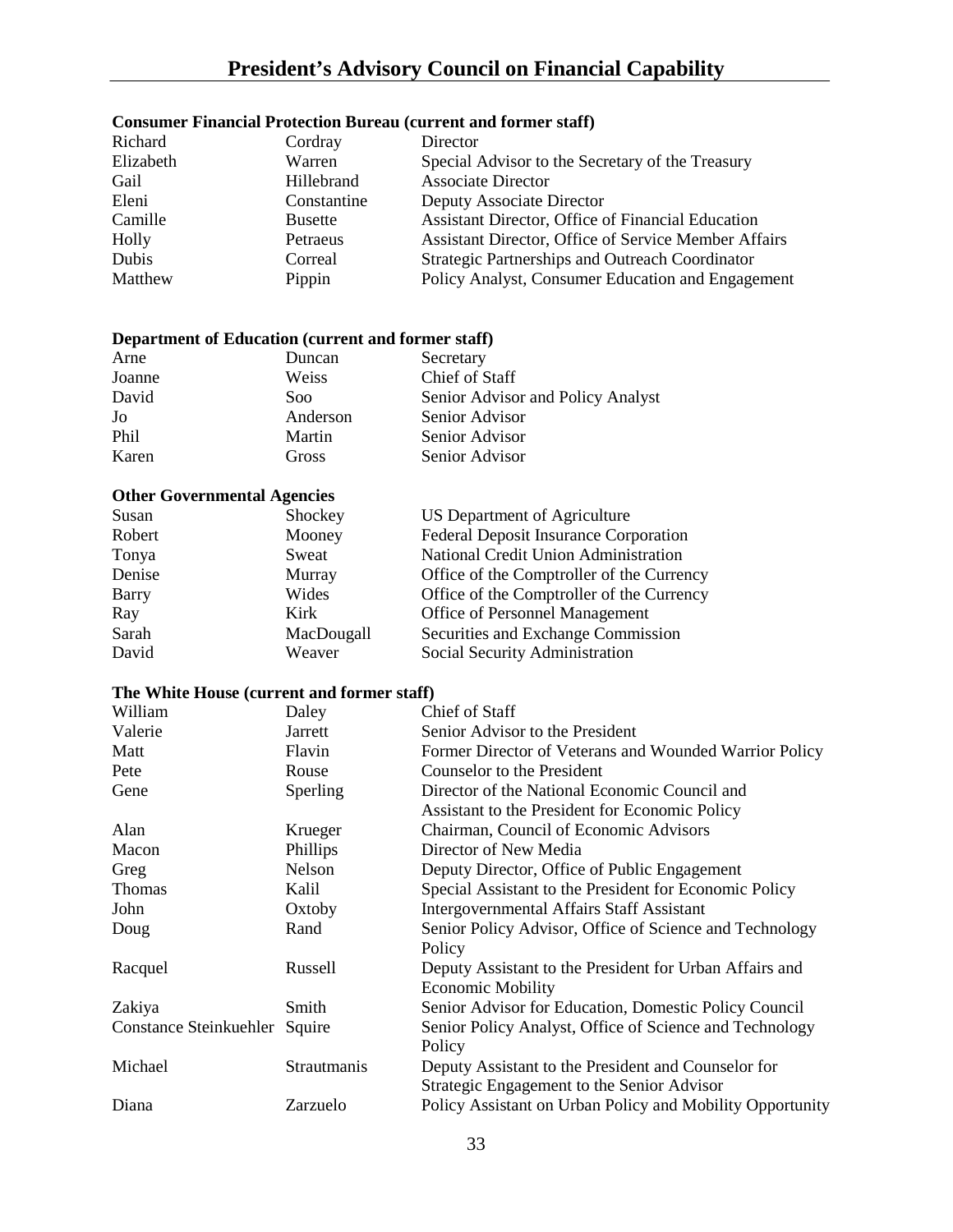| Wolin      | <b>Acting Secretary</b>                                    |
|------------|------------------------------------------------------------|
| Miller     | <b>Under Secretary for Domestic Finance</b>                |
| Amir-Mokri | <b>Assistant Secretary for Financial Institutions</b>      |
| Barr       | Former Assistant Secretary for Financial Institutions      |
| Graves     | Deputy Assistant Secretary for Small Business, Housing and |
|            | <b>Community Development</b>                               |
| Koide      | Deputy Assistant Secretary, Office of Consumer Policy and  |
|            | Executive Director, President's Advisory Council on        |
|            | <b>Financial Capability</b>                                |
| Quittman   | Director, Office of Financial Education                    |
| Raseman    | Director for Smart Disclosure                              |
| Wright     | Former Acting Director, Office of Financial Access         |
|            |                                                            |

# **Department of the Treasury (current and former staff)**

# **Other Organizations**

| William        | Porro         | <b>ACCESS Miami</b>                                                                  |
|----------------|---------------|--------------------------------------------------------------------------------------|
| Michael        | Cohen         | Achieve                                                                              |
| Kay            | Forgione      | Achieve                                                                              |
| George         | <b>Barany</b> | <b>America Saves</b>                                                                 |
| <b>Barbara</b> | Kontje        | <b>American Express</b>                                                              |
| Stephanie      | <b>Myers</b>  | American Federation of Teachers                                                      |
| Randi          | Weingarten    | <b>American Federation of Teachers</b>                                               |
| Melora         | Heavey        | American Institute of Certified Public Accountants                                   |
| Ken            | McDonnell     | American Savings Education Council                                                   |
| Eric           | <b>Sparks</b> | <b>American School Counselor Association</b>                                         |
| Peggy          | Powell        | America's Credit Union Museum                                                        |
| Suzanne        | Curren        | <b>Andrews Federal Credit Union</b>                                                  |
| Lewis          | Mandell       | Aspen Institute                                                                      |
| Lisa           | Mensah        | Aspen Institute                                                                      |
| Rachel         | Payne         | Association for Library Service to Children                                          |
| Aimee          | Strittmatter  | Association for Library Service to Children                                          |
| Frances        | Veit          | Association for Library Service to Children                                          |
| Tisha          | Wallace       | <b>Belvoir Federal Credit Union</b>                                                  |
| Jeanne         | Hogarth       | Board of Governors of the Federal Reserve System                                     |
| Erica          | Swerdlow      | <b>Burston Marsteller</b>                                                            |
| Suzanne        | Matthews      | Center for Financial and Economic Education, Westchester<br><b>Community College</b> |
| John           | Pelletier     | Center for Financial Literacy, Champlain College                                     |
| Michael        | Collins       | Center for Financial Security, University of Wisconsin                               |
| Jennifer       | Tescher       | <b>Center for Financial Services Innovation</b>                                      |
| Margaret       | Sherraden     | Center for Social Development, Washington University                                 |
| Linda          | Rosen         | Change the Equation                                                                  |
| Stephanie      | Neely         | City of Chicago                                                                      |
| Jennifer       | Cheatham      | Chicago Public Schools                                                               |
| Hector         | Gonzalez      | Chicago Public Schools                                                               |
| Martin         | Moe           | Chicago Public Schools                                                               |
| David          | Vitale        | Chicago Public Schools                                                               |
| David          | Coleman       | College Board                                                                        |
| <b>Brenda</b>  | Barr          | Colorado Department of Education                                                     |
| Adrian         | Franco        | Columbia University                                                                  |
|                |               |                                                                                      |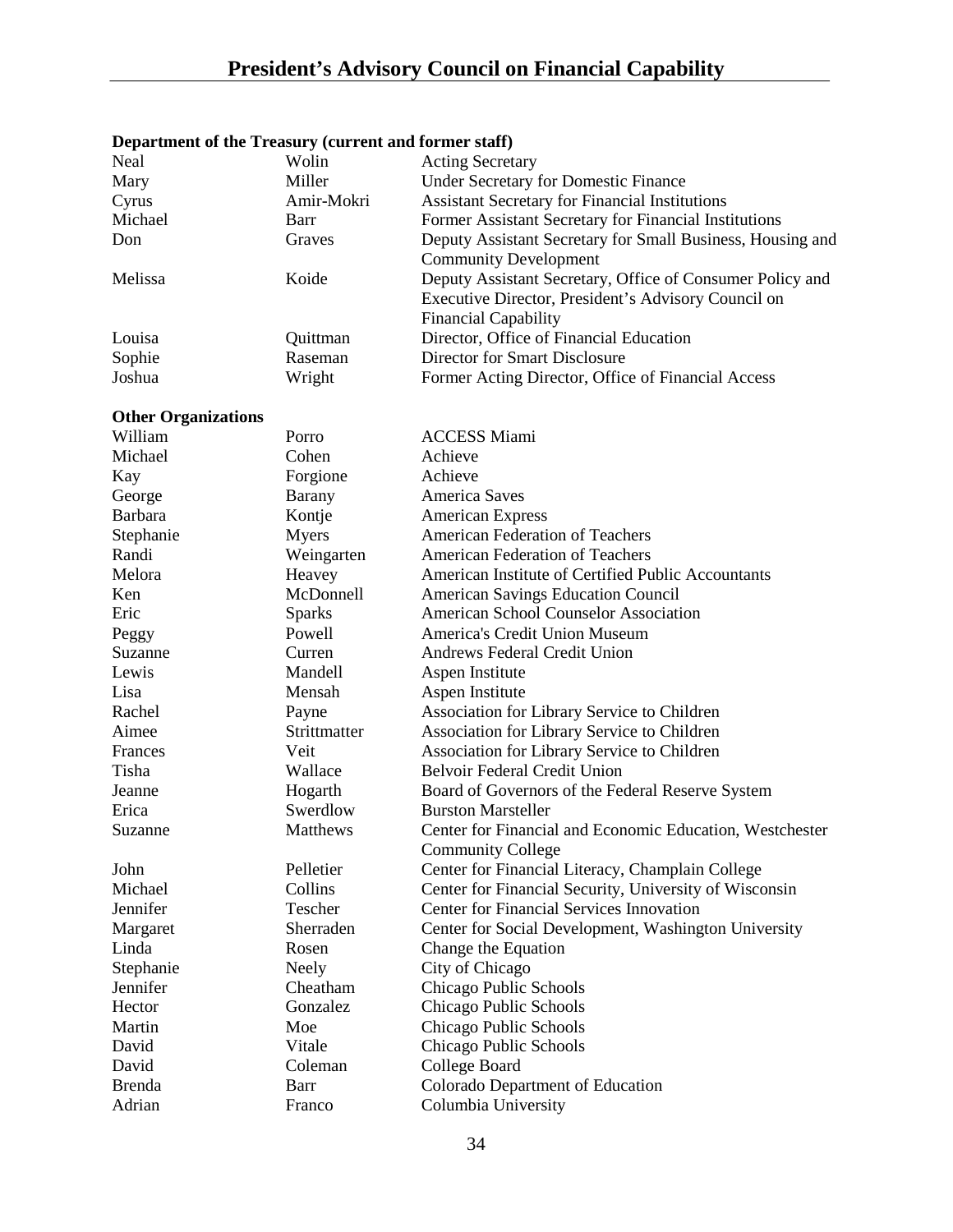| Sue            | Sporte             | Consortium on Chicago School Research               |
|----------------|--------------------|-----------------------------------------------------|
| George         | Barany             | <b>Consumer Federation of America</b>               |
| Ida            | Rademacher         | <b>Corporation for Enterprise Development</b>       |
| Carl           | <b>Rist</b>        | <b>Corporation for Enterprise Development</b>       |
| Nan            | Morrison           | Council of Economic Education                       |
| David          | Pook               | Derryfield School                                   |
| David          | <b>Nelms</b>       | Discover Financial                                  |
| Leslie         | Sutton             | Discover Financial                                  |
| Matthew        | Towson             | Discover Financial                                  |
| Tim            | Flacke             | Doorways to Dreams Fund                             |
| John           | Doyle              | Doyle McDonald                                      |
| Valerie        | Klein              | <b>Drexel University</b>                            |
| Suyeon         | Kim                | Edulender                                           |
| Dallas         | Salisbury          | Employee Benefit Research Institute                 |
| Catherine      | <b>Niehaus</b>     | E-Trade Financial Corp.                             |
| Mark           | Kantrowitz         | Fastweb.com and Finaid.org                          |
| Richard        | Oliver             | <b>Federal Reserve Bank of Atlanta</b>              |
| Tiffany        | <b>Butler</b>      | Federal Reserve Bank of Chicago                     |
| Richard        | Todd               | Federal Reserve Bank of Minneapolis                 |
| Tony           | Davis              | Federal Reserve Bank of New York                    |
| Kris           | Bertelsen          | Federal Reserve Bank of St. Louis                   |
| Ray            | Boshara            | Federal Reserve Bank of St. Louis                   |
| Mary           | Suiter             | Federal Reserve Bank of St. Louis                   |
| Steve          | <b>Bartlett</b>    | <b>Financial Services Roundtable</b>                |
| Judy           | Chapa              | <b>Financial Services Roundtable</b>                |
| Lisa           | McLain-Sharp       | Fort McCoy Army Community Service                   |
| Jim            | Clifton            | <b>Gallup Corporation</b>                           |
| Jason          | Milton             | Gallup Corporation                                  |
| Annamaria      | Lusardi            | George Washington University School of Business     |
| Maura          | Donlan             | Greer, Margolis, Mitchell, Burns                    |
| David          | Mitchell           | Greer, Margolis, Mitchell, Burns                    |
| Jaime          |                    |                                                     |
| Matt           | Zapata<br>Fellowes | Greer, Margolis, Mitchell, Burns<br>HelloWallet     |
| <b>Bill</b>    | McCallum           | <b>Illustrative Mathematics</b>                     |
|                |                    | <b>Illustrative Mathematics</b>                     |
| Kristin        | Umland             |                                                     |
| Karli          | Simmons            | <b>Indiana Securities Division</b>                  |
| Winnie         | <b>Ballard</b>     | Indianapolis Campaign for Financial Fitness         |
| Cheryl         | Oldham             | Institute for a Competitive Workforce               |
| Lois           | Vitt               | <b>Institute for Socio-Financial Studies</b>        |
| Wes            | Hall               | <b>Institute for Student Empowerment</b>            |
| Tahira         | Hira               | Iowa State University                               |
| Jim            | Hedemark           | Jump\$tart Coalition of Rhode Island                |
| Laura          | Levine             | JumpStart Coalition for Personal Financial Literacy |
| Jack           | Kosakowski         | Junior Achievement USA                              |
| Ruben          | Fernandez          | LadderUp                                            |
| Luis           | Pastor             | Latino Community Credit Union                       |
| Paul           | Cloutier           | Levanto Financial                                   |
| Jeanine        | Moore              | Long Neck Elementary                                |
| Luke           | Rhine              | Maryland Department of Education                    |
| David          | Carroll            | McDonald's Corporation                              |
| <b>Bridget</b> | Coffing            | McDonald's Corporation                              |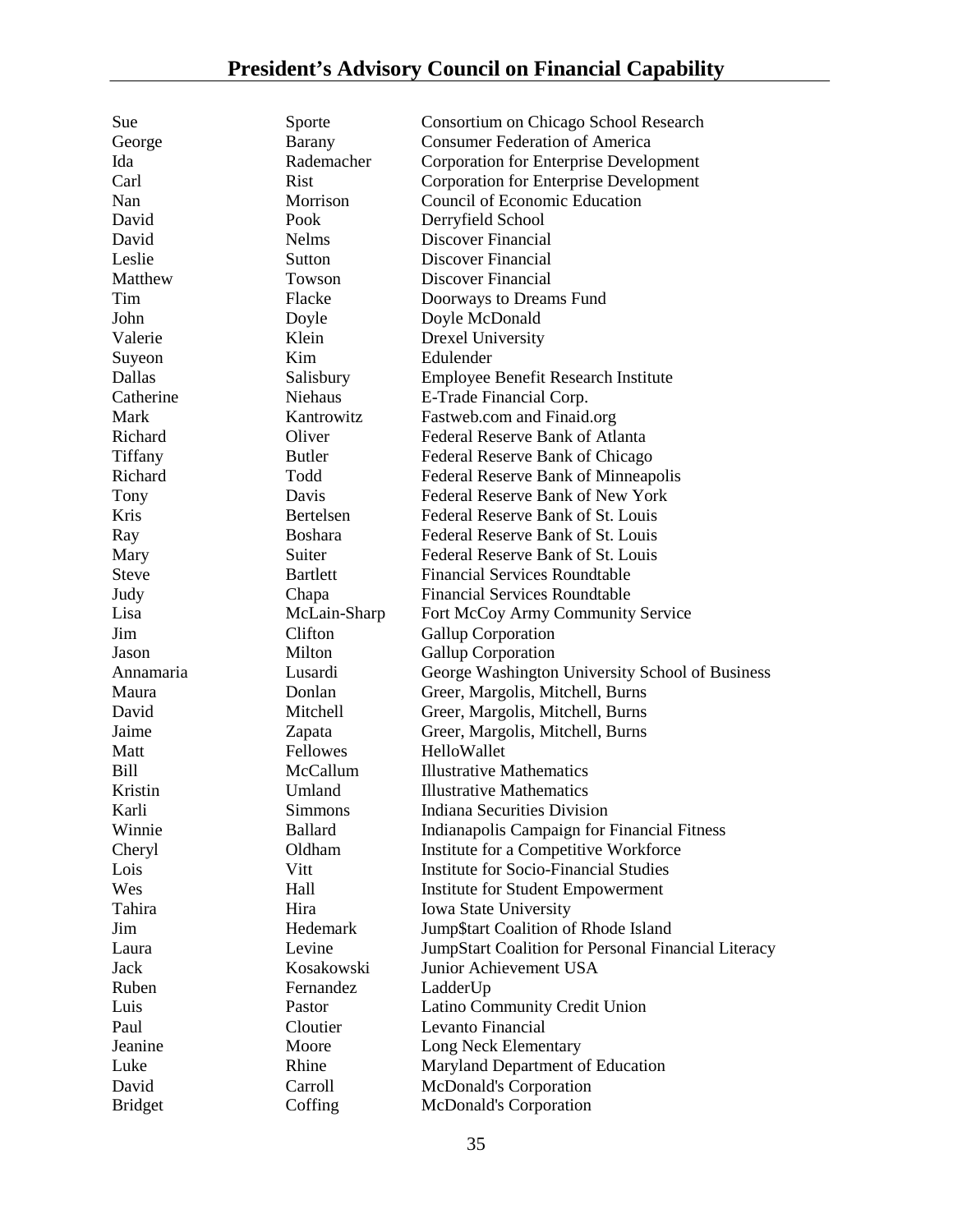| Richard            | Floersch       | <b>McDonald's Corporation</b>                           |
|--------------------|----------------|---------------------------------------------------------|
| Steven             | Hilton         | <b>McDonald's Corporation</b>                           |
| Artemis Bakopoulos | <b>Hiss</b>    | McDonald's Corporation                                  |
| Mary               | Viola          | <b>McDonald's Corporation</b>                           |
| Kathy              | Jacoby         | MetLife                                                 |
| Jason              | Saul           | <b>Mission Measurement</b>                              |
| Margaret           | Libby          | <b>Mission SF Community Financial Center</b>            |
| Kathy              | Griffin        | MoneyU.com                                              |
| Kelvin             | <b>Boston</b>  | Moneywise                                               |
| Andrea             | Ingram         | Museum of Science and Industry                          |
| Deb                | Bongiorno      | National Association of Elementary School Principals    |
| Megan              | McClean        | National Association of Financial Aid Administrators    |
| Robin              | Gemeinhardt    | National Association of Personal Financial Advisors     |
| Karen              | <b>Nystrom</b> | National Association of Personal Financial Advisors     |
| Vanessa            | Williams       | <b>National Congress of Black Mayors</b>                |
| Lois               | Kitsch         | <b>National Credit Union Foundation</b>                 |
| <b>Bucky</b>       | Sebastian      | <b>National Credit Union Foundation</b>                 |
| Andrea             | Prejean        | <b>National Education Association</b>                   |
| Cliff              | Rosenthal      | National Federation of Community Development Credit     |
|                    |                | Unions                                                  |
| Mary               | King           | <b>National Parent Teacher Association</b>              |
| Debbie             | Arnold         | <b>Near Field Communication Forum</b>                   |
| Michael            | Ehrlich        | New Jersey Institute of Technology                      |
| Jonathan           | Mintz          | City of New York                                        |
| Michelle           | Greene         | New York Stock Exchange Euronext, Inc.                  |
| Richard            | Arum           | New York University                                     |
| Jeff               | <b>Nelhaus</b> | Partnership for Assessment of Readiness for College and |
|                    |                | Careers                                                 |
| Mary               | Rosenkrans     | Pennsylvania Office of Financial Education              |
| Lisa               | Krueger        | Princeton High School                                   |
| <b>Barbara</b>     | Macikas        | Public Library Association                              |
| <b>Brian</b>       | Page           | Reading Community City School                           |
| Rebecca            | Reed           | Red Clay Consolidated School District                   |
| Jose               | Cisneros       | City of San Francisco                                   |
| Priya              | Haji           | Save Up                                                 |
| Rachel             | Goldman        | <b>Shepherd Elementary School</b>                       |
| Margaret           | Monsour        | Smart Investing @ Your Library                          |
| Shelbi             | Cole           | <b>Smarter Balanced Assessment Consortium</b>           |
| Sandy              | <b>Boost</b>   | Society for Human Resource Management                   |
| Janet              | Parker         | Society for Human Resource Management                   |
| Daniel             | Dodd-Ramirez   | <b>Step Up Savannah</b>                                 |
| Robyn              | Wainner        | Step Up Savannah                                        |
| Deb                | Figart         | Stockton Center for Economic and Financial Literacy     |
| Sue                | Pimentel       | <b>Student Achievement Partners</b>                     |
| Jason              | Zimba          | <b>Student Achievement Partners</b>                     |
| Rob                | Savage         | Taco Bell Corporation                                   |
| Richard            | Enswiller      | <b>Texas Credit Union League</b>                        |
| <b>Betsy</b>       | Palmer         | <b>TIAA-CREF</b>                                        |
| Punam Anand        | Keller         | Tuck School of Business, Dartmouth College              |
| Tom                | Donohue        | <b>US Chamber of Commerce</b>                           |
| Holly              | Kuzmich        | <b>US Chamber of Commerce</b>                           |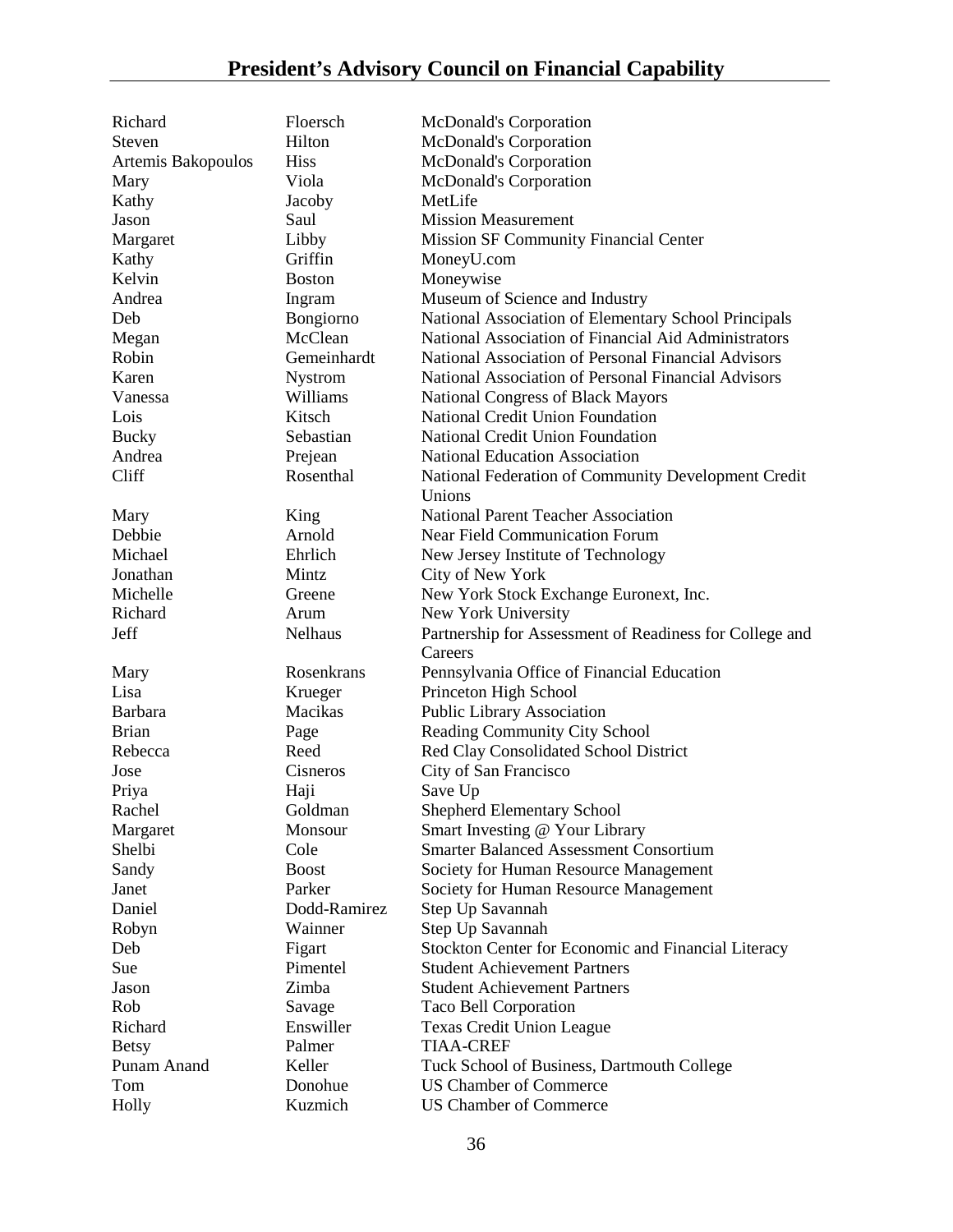| Michael | <b>Staten</b>     | University of Arizona                      |
|---------|-------------------|--------------------------------------------|
| Richard | Thaler            | University of Chicago                      |
| Julia   | Heath             | University of Cincinnati                   |
| John    | Lynch             | University of Colorado Boulder             |
| William | Walstad           | University of Nebraska-Lincoln             |
| Claudia | Kerbel            | University of Rhode Island                 |
| Karen   | Holden            | University of Wisconsin-Madison            |
| Chuck   | Kalish            | University of Wisconsin-Madison            |
| Tom     | Watjean           | <b>UNUM</b>                                |
| Erin    | <b>B</b> oettcher | Wilbur Elementary School                   |
| Kristen | McDaniel          | Wisconsin Department of Public Instruction |
| David   | Mancl             | Wisconsin Office of Financial Education    |
| Cindy   | Hounsell          | Women's Institute for a Secure Retirement  |
| Sabrina | Lamb              | World of Money                             |
| Martha  | Staten            |                                            |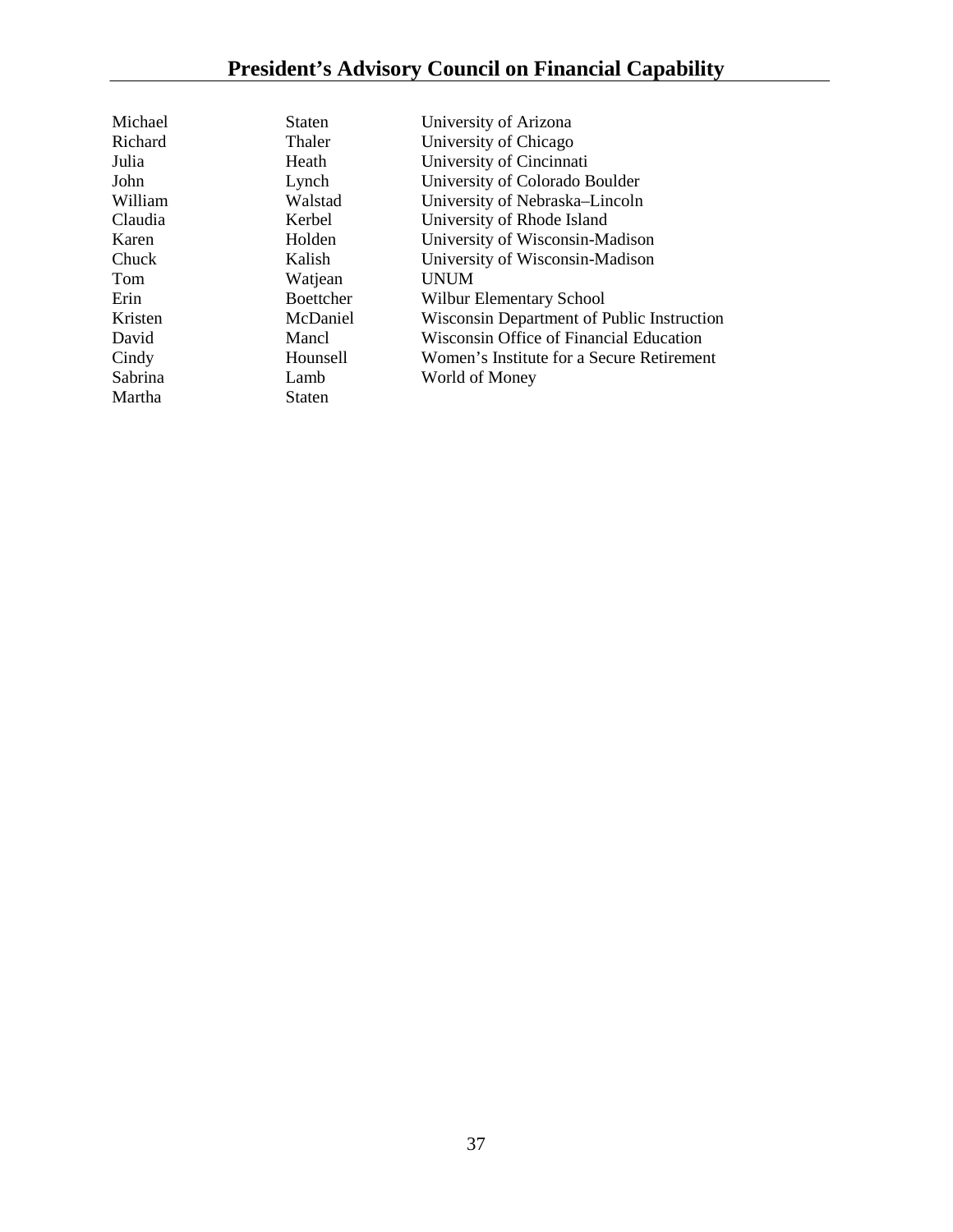# <span id="page-45-0"></span>**Appendix E: Endnotes**

- Financial Literacy and Retirement Readiness. *National Bureau of Economic Research.*  1. Lusardi, A. and Mitchell, O. (2009) How Ordinary Consumers Make Complex Economic Decisions:
- 2. FINRA Investor Education Foundation, National Survey of the Financial Capability Study, 2009. <http://www.finrafoundation/capability>
- 3. Xiao, J., Collins, M., Ford, M., Keller, P., Kim, J., Robles, B. (2010). "A Review of Financial Behavior Research: Implications for Financial Education" National Endowment for Financial Education Quarter Century Project, http://www.nefe.org/Portals/0/WhatWeProvide/PrimaryResearch/PDF/TheQtrCenturyProject\_Theme 2\_FinancialBehaviorsandMotivators.pdf
- 4. Boshara, R., Gannon, J., Mandell, L., Phillips, J.W.R., Sass, S. (2010) "Consumer Trends in the Public, Private, and Nonprofit Sector" National Endowment for Financial Education Quarter Century Project.

4 ConsumerTrendsInThePublic.pdf http://www.nefe.org/Portals/0/WhatWeProvide/PrimaryResearch/PDF/TheQtrCenturyProject\_Theme

- 4\_ConsumerTrendsInThePublic.pdf<br>
5. National Endowment for Financial Education, (2011). "How Americans Are Using Their Tax Refunds: Paying Down Debt, Saving Priorities Among Those Who Withhold More." <http://www.nefe.org/press-room/news/tax-refund-2011.aspx>
- 6. Iyengar, S. S., & Lepper, M. (2000) When Choice is Demotivating: Can One Desire Too Much of a Good Thing? *Journal of Personality and Social Psychology,* 79, 995-1006.
- 7. Vitt, L.A., Danes, S., Hogarth, J., O'Neill, B., Tatom, J., & Walstad, W., Evaluation and Measurement of Learner Outcomes in Financial Education, 2010. <http://www.nefe.org/quartercentury>
- 8. FDIC National Survey of Unbanked and Underbanked Households, 2009. <http://www.fdic.gov/householdsurvey/>
- 9. Council for Economic Education (2009). *A Survey of the States: Economic, Personal Finance & Entrepreneurship Education in Our Nation's Schools in 2009.* [http://www.councilforeconed.org/about/survey2009/CEE\\_2009\\_Survey.pdf](http://www.councilforeconed.org/about/survey2009/CEE_2009_Survey.pdf)
- 10. Way, W. and Holden, K. (2009). "Teachers' Background and Capacity to Teach Personal Finance: Results of a National Study." Association for Financial Counseling and Planning Education. <http://www.nefe.org/LinkClick.aspx?fileticket=q9Ahp7m5Cbg%3d&tabid=246>
- 11. Shim, S. and Serido, J. (2011). "Young Adults' Financial Capability: APLUS Arizona Pathways to Life Success for University Students Wave 2." <http://www.nefe.org/LinkClick.aspx?fileticket=wDFBV4bfV4E%3d&tabid=711>
- 12. "Study of Employee Benefits Trends: A Blueprint for the New Benefits Economy," March 2011. [MetLife. http://www.metlife.com/assets/institutional/services/insights-and-tools/ebts/Employee-](http://www.metlife.com/assets/institutional/services/insights-and-tools/ebts/Employee-Benefits-Trends-Study.pdf)Benefits-Trends-Study.pdf
- 13. Tisdell, E.J., Taylor, E.W. & Sprow, K. (2010). Financial Literacy Education for Adult Learners in Community-Based Programs: Report on the Mixed Method Study of Financial Educators. <http://www.nefe.org/LinkClick.aspx?fileticket=CpQ83--pkBA%3d&tabid=1040>
- 14. Shim, S., Barber, B., Card, N., Xiao & Serido, J. (2009). Financial socialization of young adults: The role of family, work and education. *Journal of Youth and Adolescence*, 39(12), 1457-1470.
- 15. Shim, S., Barber, B., Card, N., Xiao & Serido, J. (2009). Financial socialization of young adults: The role of family, work and education. *Journal of Youth and Adolescence*, 39(12), 1457-1470.
- 16. Way, W. and Holden, K. (2009). "Teachers' Background and Capacity to Teach Personal Finance: Results of a National Study." Association for Financial Counseling and Planning Education. <http://www.nefe.org/LinkClick.aspx?fileticket=q9Ahp7m5Cbg%3d&tabid=246>
- 17. Hensley, B., Richards, K., & Hansell, W.T. (2012). Responding to the Teacher Training Challenge: Constructing a Research-based Professional Development Model. *Association of Financial Counseling, Planning, Education (AFCPE) 2012 Conference Proceedings*, p. 89-96.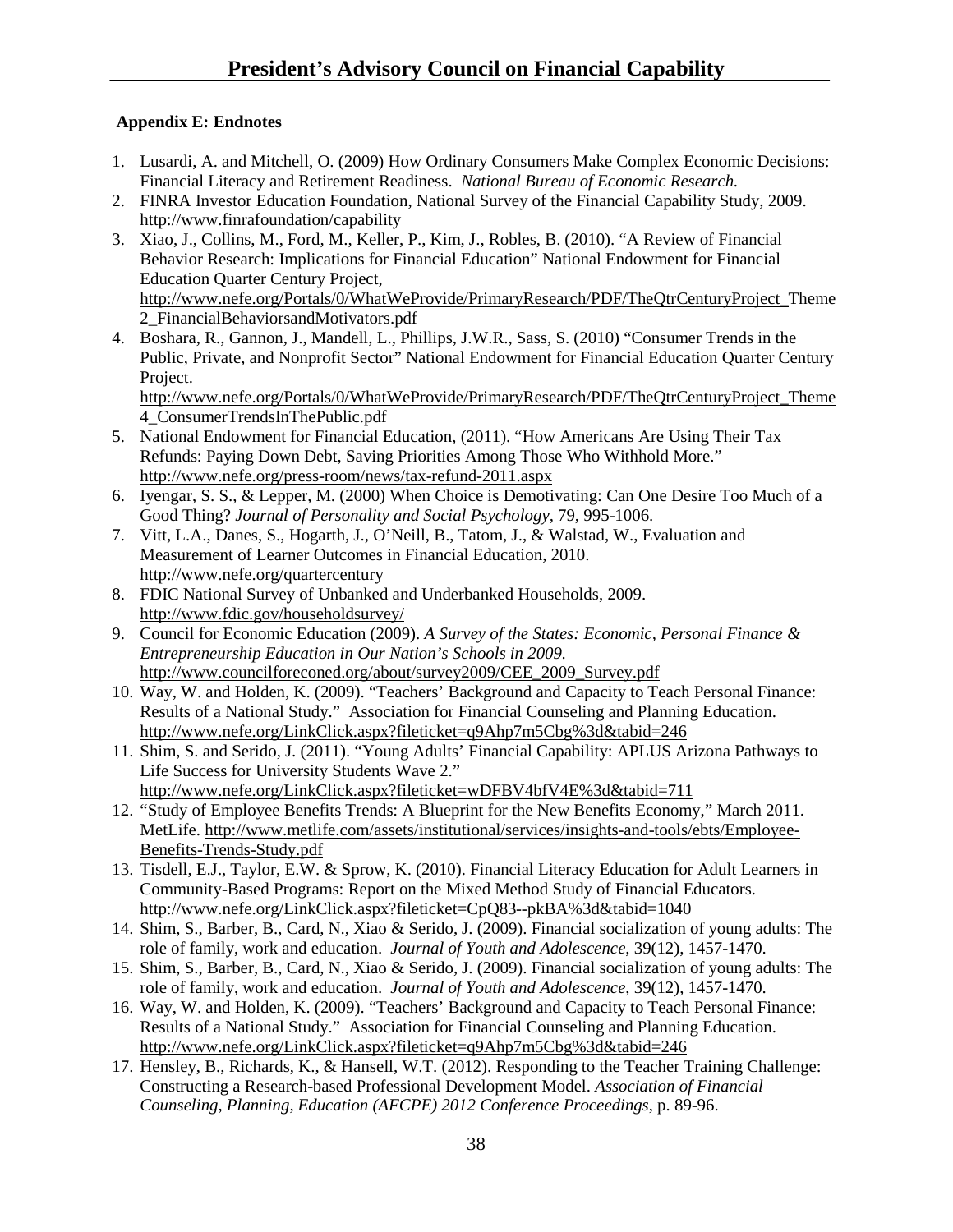http://6aa7f5c4a9901a3e1a1682793cd11f5a6b732d29.gripelements.com/documents/conferences/2012 \_afcpe\_proceedings\_final.pdf

- 18. Shim, S., Barber, B., Card, N., Xiao & Serido, J. (2009). Financial socialization of young adults: The role of family, work and education. *Journal of Youth and Adolescence*, 39(12), 1457-1470.
- [and Concerns of Parents with Teens." http://www.schwabmoneywise.com/public/file?cmsid=P-](http://www.schwabmoneywise.com/public/file?cmsid=P-4054111&cv0)19. "Charles Schwab 2008 Parents & Money Survey Findings: Insights into Money Attitudes, Behaviors 4054111&cv0
- 20. "Fourth Annual Parents, Kids & Money Survey: Detailed Results," (March 2012). T. Rowe Price http://familyeducationmediakit.troweprice.com/wp[content/uploads/2012/03/T\\_Rowe\\_Price\\_PKM\\_Survey\\_Results.pdf](http://familyeducationmediakit.troweprice.com/wp-content/uploads/2012/03/T_Rowe_Price_PKM_Survey_Results.pdf)
- 21. Sledge, J., Tescher, J., & Gordon, S., "From Financial Education to Financial Capability: Opportunities for Innovation," (2010) Center for Financial Services Innovation. http://www.cfsinnovation.com/system/files/Research\_Paper\_Financial\_Capability\_Mar2010.pdf
- [Mobile Financial Services." \(March 2012\). http://www.federalreserve.gov/econresdata/mobile](http://www.federalreserve.gov/econresdata/mobile-device-report-201203.pdf) 22. Board of Governors of the Federal Reserve System, "Consumers and device-report-201203.pdf
- 23. Federal Register Volume 76, Number 170 (Thursday, September 1, 2011) <http://www.gpo.gov/fdsys/pkg/FR-2011-09-01/html/2011-22435.htm>
- Financial Literacy and Retirement Readiness. *National Bureau of Economic Research.*  24. Lusardi, A. and Mitchell, O. (2009) How Ordinary Consumers Make Complex Economic Decisions:
- 25. "Survey: Personal Finance Course Should be a High School Graduation Requirement," Practical Money Skills for Life™, (2011). Visa, Inc. http://www.practicalmoneyskills.com/resources/pdfs/Financial\_Education\_Survey\_0411.pdf
- 26. Way, W. and Holden, K. (2009). "Teachers' Background and Capacity to Teach Personal Finance: Results of a National Study." Association for Financial Counseling and Planning Education. <http://www.nefe.org/LinkClick.aspx?fileticket=q9Ahp7m5Cbg%3d&tabid=246>
- *Education 2008.* <http://nces.ed.gov/pubs2008/2008031.pdf> 27. U.S. Department of Education, National Center for Education Statistics. (2008). *The Condition of*
- 28. The Institute for College Access and Success. "Statement on College Board's Trend report." (2009). [http://www.ticas.org/files/pub/CB\\_statement\\_2009.pdf](http://www.ticas.org/files/pub/CB_statement_2009.pdf)
- 29. Bureau of Labor Statistics, Employment Situation Summary, January 2013. http://www.bls.gov/news.release/empsit.nr0.htm
- 30. FINRA Investor Education Foundation, National Survey of the Financial Capability Study, 2009. <http://www.finrafoundation/capability>
- 31. "Stress in America Findings," Stress in America Survey, 2010, page 8. American Psychological Association. <http://www.apa.org/news/press/releases/stress/index.aspx>
- 32. "Study of Employee Benefits Trends: A Blueprint for the New Benefits Economy," March 2011. [MetLife. http://www.metlife.com/assets/institutional/services/insights-and-tools/ebts/Employee](http://www.metlife.com/assets/institutional/services/insights-and-tools/ebts/Employee-Benefits-Trends-Study.pdf) Benefits-Trends-Study.pdf
- 33. Employee Assistance Society of North America Member Survey, December 2008. [www.easna.org/wp-content/uploads/2010/08/Release08-12.doc](http://www.easna.org/wp-content/uploads/2010/08/Release08-12.doc)
- 34. Shim, S., Barber, B., Card, N., Xiao & Serido, J. (2009). Financial socialization of young adults: The role of family, work and education. *Journal of Youth and Adolescence*, 39(12), 1457-1470.
- 35. Holden, K., Kalish, C., Scheinholtz, L., Dietrich, D. & Novak. B. (2009). Financial Literacy Programs Targeted on Pre-School Children: Development and Evaluation. University of Wisconsin-Madison La Follette School Working Paper No. 2009-009. <http://www.lafollette.wisc.edu/publications/workingpapers/holden2009-009.pdf>
- expectations and college attendance. *Journal of Children & Poverty*, 17(2), 165-185. First published 36. Elliott, W. and Beverly, S. (2011). The role of savings and wealth in reducing "wilt" between as CSD Working Paper No. 10-01 (p. 11).<http://csd.wustl.edu/Publications/Documents/WP10-01.pdf>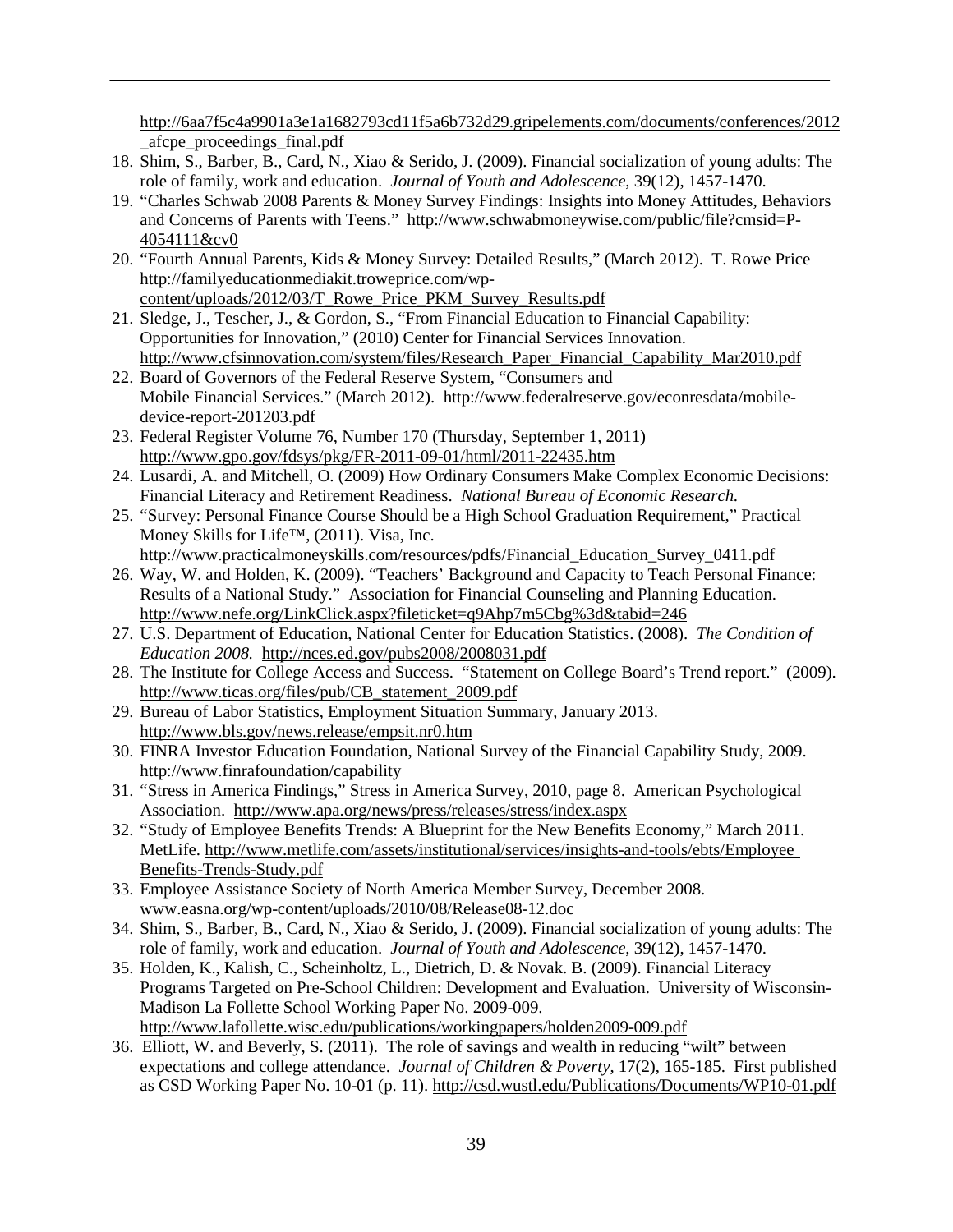- 37. Kubisch, A.C., Auspos, P., Brown, P., Chaskin, R., Fulbright-Anderson, K., Hamilton, R., (2002). Voices From the Field II: Reflections on Comprehensive Community Change. Roundtable on Comprehensive Community Initiatives for Children and Families, The Aspen Institute.
- 38. U.S. Bureau of Labor Statistics, Employment Situation Summary, January 2013. http://www.bls.gov/news.release/empsit.nr0.htm

# **Additional Resources Providing Information on Financial Literacy Research:**

- "2012 Research Priorities and Research Questions," Financial Literacy and Education Commission (: http://www.treasury.gov/resource-center/financial[education/Documents/2012%20Research%20Priorities%20-%20May%2012.pdf](http://www.treasury.gov/resource-center/financial-education/Documents/2012%20Research%20Priorities%20-%20May%2012.pdf)
- • Center for Financial Security, University of Wisconsin-Madison:<http://www.cfs.wisc.edu/>
- The Federal Reserve Board Economic Research and Data, Board of Governors of the Federal Reserve System:<http://www.federalreserve.gov/econresdata/default.htm>
- Financial Literacy Center/NEFE Financial Literacy Research Library: http://flresearch.org
- Financial Security Project at Boston College: http://fsp.bc.edu/
- FINRA National Financial Capability Survey: http://usfinancialcapability.org
- "From Financial Literacy to Financial Action," McGraw-Hill Research Foundation: [http://bit.ly/Financial\\_Literacy](http://bit.ly/Financial_Literacy)
- Hira, T.K., "Promoting sustainable financial behavior: implications for education and research," International Journal of Consumer Studies, pp.502-507: <http://onlinelibrary.wiley.com/doi/10.1111/j.1470-6431.2012.01115.x/full>
- [NEFE Quarter Century Project: http://www.nefe.org/what-we-provide/primary-research/the](http://www.nefe.org/what-we-provide/primary-research/the-quarter-century-project-25-years-of-research.aspx)quarter-century-project-25-years-of-research.aspx
- RAND Financial Literacy Center: www.rand.org/labor/centers/financial-literacy.html

This list of resources is not intended to be exhaustive.

# **Other Resources Referenced in Report:**

*Every American Financially Empowered*  [http://www.whitehouse.gov/sites/default/files/financial\\_capability\\_toolkit\\_5.10.2012.pdf](http://www.whitehouse.gov/sites/default/files/financial_capability_toolkit_5.10.2012.pdf) 

 *Money As You Grow*  http://www.treasury.gov/resource-center/financial-<br>education/Documents/Money%20as%20You%20Grow.pdf http://www.treasury.gov/resource-center/financial

 *Financial Capability at Work: A Strategic Framework to Guide Employers* http://www.treasury.gov/resource-center/financial [education/Documents/PACFC%20Financial%20Capability%20at%20Work.pdf](http://www.treasury.gov/resource-center/financial-education/Documents/PACFC%20Financial%20Capability%20at%20Work.pdfg) 

 *Creating Financially Capable Communities: A Resource Guide* [http://www.treasury.gov/resource-center/financial-education/Documents/Local%20Guide%20](http://www.treasury.gov/resource-center/financial-education/Documents/Local%20Guide%20-%20Creating%20Financially%20Capable%20Communities.pdf) %20Creating%20Financially%20Capable%20Communities.pdf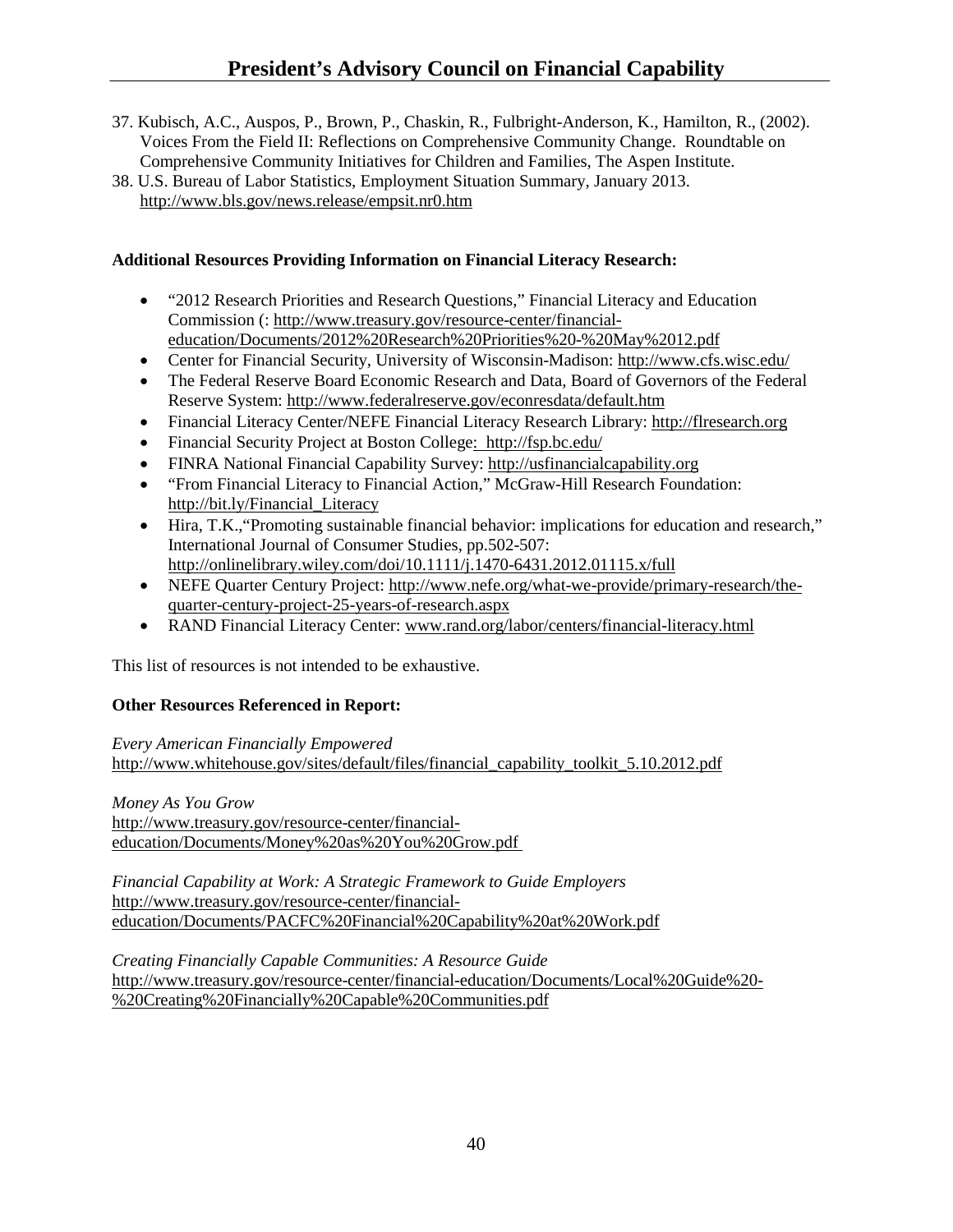# <span id="page-48-0"></span>**Appendix F: Council Member Biographies**

 **John W. Rogers, Jr. (Chair)–Chairman, CEO, and Chief Investment Officer, Ariel Investments**  Additionally, he is chairman of the Economic Club of Chicago, a director of the Chicago Urban League, a trustee of the University of Chicago, chairman of the board of trustees for the University of Chicago's chairs the investment committee. Mr. Rogers served as a co-chair for the 2008 Obama-Biden Presidential John W. Rogers, Jr. is the Chairman, CEO, and Chief Investment Officer of Ariel Investments, a firm he founded in 1983 to focus on undervalued small and medium-sized companies. Mr. Rogers currently serves as a board member of Aon Corporation, Exelon Corporation and McDonald's Corporation. Laboratory School, and a member of the board of the John S. and James L. Knight Foundation, where he Inaugural Committee. In 2008, Mr. Rogers was awarded Princeton University's highest honor, the Woodrow Wilson Award, presented each year to the alumni whose career embodies a commitment to national service. In 2010, he was named an Outstanding Director by the Outstanding Directors Exchange for his leadership on governance, management and diversity in the boardroom.

# **Amy Rosen (Vice Chair)–President and CEO, the Network for Teaching Entrepreneurship (NFTE)**

 New Visions for Public Schools. Rosen also served as a Presidential Appointee to the Amtrak Board of Amy Rosen is President and CEO of the Network for Teaching Entrepreneurship (NFTE), a global nonprofit organization which provides programs designed to inspire young people from low income communities to succeed in school and in life by seizing educational opportunities and starting their own businesses. For over a decade, Rosen has worked on issues confronting the United States public education system as a Fellow at the Broad Urban Superintendents Academy and as the Chief Operating Officer for Directors, Vice Chairman of the NJ Transit Board of Directors, Deputy Commissioner of the NJ Department of Transportation, and Senior Vice President of Lockheed Martin Information Management Services. Rosen currently Chairs the Board of TEAM SCHOOLS, the network of KIPP Charter Schools in Newark, NJ.

#### **Janie Barrera–Founding President and Chief Executive Officer of ACCION Texas Inc.**

 1994, ACCION Texas Inc. provides small loans and management training to individuals and small Janie Barrera is the founding president and Chief Executive Officer of ACCION Texas Inc. Created in businesses in Texas and Louisiana. San Antonio Business Journal listed Ms. Barrera as one of "Twenty Defining Players: People Who Have Helped Shape the City." She also has served on many national, state and local boards, including the Federal Reserve Board's National Consumer Advisory Council. Ms. Barrera received a B.S. from Corpus Christi State University in Corpus Christi, Texas and an M.B.A. from the University of the Incarnate Word in San Antonio, Texas.

# **Roland Arteaga–President and CEO, Defense Credit Union Council (DCUC)**

 Roland Arteaga is the President and CEO of the Defense Credit Union Council (DCUC), a position he has held since 2000. In this capacity, he represents the interest of credit unions operating on military bases worldwide, serving as their primary liaison and conduit to the Pentagon. Prior to joining DCUC, Mr. Desert Shield/Desert Storm, his selection as the Senior Military Assistant and Executive Officer to the Arteaga served in the United States Army from 1971 to 1999. Among his key assignments while on active duty were his battalion level command of the 230th Finance Support Unit, his deployment to Assistant Secretary of the Army for Financial Management, and Comptroller and Commander of the United States Army Finance Command at the Pentagon. An ex-officio member of the Defense Credit Union Council's Executive Committee and ex-officio board member and Treasurer of the Armed Forces Financial Network, Arteaga serves on the National Partners Coordinating Committee for the Military Saves campaign and is also a member of the American Society Military Comptrollers.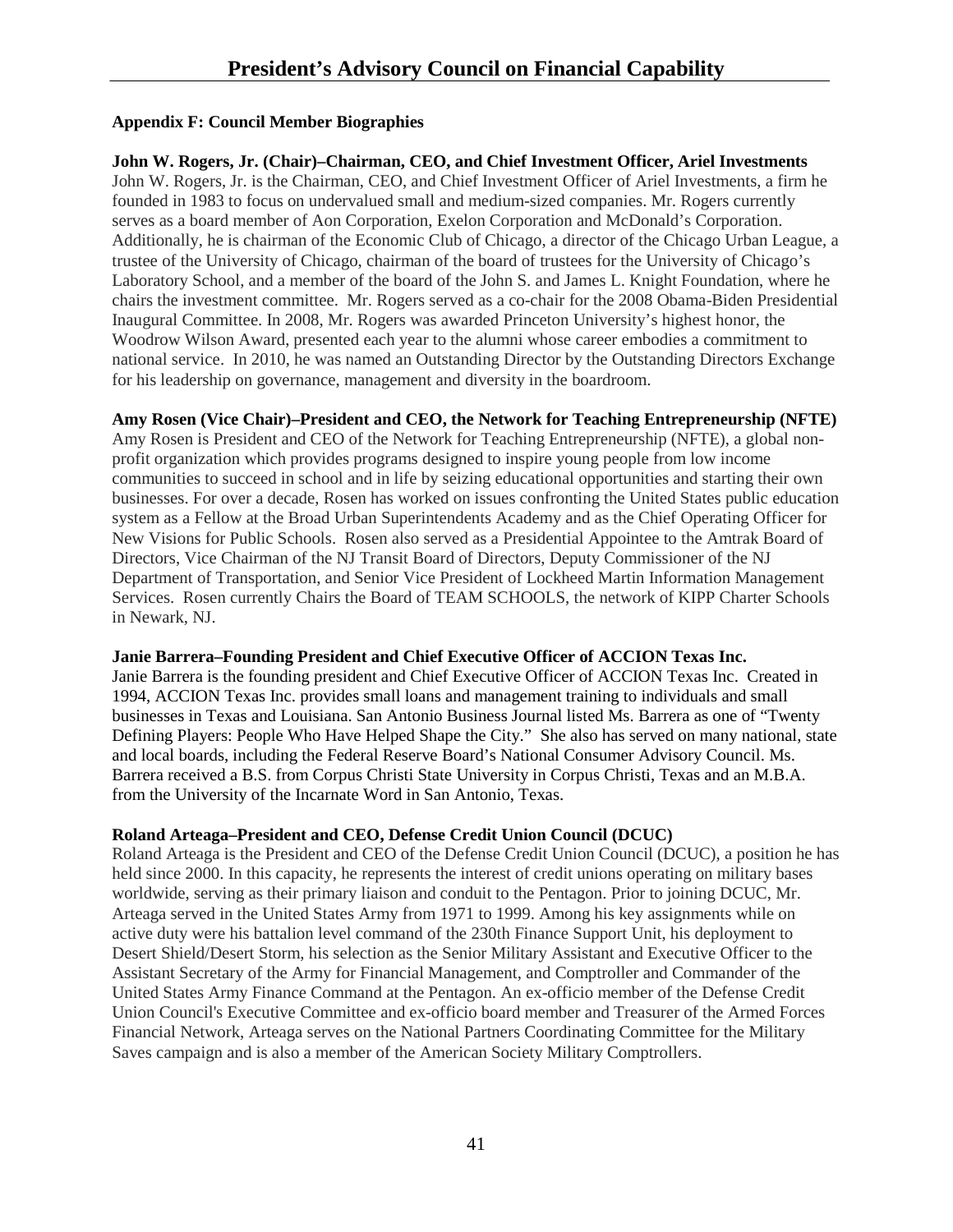# **Ted Beck–President and CEO, National Endowment for Financial Education (NEFE)**

 Ted Beck is the President and CEO of the National Endowment for Financial Education (NEFE). He is a served on the board of the Wisconsin Alumni Association. He previously served as Chairman of the former member of the President's Advisory Council on Financial Literacy, and currently serves on the FDIC Advisory Committee on Economic Inclusion. He is chairman of the board of the national JumpStart Coalition for Personal Financial Literacy. Prior to his appointment at NEFE, Mr. Beck served as Associate Dean of Executive Education and Corporate Relations at the University of Wisconsin-Madison School of Business, and previously spent more than 20 years in senior management positions for Citibank/Citigroup. Beck currently is an independent trustee of Driehaus Mutual Funds and recently Advisory Board of Directors of Gammex, Inc., and served on the boards of Keylab, Madison Committee on Foreign Relations, International University Consortium for Executive Education, the Graduate School of Banking, the Wisconsin Public Utility Institute, Citicorp Securities, Inc., and the Cleveland Playhouse.

#### **Sherry Salway Black–Director of the Partnership for Tribal Governance, National Congress of American Indians**

 Sherry Salway Black is the Director of the Partnership for Tribal Governance at the National Congress of American Indians. She is the former Senior Vice President of First Nations Development Institute, a Native-led nonprofit organization that works to improve the economic condition of Native Americans through promoting business development and financial literacy. Ms. Black is a member of the Honoring Nations Board of Governors, a program established by the Harvard Project on American Indian Economic Development to celebrate, document, and disseminate outstanding success stories in governance among American Indian nations. She also serves on the boards of First Peoples Fund and the Johnson Scholarship Foundation. Ms. Black is a member of the Oglala Lakota Nation in Pine Ridge, South Dakota. Ms. Black earned her B.S. from East Stroudsburg University and her M.B.A. from the University of Pennsylvania's Wharton School of Business.

#### **[John Hope Bryant–Founder, Chairman and CEO, Operation HOPE](http://www.treasury.gov/resource-center/financial-education/Pages/bryant.aspx)**

 John Hope Bryant is the founder, Chairman and CEO of Operation HOPE, a nonprofit founded in 1992 of Young Global Leaders for the World Economic Forum and the Global Agenda Council for the World Award from Oprah Winfrey and a 1994 selection by *Time* magazine as one of America's 50 Most that focuses on financial literacy and providing financial services for the underbanked in 70 U.S. communities and South Africa. He is also the co-founder of Global Dignity and a member of the Forum Economic Forum. Mr. Bryant served as the vice chair of the President's Advisory Council on Financial Literacy (PACFL) and as the chairman of PACFL's Committee on the Underserved. He is also the author of *Love Leadership: The New Way to Lead in a Fear-Based World*. Mr. Bryant has received numerous awards and citations for his work to empower low-wealth communities including the Use Your Life Promising Leaders of the Future.

#### **[Samuel T. Jackson–Founder, Chairman, and CEO, Economic Empowerment Initiative, Inc.](http://www.treasury.gov/resource-center/financial-education/Pages/jackson.aspx)**

 founded in 2001. He is a member of the Board of Directors for the Southern Regional Council, National Samuel T. Jackson is the Founder, Chairman, and CEO of the Economic Empowerment Initiative, Inc., Association of African-Americans in Human Resources-Atlanta Chapter, Ryan Cameron Foundation, and Georgia Council on Economic Education. Mr. Jackson was honored with the Martin Luther King, Jr. Community Service Award by Emory University's Goizueta Business School and Rollins School of Public Health for excellence in community innovation and change.

# **[Richard Ketchum–Chairman and CEO, Financial Industry Regulatory Authority \(FINRA\)](http://www.treasury.gov/resource-center/financial-education/Pages/ketchum.aspx)**

 Prior to joining FINRA, he was CEO of NYSE Regulation, Chief Regulatory Officer of the New York Richard Ketchum is the Chairman and CEO of the Financial Industry Regulatory Authority (FINRA).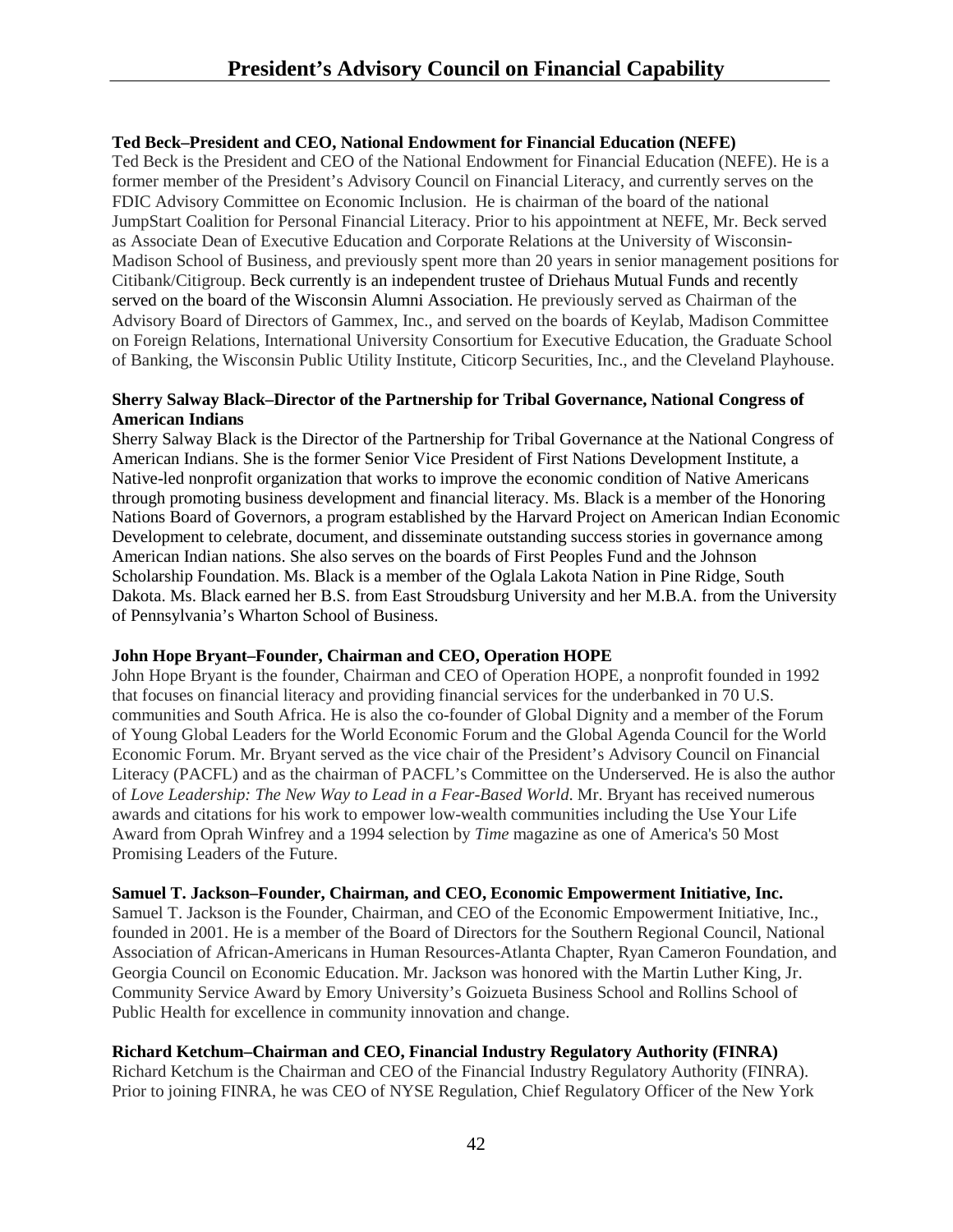Exchange Commission for 14 years, with eight of those years as Director of the Division of Market Regulation. He currently sits on the Board of Directors of Appleseed, a non-profit network of 16 public Stock Exchange and General Counsel of the Corporate and Investment Bank of Citigroup, Inc. Previously, he spent 12 years at the National Association of Securities Dealers and the NASDAQ Stock Market, Inc., where he served as president of both organizations. He also worked at the Securities and interest justice centers in the United States and Mexico.

# **[Beth Kobliner–Personal Finance Commentator, Journalist, and Author](http://www.treasury.gov/resource-center/financial-education/Pages/kobliner.aspx)**

 Beth Kobliner is a personal finance commentator, journalist, and author of the *New York Times* bestseller *Get a Financial Life: Personal Finance in Your Twenties and Thirties*. She has written on a broad range of personal finance topics for publications including *Money* magazine, *The New York Times*, *Reader's Digest*, and *Glamour,* and she has regular columns on *The Huffington Post*, Mint.com, *Takeaway* and *Marketplace*. Ms. Kobliner served as a content advisor and on-air financial expert to Elmo in Harlem, the New Jersey Institute of Technology, and Yale University. and in *Redbook* magazine. She has been a frequent commentator on NBC's *Today* show, ABC's *Good Morning America*, CBS's *Early Show*, and the national public radio shows *The*  for Sesame Workshop's first-ever financial education initiative, a bilingual outreach program. She is a regular lecturer on financial literacy for children of all ages at schools including the Children's Storefront

# **Marc H. Morial-- President and CEO of the National Urban League**

Marc H. Morial is President and CEO of the National Urban League. Mr. Morial served as Mayor of New Orleans, Louisiana from 1994 until 2002. During that time, he was President of the U.S. Conference of Mayors. From 1992 to 1994, he served in the Louisiana State Senate. Earlier in his career, Mr. Morial practiced law from 1985 until 1994 and was an adjunct law professor at Xavier University of Louisiana from 1986 to 1990. Mr. Morial has a B.A. in Economics from the University of Pennsylvania and a J.D. from Georgetown University.

# **Addison Barry Rand–CEO, AARP**

 membership that helps people 50+ have independence, choices and control in ways that are beneficial and Worldwide Operations at Xerox Corporation. Mr. Rand has served as the Chairman of the Board of Addison Barry Rand is Chief Executive Officer of AARP, a nonprofit, nonpartisan organization with a affordable to them and society as a whole. He has served as Chairman and Chief Executive Officer of Avis Group Holdings, Chief Executive Officer of Equitant Ltd., and Executive Vice President for Trustees at Howard University since 2006 and has also served on the boards of the Urban Family Institute, the Congressional Black Caucus Foundation and the Garth Fagan Dance Theatre. In 1993 he was inducted into the National Sales and Marketing Hall of Fame and is a recipient of the NAACP Image Award.

# **Carrie Schwab-Pomerantz–President, Charles Schwab Foundation**

 Carrie Schwab-Pomerantz is president of the Charles Schwab Foundation, a private, nonprofit  Creators News Service as well as a book on family finance entitled *It Pays to Talk: How to Have the*  a national program for teens, created in collaboration with the Boys & Girls Clubs of America. organization funded by The Charles Schwab Corporation, whose mission is to create positive change through financial education, philanthropy, and volunteerism. Schwab-Pomerantz writes extensively about personal finance; her work includes a weekly educational column distributed through schwab.com and *Essential Conversations with your Family about Money and Investing*. In her efforts to advance financial literacy, Schwab-Pomerantz has spearheaded several programs, including Money Matters: Make It Count,